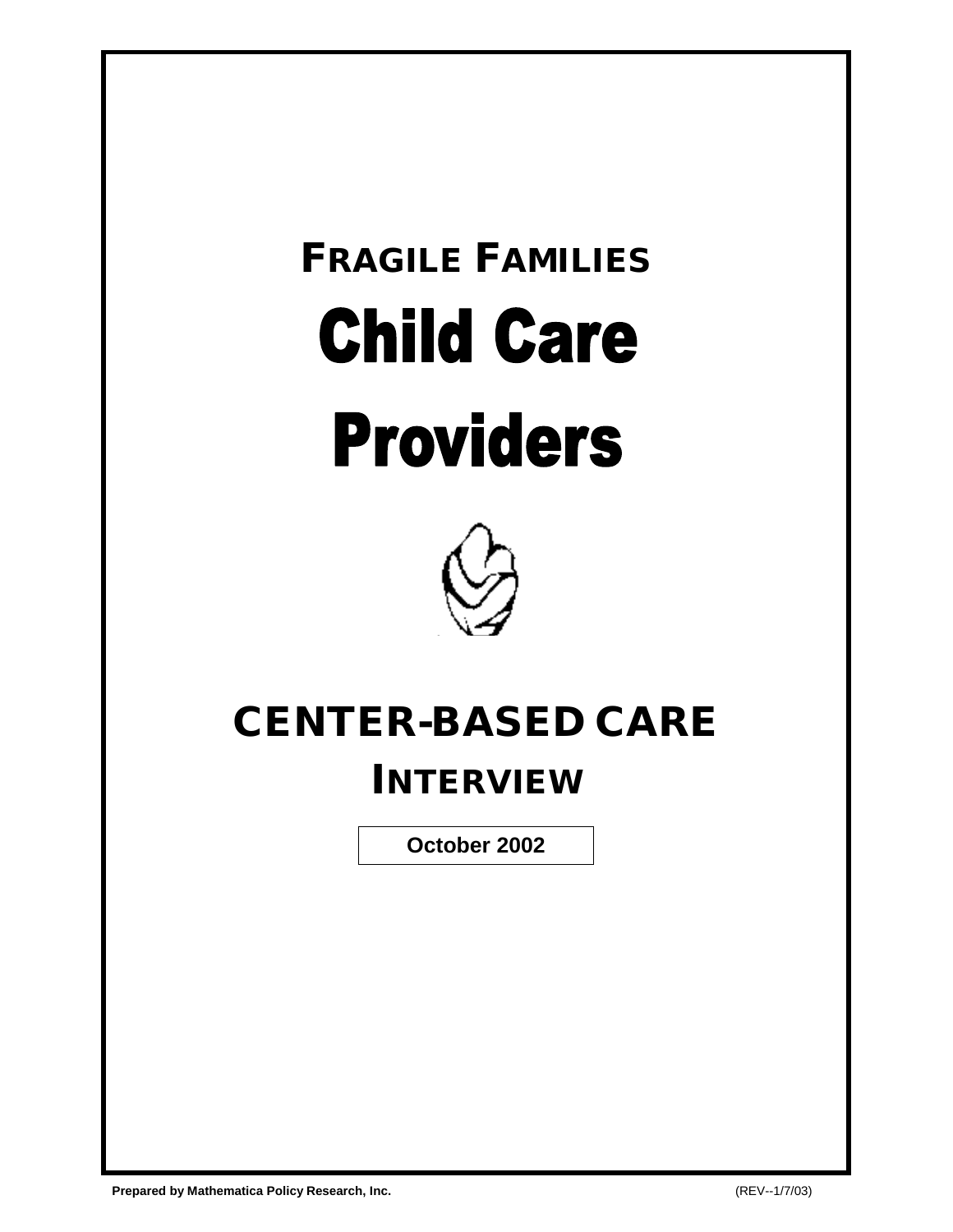#### **NOTES:**

#### **\*WHEN NOT OTHERWISE INDICATED, THE MAJORITY OF QUESTIONS WERE DRAWN FROM THE CHILD CARE PROVIDER AND DIRECTOR INTERVIEWS FOR THE NATIONAL EVALUATION OF EARLY HEAD START.**

**\***This data file associated with this survey uses the naming convention, ffcc\_centsurvey\_\*, where "\*" denotes the question number (ex. "ffcc\_centsurvey\_a1\_a" for "a1\_a").

\*The "-9 =missing" convention is used in this file to denote when a response is missing for a particular question/variable; the "-2=enforced skip"convention is used to indicate when the question was not required to be filled in based on a previous response. For some questions, "-1 Don't Know" and "-3 Refused" are listed as response categories.

**\***Two versions of this survey were administered (either an "October" or "May" version) and are differentiated with the variable, ffcc\_centsurvey\_whenint. Throughout the survey, codes for missing data of "-7" and "-8" will indicate if there was a differences in questions, wording, or response choice between the versions.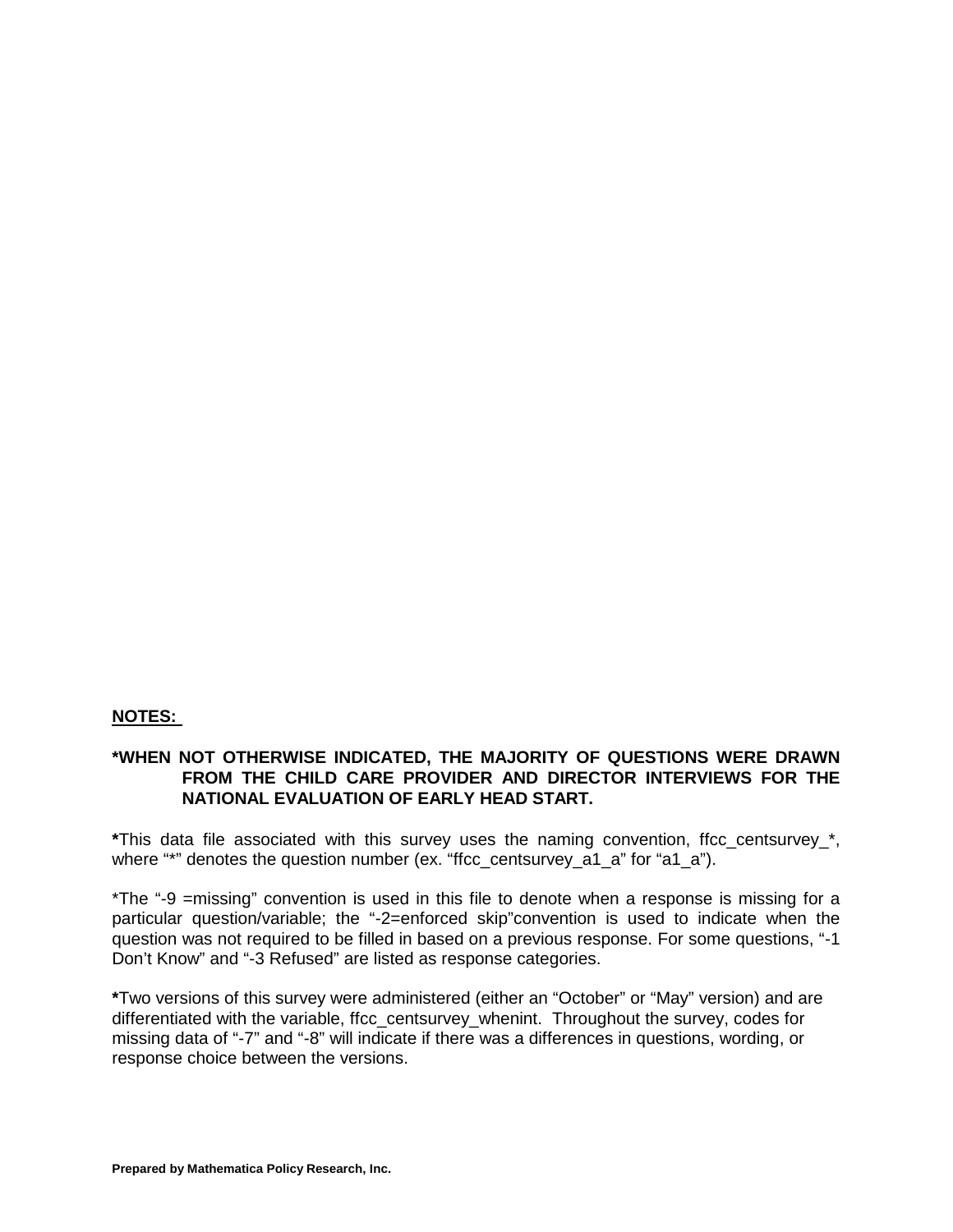#### **INTRODUCTION TO PROVIDER:**

Hello. My name is \_\_\_\_\_\_\_\_\_\_\_\_\_\_\_\_\_\_\_. As you may know, (PARENT) is part of a study of parents and children called the Survey of Parents, being conducted by Princeton and Columbia Universities. When we interviewed (PARENT), (your center was/you were) named as the (place which/person who) takes care of (CHILD). (PARENT) gave us permission to contact you and invite your center to be part of the study. We are trying to learn about the different types of child care that children experience, and the experiences of people who care for young children. We would really appreciate your help. It is critical to learn from people like yourself about child care's place in the lives of children and families.

We would like to ask you some questions about your center (FOR TEACHER ADD: and your experiences caring for [CHILD]). Any information you provide will be kept absolutely confidential. No information will be shared with your supervisors, with your co-workers, with any government agency, or with any parents or other people in your community. Your participation in the study is voluntary and you may refuse to answer any questions you are not comfortable answering. We really thank you for your help, and we will be grateful for any time that you can give us.

The interview will take approximately (DIRECTOR: 10, TEACHER: 30) minutes.

**IF NOT YET SCHEDULED, ADD:** (The observation will take about 2 hours.) Your center will receive \$20 as a token of our appreciation. Do you have any questions about the interview?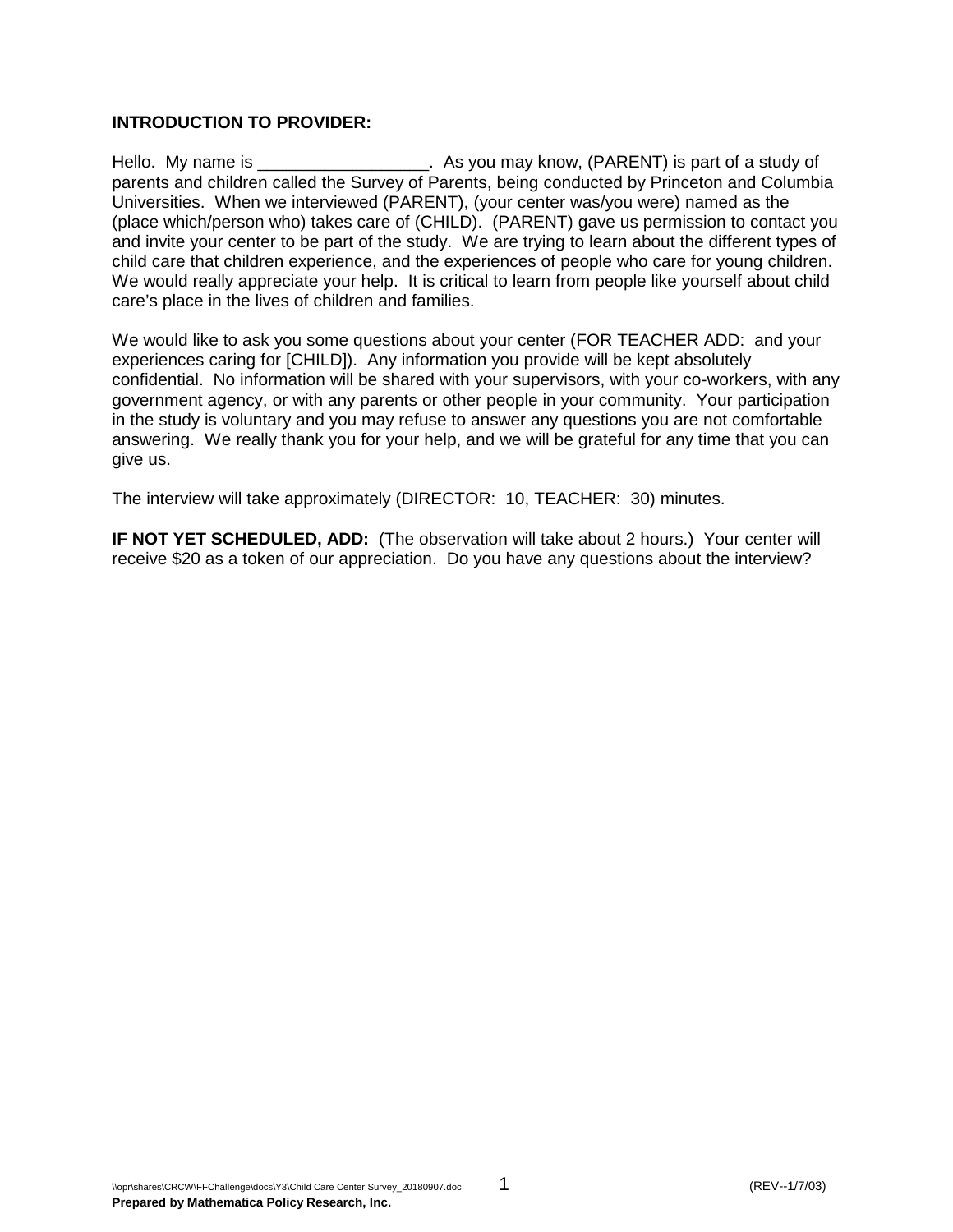# **INTENTIONALLY BLANK**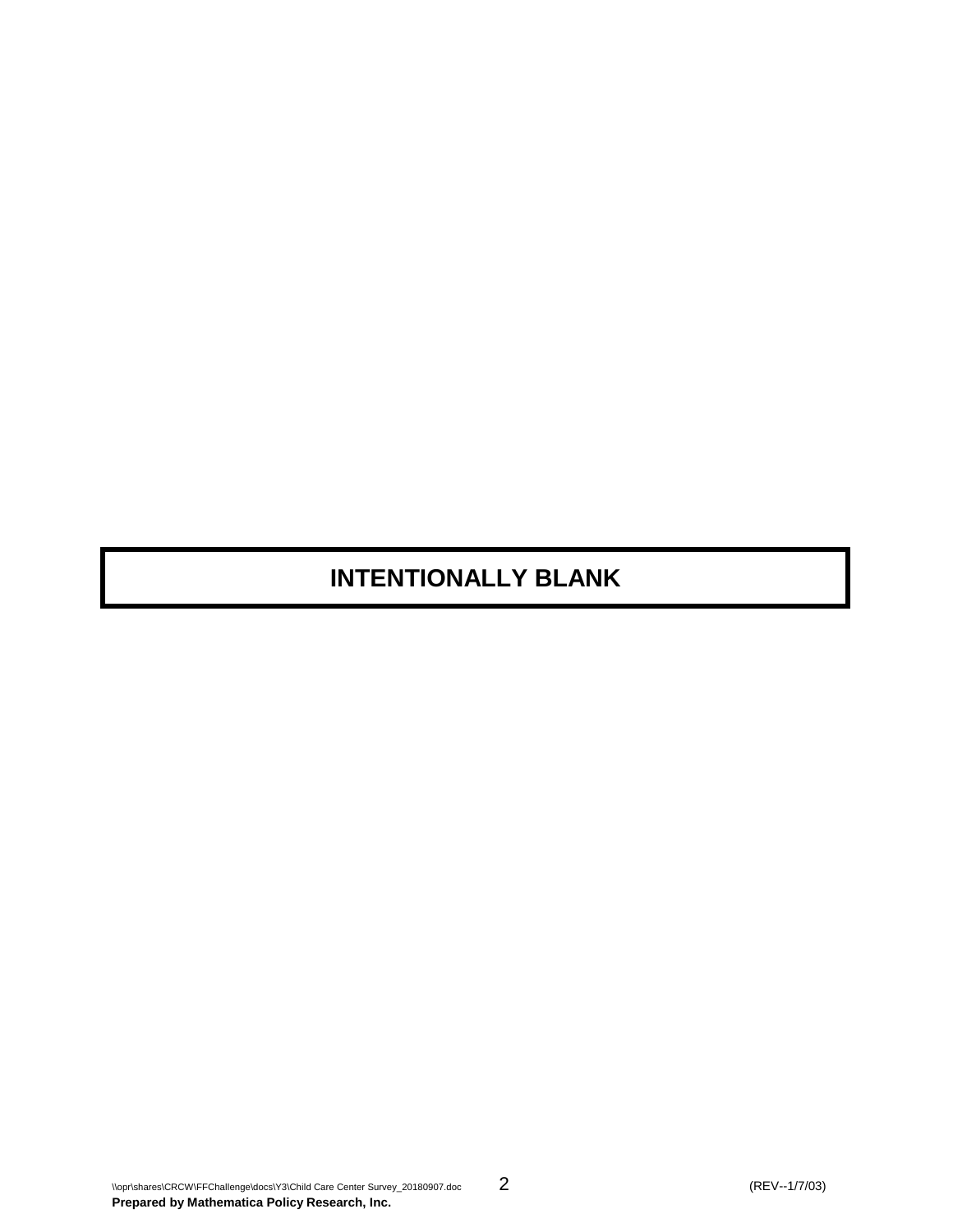# SECTION A: CARE PROVIDED AT THE CENTER (INFORMATION FROM DIRECTOR OR TEACHER)

*(THIS SECTION TO BE ASKED OF CENTER DIRECTOR WHENEVER POSSIBLE AND TEACHER OTHERWISE.)*

A0. **RESPONDENT FOR THIS SECTION IS . . .**

**a0**

To begin, I'd like to ask you some questions about (CENTER). Then I will ask (you/TEACHER) some questions about the classroom that (CHILD) is in.

A1. How many children does (CENTER) serve in each of the following age groups?

**PROBE:** Please tell us about slots—so if 2 part-time children share a slot, count them as one child.

| a <sub>z</sub> |  |
|----------------|--|
| $h_{-}$        |  |
| $\mathsf{C}$   |  |
| d.             |  |
| е.             |  |
| f.             |  |
| g.             |  |
| h.             |  |
| i.             |  |
|                |  |

A1J. So, altogether, your center serves (TOTAL IN A1i) children. Is this about right? **a1\_j**

| NO. |  |
|-----|--|

A2. How many classrooms are in (CENTER)? **a2**

| | | CLASSROOMS

**NUMBER**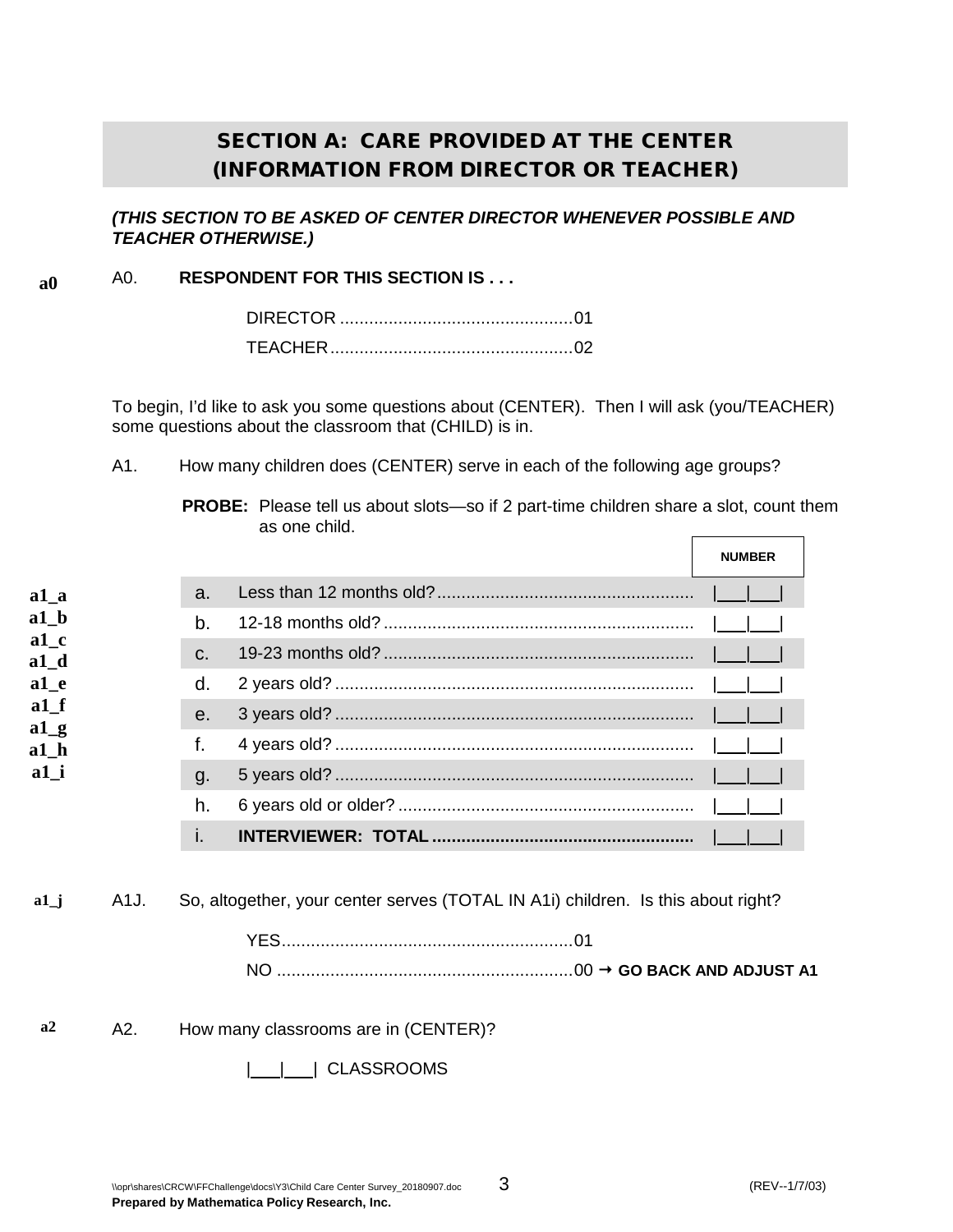| а3 | A3. | How many lead or head teachers are on your payroll? |
|----|-----|-----------------------------------------------------|
|----|-----|-----------------------------------------------------|

|  | TEACHERS |
|--|----------|
|--|----------|

NONE.........................................................00 **GO TO A4**

DON'T KNOW............................................-1

A3A. How many lead or head teachers have left your center in the past 12 months? **a3\_a**

| | | TEACHERS LEFT

A3B. How many have been replaced? **a3\_b**

| | | TEACHERS REPLACED

|  | $\vdash$ GO TO A4 |
|--|-------------------|

A3B(1). Thinking about the last time your center filled a teacher vacancy, how did you feel the qualifications of the replacement compared to those of the teacher who left? Was the replacement . . . **a3\_b1**

A4. How many assistant teachers are on your payroll? **a4**

| | | ASSISTANT TEACHERS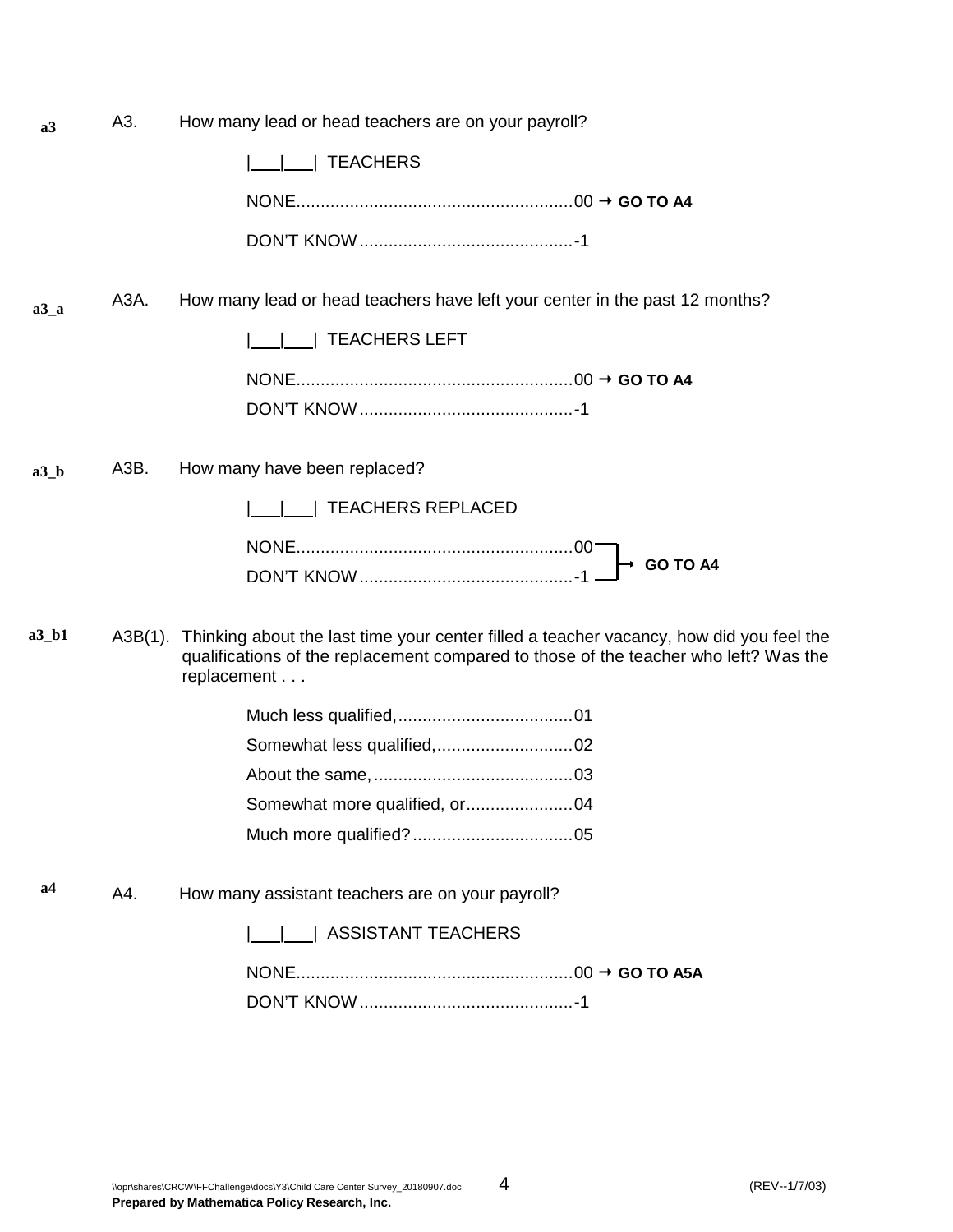A4A. How many assistant teachers have left your center in the past 12 months? **a4\_a**

| | | ASSISTANT TEACHERS LEFT

A4B. How many have been replaced? **a4\_b**

> | | | ASSISTANT TEACHERS REPLACED NONE.........................................................00 DON'T KNOW............................................-1

A5A. What time does (CENTER) open? **a5\_ah a5\_am**

**a5\_aampm**

| | |**:**| | |

| 11 |  |
|----|--|
|    |  |

| a5 bh | A5B. | And, what time does (CENTER) close? |
|-------|------|-------------------------------------|
| a5 bm |      |                                     |

**a5\_bampm**

| | |**:**| | |

| (1 |  |
|----|--|
|    |  |

A5C. Are you open on the weekends? **a5\_c**

A6. How long has (CENTER) been in operation? **a6\_y**

**a6\_m**

**COLLECT YEARS AND MONTHS AS GIVEN. FILL "00" IF MONTHS OR YEARS NOT GIVEN.**

| | | | YEARS AND | | | MONTHS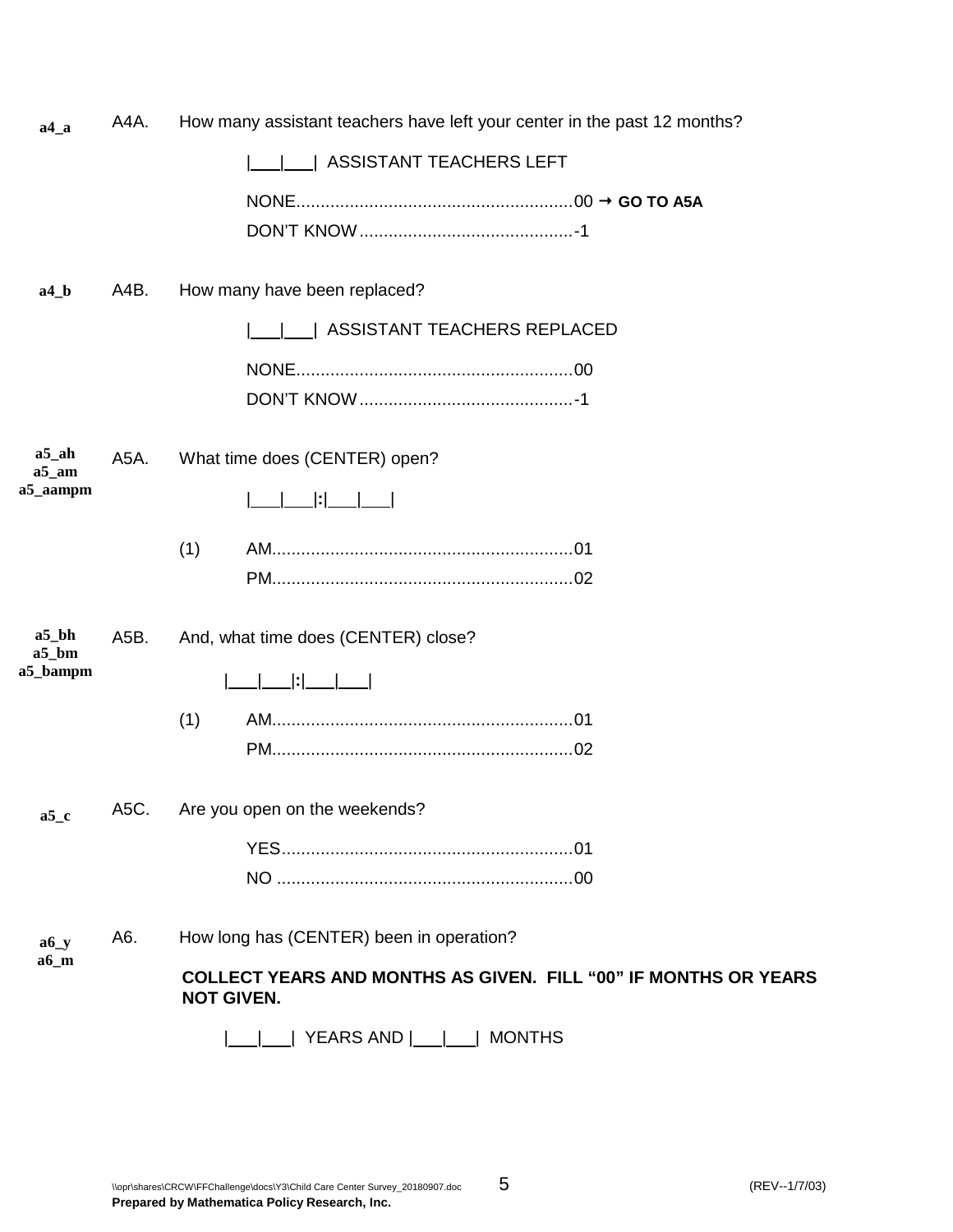

**a8 a8\_9oth**

A8. In what type of building is (CENTER) located? Is it a . . .

#### **STOP WHEN RESPONSE IS GIVEN.**

#### CIRCLE ONE

| Community center or municipal building,06 |
|-------------------------------------------|
|                                           |
|                                           |
|                                           |
|                                           |

**a9**

**PSID-CD**

A9. Is (CENTER) non-profit or for-profit?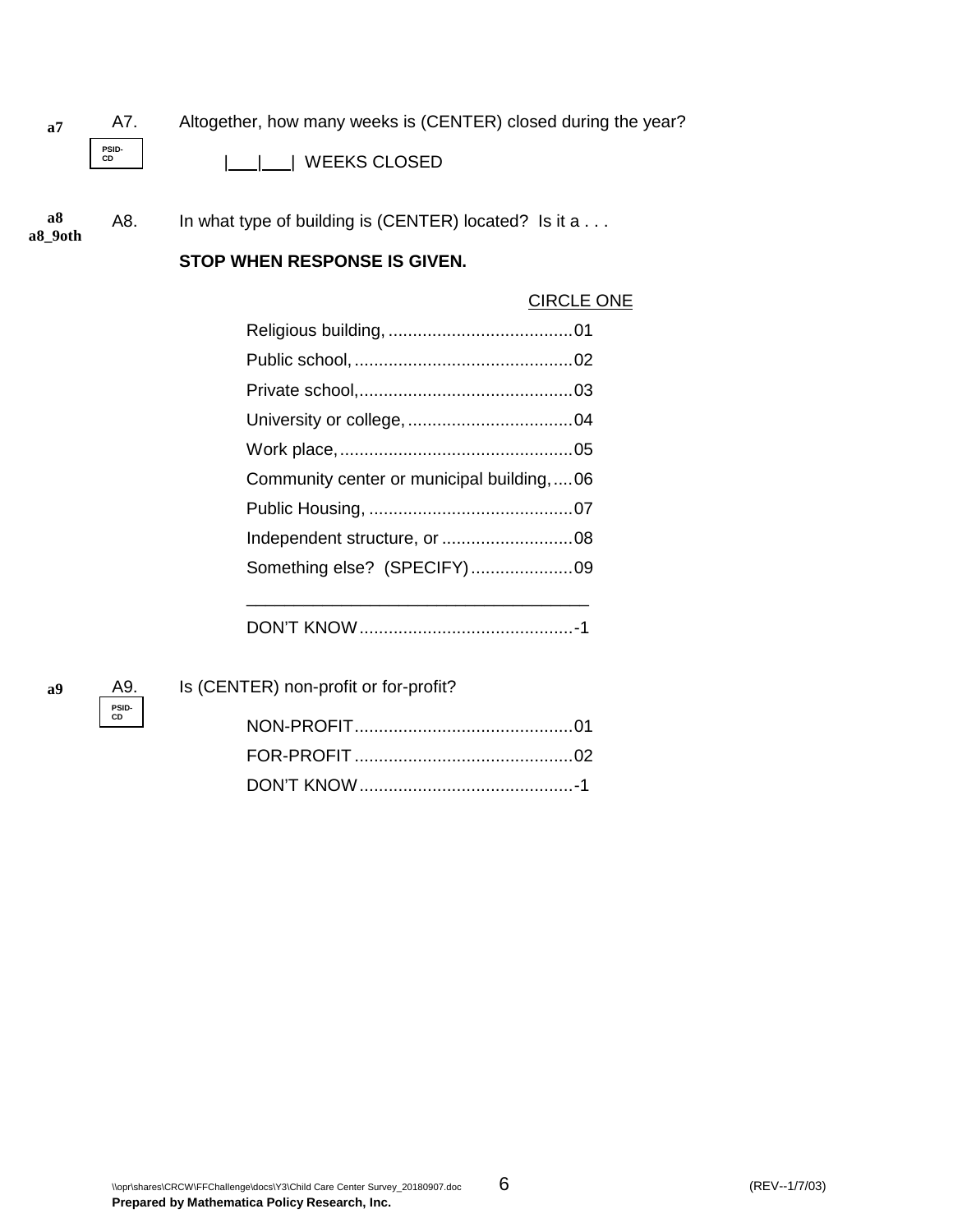A10. Is (CENTER) sponsored by or affiliated with any organizations or schools? **(USE LIST IN A10A AS PROBES IF NECESSARY)**

A10A. What organizations or types of schools?

**PROBE:** Any other type of organization or school?

|          | <b>CIRCLE ALL THAT APPLY</b>               |            |     |
|----------|--------------------------------------------|------------|-----|
|          |                                            | <b>YES</b> | NO. |
| a10a 1   | <b>HEAD START</b>                          | 01         | 00  |
| a10a 2   | SOCIAL SERVICE ORGANIZATION<br>OR AGENCY   | 01         | 00  |
| $a10a$ 3 | <b>CHURCH OR RELIGIOUS GROUP</b>           | 01         | 00  |
| $a10a$ 4 | PUBLIC SCHOOL/BOARD OF<br><b>EDUCATION</b> | 01         | 00  |
| $a10a_5$ | RELIGIOUS PRIVATE SCHOOL                   | 01         | 00  |
| a10a 6   | NONRELIGIOUS PRIVATE SCHOOL                | 01         | 00  |
| a10a 7   | <b>COLLEGE OR UNIVERSITY</b>               | 01         | 00  |
| a10a 8   | PRIVATE COMPANY OR INDIVIDUAL              | 01         | 00  |
| a10a 9   | NON-GOVERNMENT COMMUNITY<br>ORGANIZATION   | 01         | 00  |
| a10a 10  | STATE OR LOCAL GOVERNMENT                  | 01         | 00  |
| a10a 11  | OTHER ORGANIZATION (SPECIFY)               | 01         | 00  |

A11. Is (CENTER) accredited by the National Association for the Education of Young Children (NAEYC)?

A11A. Are you currently pursuing NAEYC accreditation?

\\opr\shares\CRCW\FFChallenge\docs\Y3\Child Care Center Survey\_20180907.doc 7 (REV--1/7/03) **Prepared by Mathematica Policy Research, Inc.**

**a10**

**PSID-CD/R**

**a11**

**a11\_a**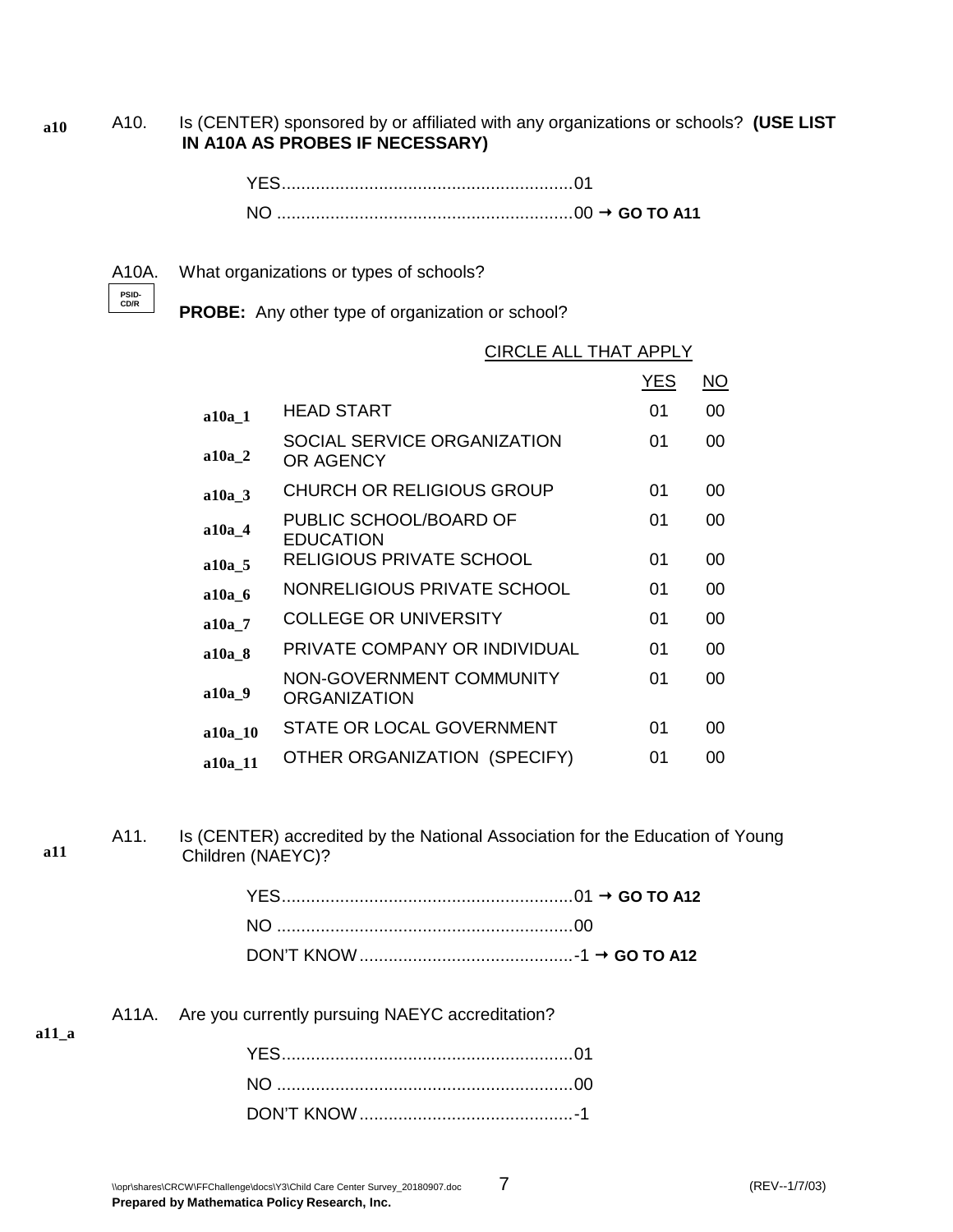A11B. Are you accredited by a non-NAEYC organization? **a11\_b**

|          |                   | The next questions are about some of your center's policies and procedures.   |
|----------|-------------------|-------------------------------------------------------------------------------|
| a12      | A12.<br>ECERS-R41 | Do teachers get a chance to hold planning meetings?                           |
|          |                   |                                                                               |
|          |                   |                                                                               |
| $a12_a$  | A12A.             | How often?                                                                    |
|          |                   | <b>TIMES</b>                                                                  |
| $a12_a1$ |                   | $A12A(1)$ . Is that per                                                       |
|          |                   |                                                                               |
|          |                   |                                                                               |
|          |                   |                                                                               |
| a13      | A13.              | Does your center have in-service trainings for staff?                         |
|          | ECERS-R43         |                                                                               |
|          |                   |                                                                               |
| $a13_a$  | A13A.             | How many times per year?                                                      |
|          |                   | <b>TIMES</b>                                                                  |
| a14      | A14.              | Does your center provide staff with written evaluations of their performance? |
|          | ECERS-R42         |                                                                               |
|          |                   |                                                                               |
| $a14_a$  | A14A.             | How many times per year?                                                      |
|          |                   | <b>TIMES</b>                                                                  |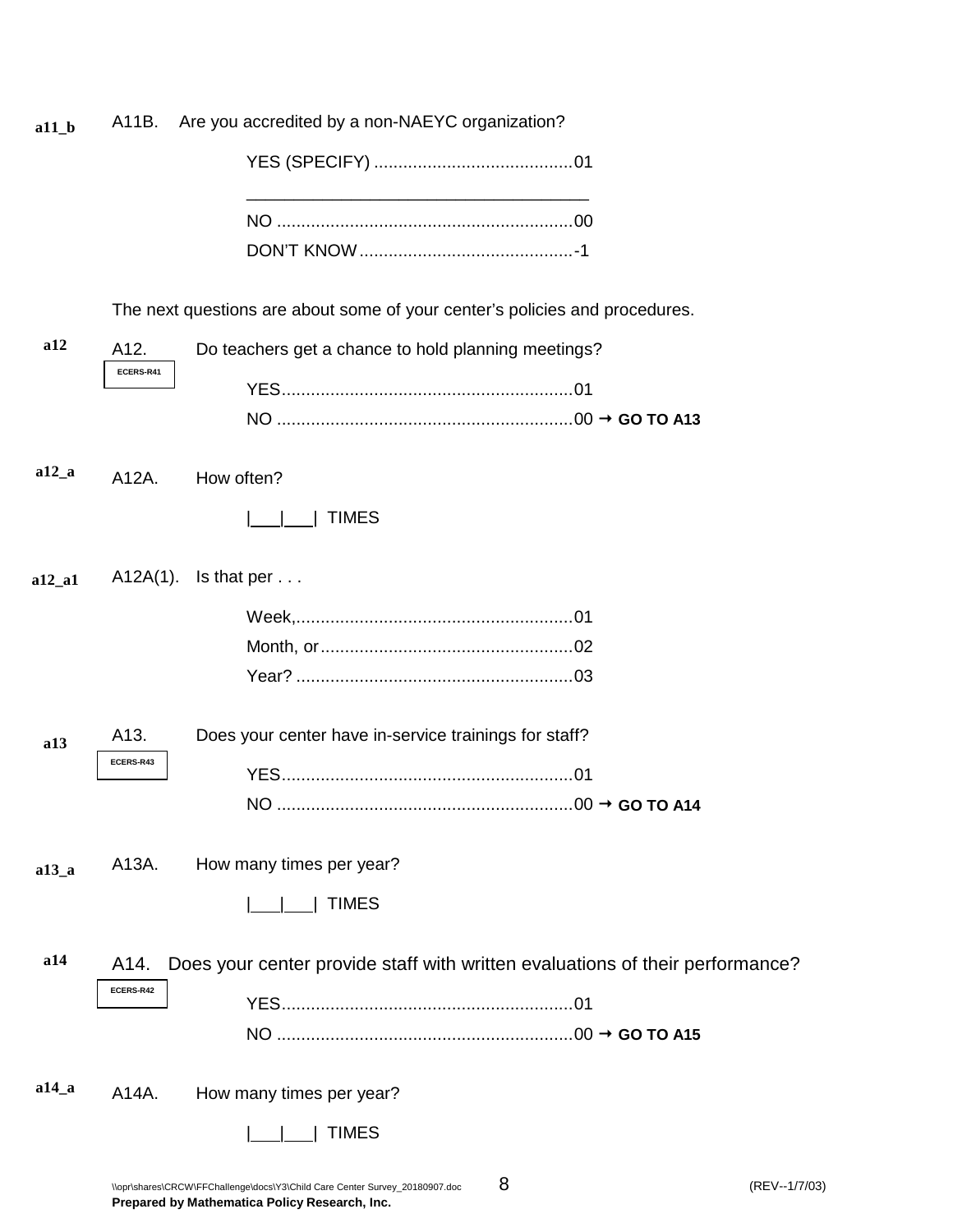| $a15_a$<br>$a15_b$                       | A15.        |    | Who usually provides substitute care if a teacher or aide is absent? Do you use                     |                                            |           |
|------------------------------------------|-------------|----|-----------------------------------------------------------------------------------------------------|--------------------------------------------|-----------|
| $a15$ c<br>a15_coth                      | ECERS-R14   |    |                                                                                                     | <b>CIRCLE YES OR NO</b><br><b>FOR EACH</b> |           |
|                                          |             |    |                                                                                                     | <b>YES</b>                                 | <b>NO</b> |
|                                          |             | a. |                                                                                                     | 01                                         | 00        |
|                                          |             | b. |                                                                                                     | 01                                         | 00        |
|                                          |             | C. |                                                                                                     | 01                                         | 00        |
|                                          |             | d. |                                                                                                     | 01                                         | 00        |
|                                          |             | е. |                                                                                                     | 01                                         | 00        |
| a16                                      |             |    |                                                                                                     |                                            |           |
|                                          | A16.        |    |                                                                                                     |                                            |           |
|                                          | <b>WLWS</b> |    | Does your center offer health benefits to full time teachers?                                       |                                            |           |
| $a16_a$                                  |             |    |                                                                                                     |                                            |           |
|                                          |             |    |                                                                                                     |                                            |           |
|                                          | A16A.       |    | Is the full cost of the premiums paid by the center?                                                |                                            |           |
|                                          |             |    |                                                                                                     |                                            |           |
| $a16_b$                                  |             |    |                                                                                                     |                                            |           |
|                                          | A16B.       |    | Is coverage for family members available?                                                           |                                            |           |
|                                          |             |    |                                                                                                     |                                            |           |
| $a16_c$                                  |             |    |                                                                                                     |                                            |           |
|                                          | A16C.       |    | Is the full cost of the premiums for family members paid by the center?                             |                                            |           |
| $a17_a$                                  |             |    |                                                                                                     |                                            |           |
| $a17_b$<br>$a17_c$                       |             |    |                                                                                                     |                                            |           |
| $a17_d$<br>$a17$ <sup>e</sup><br>$a17_f$ | A17.        |    | Which of the following (other) benefits does (CENTER) offer to full time teachers?<br>Does it offer |                                            |           |
| $a17_g$                                  |             |    |                                                                                                     | <b>CIRCLE YES OR NO</b><br><b>FOR EACH</b> |           |

|    |                                                   | <u>UINULL TLU UN NU</u><br><b>FOR EACH</b> |           |
|----|---------------------------------------------------|--------------------------------------------|-----------|
|    |                                                   | YES                                        | <b>NO</b> |
| a. | Reduced child care fees for parent employees?     | 01                                         | 00        |
| b. |                                                   | 01                                         | 00        |
| C. |                                                   | 01                                         | 00        |
| d. | Financial assistance to cover fees for workshops, | 01                                         | OΟ        |
| е. |                                                   |                                            |           |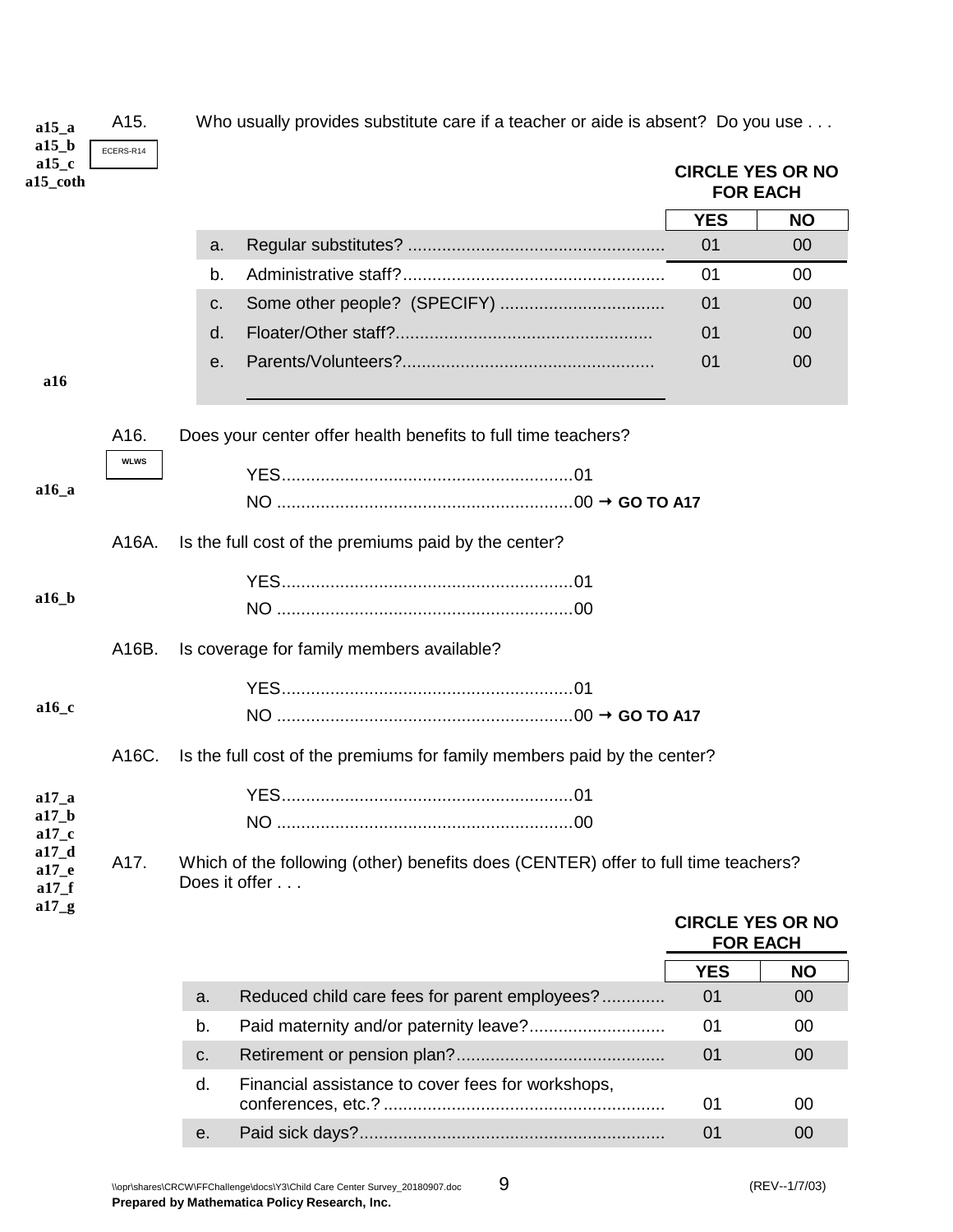|                    |       | f. |                                                                                                                                                                                                               | 01              | 00                      |
|--------------------|-------|----|---------------------------------------------------------------------------------------------------------------------------------------------------------------------------------------------------------------|-----------------|-------------------------|
|                    |       | g. |                                                                                                                                                                                                               | 01              | 00                      |
| $a18_a$<br>$a18_b$ | A18.  |    | Which of the following do you offer to full-time teachers? Do you offer                                                                                                                                       |                 |                         |
| a18_c<br>$a18_d$   |       |    |                                                                                                                                                                                                               | <b>FOR EACH</b> | <b>CIRCLE YES OR NO</b> |
|                    |       |    |                                                                                                                                                                                                               | <b>YES</b>      | <b>NO</b>               |
|                    |       | a. | Paid time for off-site training and workshops?                                                                                                                                                                | 01              | 00                      |
|                    |       | b. |                                                                                                                                                                                                               | 01              | 00                      |
|                    |       | C. |                                                                                                                                                                                                               | 01              | 00                      |
|                    |       | d. | Compensation-either financial or time off-for                                                                                                                                                                 | 01              | 00                      |
| a19                | A19.  |    | How much does (CENTER) charge for full-time child care for children of (CHILD's)<br>age? This should be the average cost a family would pay if not using subsidies and<br>not eligible for sliding scale fee. |                 |                         |
|                    |       |    | \$∣                                                                                                                                                                                                           |                 |                         |
|                    |       |    |                                                                                                                                                                                                               |                 |                         |
|                    |       |    |                                                                                                                                                                                                               | GO TO A19B      |                         |
| $a19_a$            | A19A. |    | Is that per                                                                                                                                                                                                   |                 |                         |
|                    |       |    |                                                                                                                                                                                                               |                 |                         |
|                    |       |    |                                                                                                                                                                                                               |                 |                         |
|                    |       |    |                                                                                                                                                                                                               |                 |                         |
|                    |       |    |                                                                                                                                                                                                               |                 |                         |
|                    |       |    | <b>GO TO A20</b>                                                                                                                                                                                              |                 |                         |
| $a19_b$            | A19B. |    | I just need a range. Is that                                                                                                                                                                                  |                 |                         |
|                    |       |    |                                                                                                                                                                                                               |                 |                         |
|                    |       |    |                                                                                                                                                                                                               |                 |                         |
|                    |       |    |                                                                                                                                                                                                               |                 |                         |
|                    |       |    |                                                                                                                                                                                                               |                 |                         |

\$801 to \$1,000, ..........................................05 Or more than \$1,000 a month? ..................06 DON'T KNOW............................................-1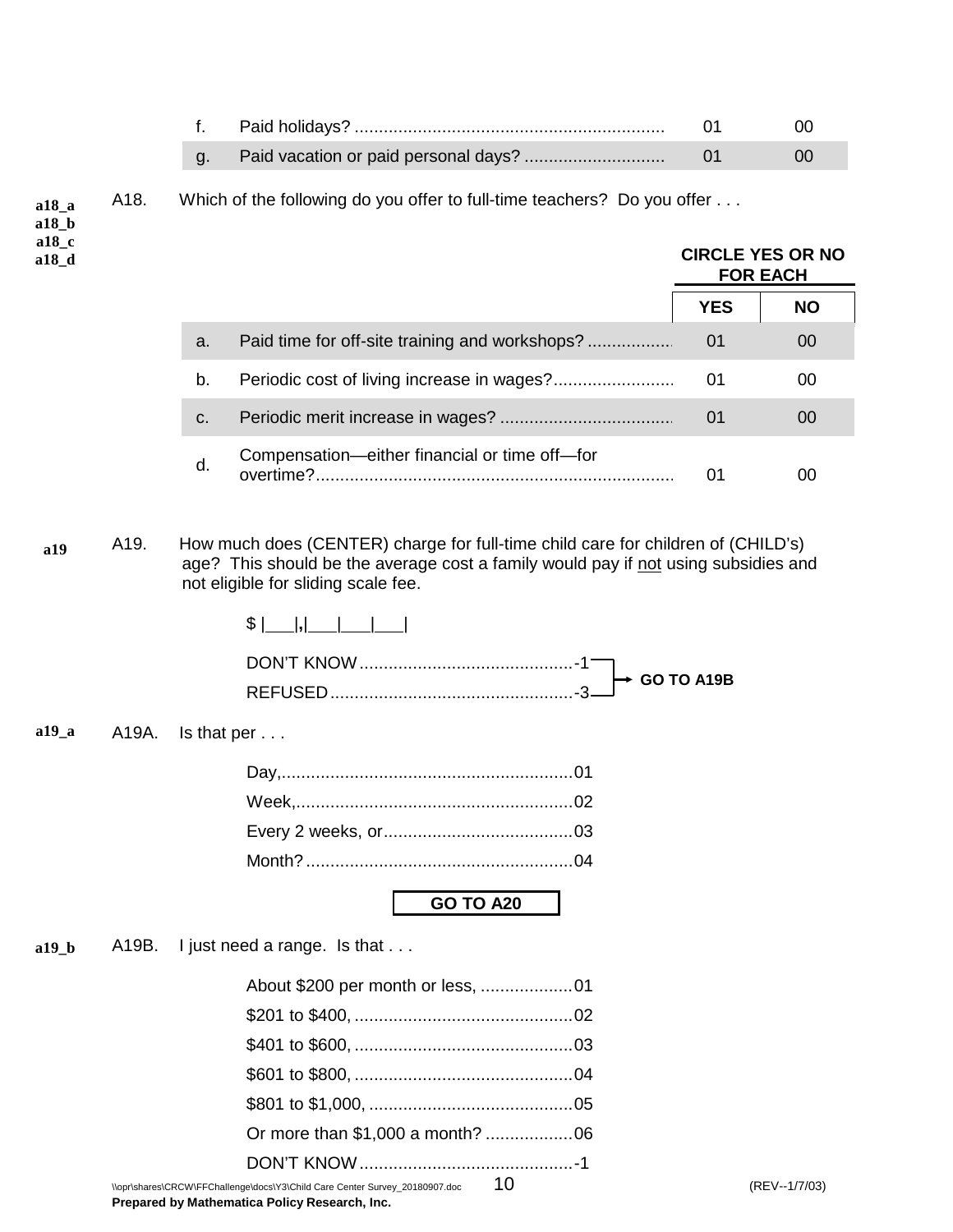REFUSED..................................................-3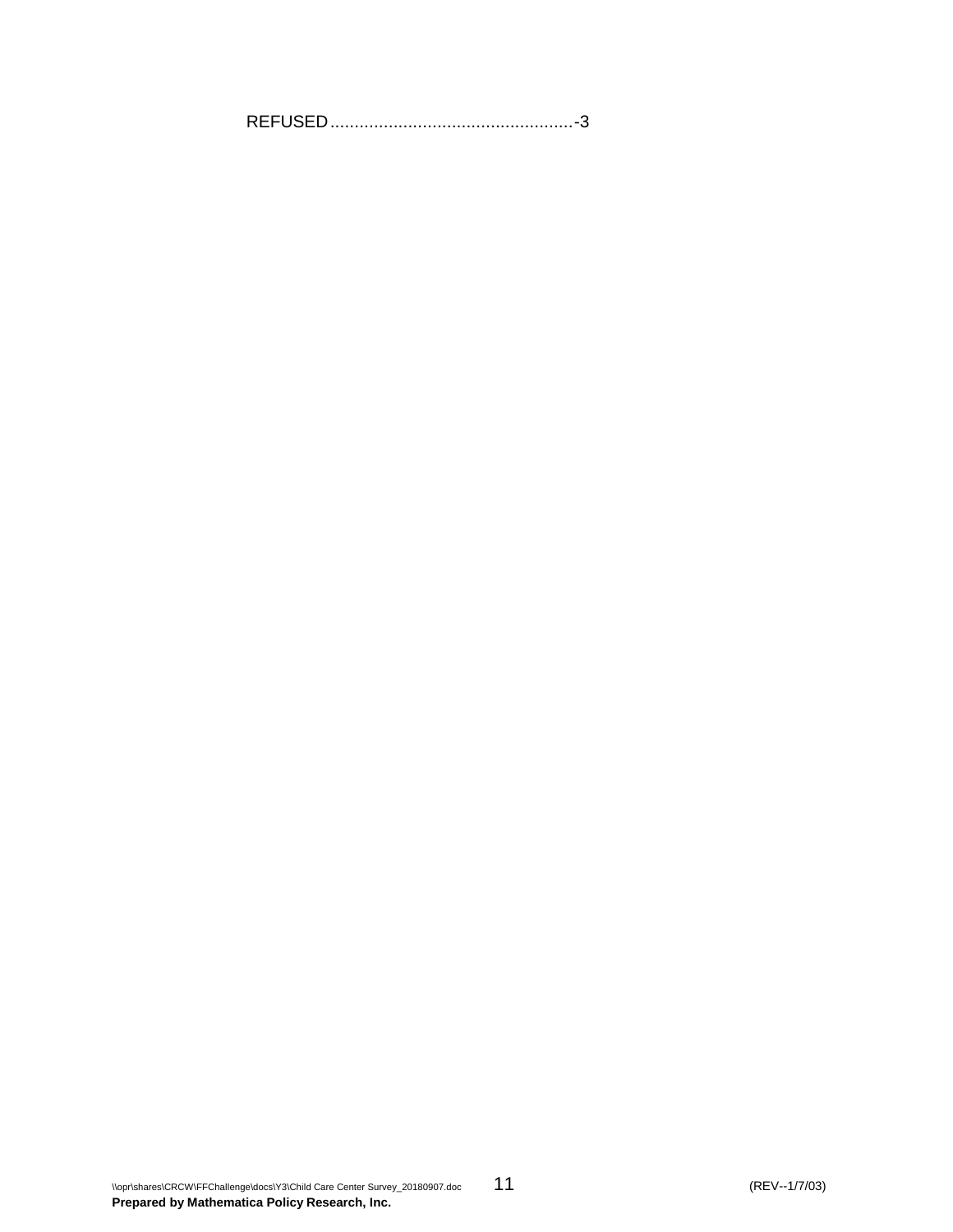A20. Do you charge families different fees based upon their family income? YES............................................................01 NO .............................................................00 A21. Does your center provide discounts or scholarships for any of your enrolled children? YES............................................................01 NO .............................................................00 DON'T KNOW............................................-1 A21A. How many children currently receive these discounts or scholarships? | | | CHILDREN DON'T KNOW............................................-1 A21B. Does (CHILD) receive any of these discounts or scholarships? YES............................................................01 NO .............................................................00 A22. Do any of the children in your program have tuition paid fully or in part by government support? YES............................................................01 NO .............................................................00 DON'T KNOW............................................-1 A22A. How many children currently receive government support? | | | CHILDREN **GO TO A21B**  $\mapsto$  GO TO A25 **a20 a21 a21\_a a21\_b a22 a22a**

DON'T KNOW............................................-1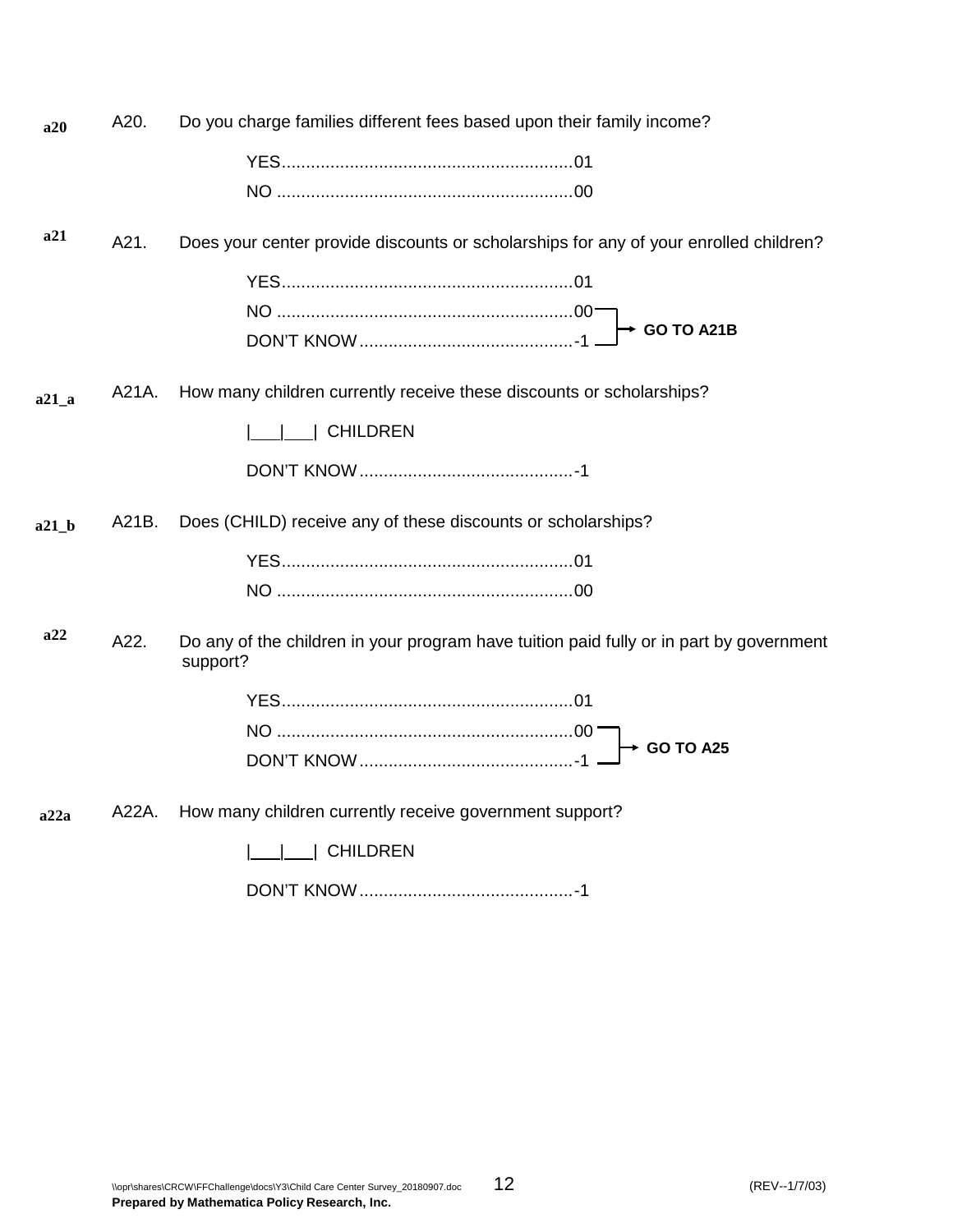A23. Is any part of (CHILD's) care paid for by government support? **a23**

| YES……………………………………………………01 |  |
|---------------------------|--|
|                           |  |
|                           |  |

A23A. What local, state, or federal programs provide these funds? **a23\_a**

|          |                                 |            |           | <b>CIRCLE ALL THAT APPLY</b> |
|----------|---------------------------------|------------|-----------|------------------------------|
|          |                                 | <u>YES</u> | <u>NO</u> |                              |
| $a23a$ 1 | <b>BOARD OF EDUCATION</b>       | 01         | 00        |                              |
| $a23a$ 2 | <b>CCDF/CHILD CARE SERVICES</b> | 01         | 00        |                              |
| $a23a$ 3 | <b>HEAD START</b>               | 01         | 00        |                              |
| $a23a$ 4 | OTHER LOCAL/CITY WIDE PROGRAMS  | 01         | 00        |                              |
| $a23a$ 5 | <b>OTHER STATE PROGRAMS</b>     | 01         | $00 \,$   |                              |
| $a23a$ 6 | OTHER FEDERAL PROGRAMS          | 01         | 00        |                              |
| $a23a$ 7 | ANY OTHER PROGRAMS?             | 01         | 00        |                              |
|          |                                 |            |           |                              |

A23B. How much (do/does) (that program/these programs) pay for (CHILD'S) care?  **a23\_b**

|                         | $\frac{1}{2}$ |                  |                   |
|-------------------------|---------------|------------------|-------------------|
|                         |               |                  |                   |
|                         |               |                  |                   |
|                         |               |                  | <b>GO TO A23C</b> |
| $A23B(1)$ . Is that per |               |                  |                   |
|                         |               |                  |                   |
|                         |               |                  |                   |
|                         |               |                  |                   |
|                         |               |                  |                   |
|                         |               | <b>GO TO A24</b> |                   |

A23C. About how much is paid by (that program/these programs)? Is it . . . **a23\_c**

**a23\_b1**

**GUP**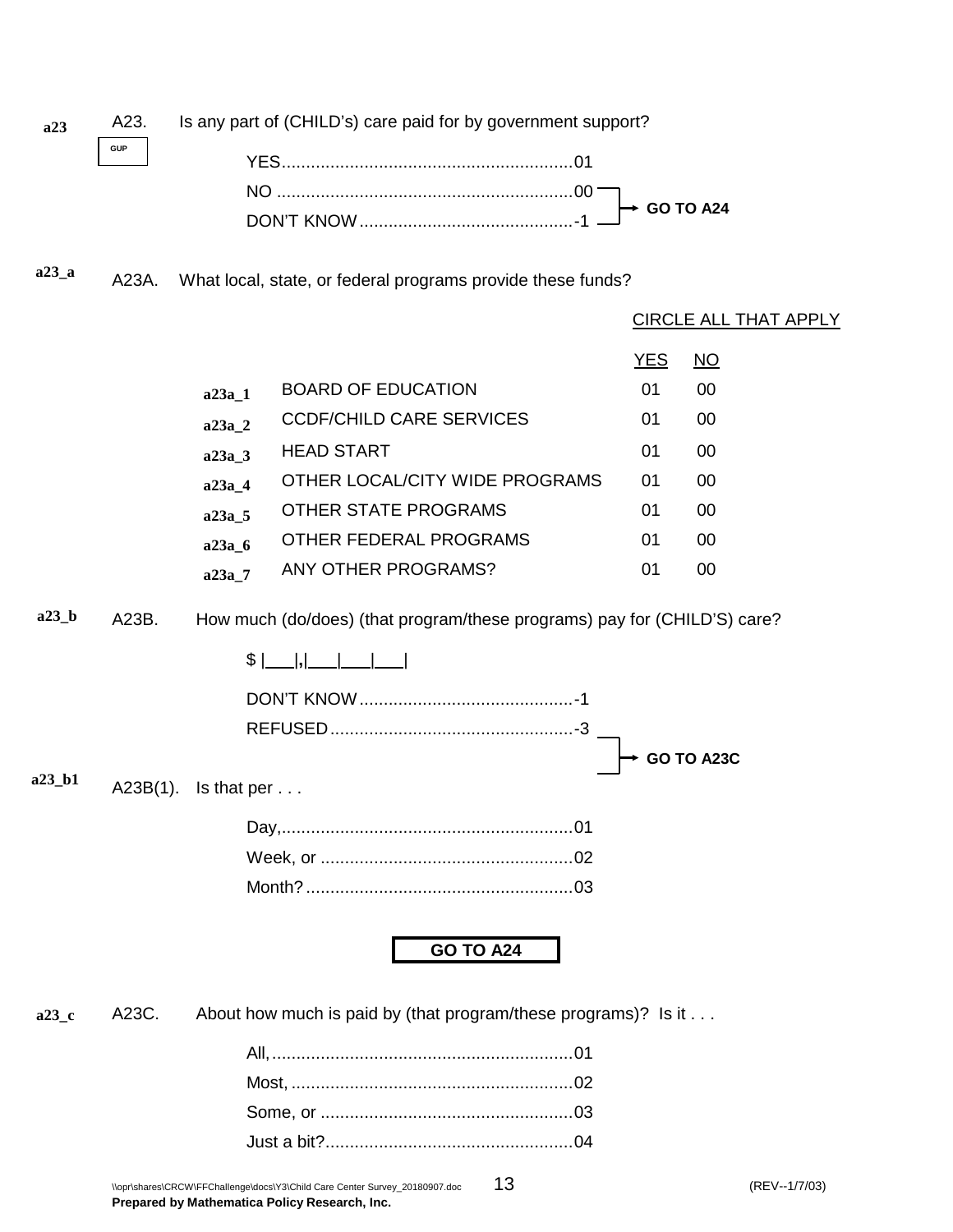A24. Could your center continue to operate if you didn't serve any subsidized children? **a24**

|             | a <sup>24_a</sup> A24A. Would you like to serve more subsidized children? |  |
|-------------|---------------------------------------------------------------------------|--|
| <b>WLWS</b> |                                                                           |  |
|             |                                                                           |  |

**a25\_a a25\_b a25\_c a25\_d a25\_e**  $a25$ <sup> $f$ </sup>

**ITERS**

A25. My next questions are about the records you keep. Do you have any of the following for the children in your center?

| 12             |                                                     | <b>CIRCLE 01, 00 OR 02</b><br><b>FOR EACH</b> |           |                                                               |
|----------------|-----------------------------------------------------|-----------------------------------------------|-----------|---------------------------------------------------------------|
|                |                                                     | <b>YES</b>                                    | <b>NO</b> | <b>HAVE FOR SOME</b><br><b>CHILDREN BUT</b><br><b>NOT ALL</b> |
| a.             | Record of immunization and other health             | 01                                            | 00        | 02                                                            |
| b.             |                                                     | 01                                            | 00        | 02                                                            |
| C <sub>1</sub> | Written permission to get medical care in an        | 01                                            | 00        | 02                                                            |
| d.             |                                                     | 01                                            | 00        | 02                                                            |
| $e$ .          | Information on health problems such as allergies or | 01                                            | 00        | 02                                                            |
| f.             | Written permission to give medicine?                | 01                                            | 00        | 02                                                            |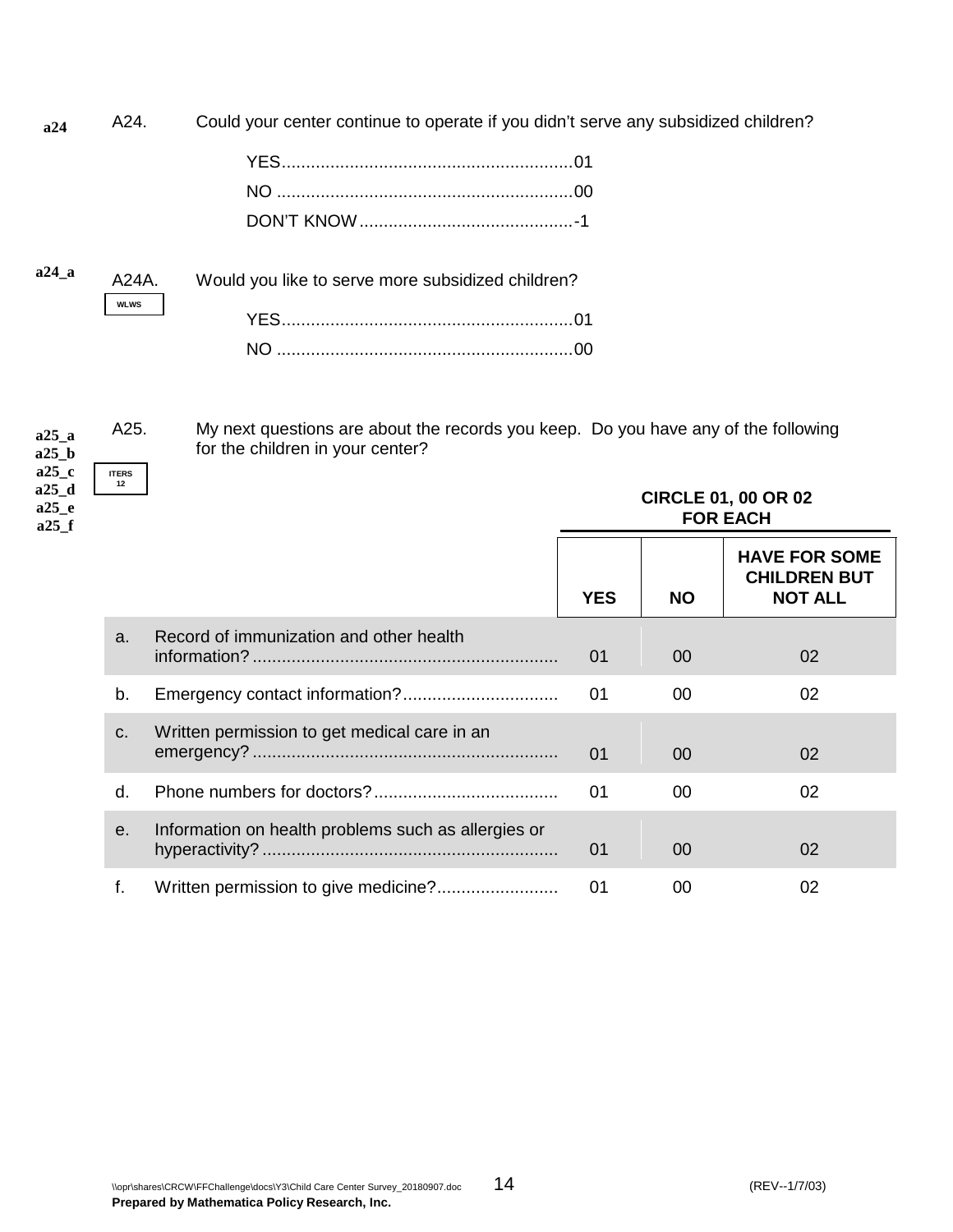A26. Do you have any rules about attendance when a child is sick?



**ITERS 12 - 5.2**

**a26**

A26A. How do you let parents know about these rules?

**PROBE:** Anything else?

|       |                                      | <b>CIRCLE ALL THAT APPLY</b> |           |
|-------|--------------------------------------|------------------------------|-----------|
|       |                                      | <b>YES</b>                   | <u>NO</u> |
| a26_0 | DON'T INFORM PARENTS                 | 01                           | 00        |
| a26 1 | WRITTEN POLICY/HANDBOOK              | 01                           | 00        |
|       | a26_2 DISCUSS DURING ENROLLMENT      | 01                           | 00        |
| a26 3 | DISCUSS AT PARENT MEETING            | 01                           | 00        |
| a26 4 | <b>POST INFORMATION IN CLASSROOM</b> | 01                           | 00        |
| a26_9 | OTHER (SPECIFY)                      | 01                           | 00        |
|       |                                      |                              |           |

**ITERS 12 - 3.4**

A27. What do you do to inform other parents if a child has an infectious disease such as pink eye or chicken pox?

**PROBE:** Anything else?

|                  |                               | <b>CIRCLE ALL THAT APPLY</b> |           |
|------------------|-------------------------------|------------------------------|-----------|
|                  |                               | <b>YES</b>                   | <u>NO</u> |
| a270             | <b>NOTHING</b>                | 01                           | 00        |
| a27 <sub>1</sub> | <b>SEND NOTES HOME</b>        | 01                           | 00        |
| a272             | <b>CALL PARENTS</b>           | 01                           | 00        |
| a273             | POST INFORMATION IN CLASSROOM | 01                           | 00        |
| $a27_9$          | <b>OTHER (SPECIFY)</b>        | 01                           | 00        |
| a27 101          | TELL THEM IN PERSON           | 01                           | იი        |
|                  |                               |                              |           |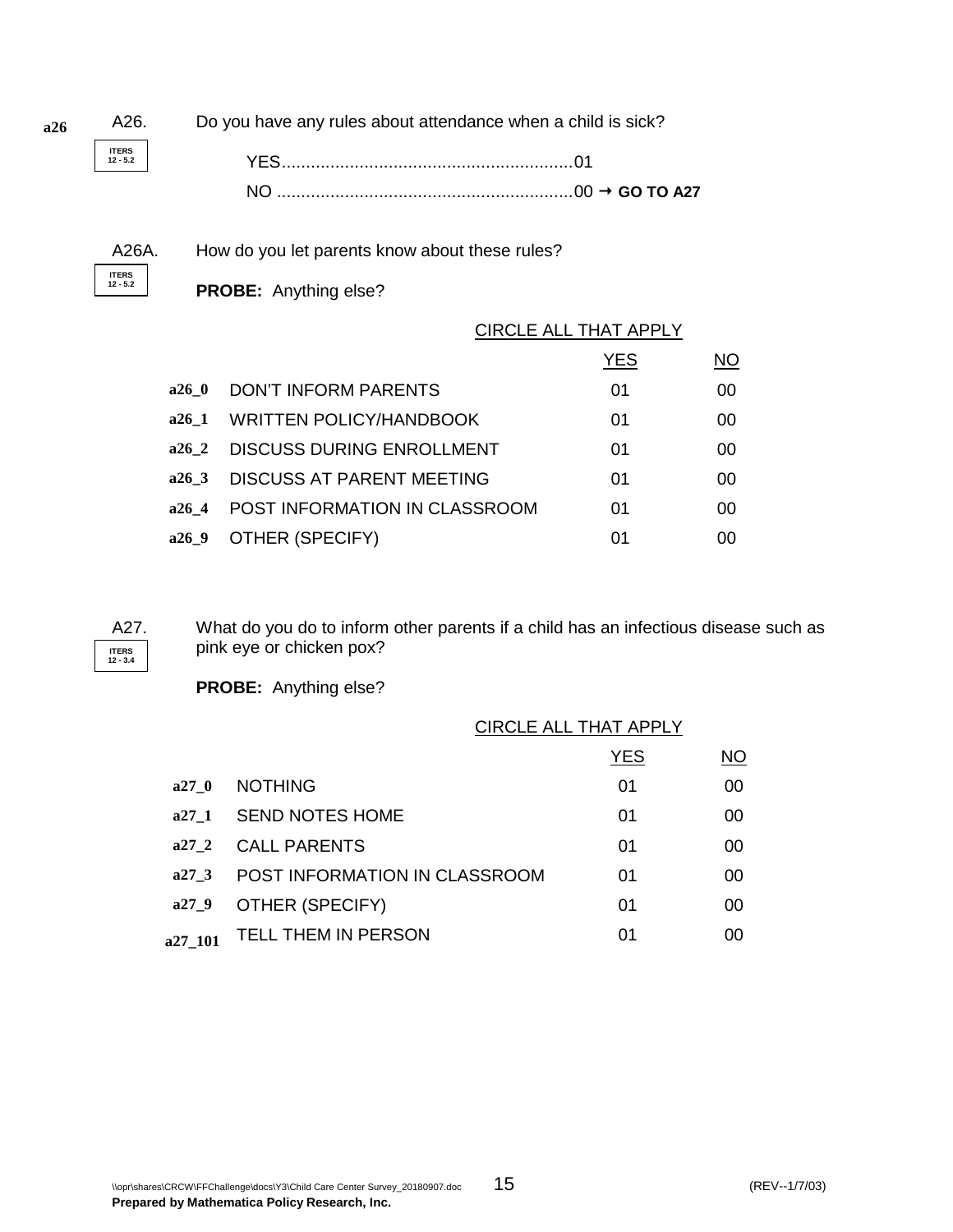A28. What is your center's policy if child abuse is suspected?

| ×<br>۰. |  |
|---------|--|
|         |  |
| ×<br>۰. |  |

**PROBE:** Anything else?

|                  | <b>CIRCLE ALL THAT APPLY</b>                                                |            |     |
|------------------|-----------------------------------------------------------------------------|------------|-----|
|                  |                                                                             | <b>YES</b> | NO. |
| a280             | <b>NO POLICY</b>                                                            | 01         | 00  |
| a28 1            | <b>CONTACT CENTER DIRECTOR</b>                                              | 01         | 00  |
| $a28_2$          | <b>CONTACT SPECIALIST</b>                                                   | 01         | 00  |
| a28 3            | CONTACT HEALTH AND HUMAN<br>SERVICES/YOUTH SERVICES/CHILD<br>WELFARE AGENCY | 01         | 00  |
| a284             | <b>CONTACT POLICE</b>                                                       | 01         | 00  |
| a28 <sub>5</sub> | <b>CONTACT OTHER AUTHORITIES</b>                                            | 01         | 00  |
| a286             | CENTER STAFF CANNOT TREAT ON<br><b>OWN</b>                                  | 01         | 00  |
| a28 8            | CONFRONT OR TALK TO PARENT(S)                                               | 01         | 00  |
| $a28_9$          | <b>OTHER (SPECIFY)</b>                                                      | 01         | 00  |
| a28 101          | DOCUMENT THE INCIDENT                                                       | 01         | 00  |

#### **a29**

**ITERS 14**

A29. What percentage of the regular staff at your center have had CPR for children training?

| | | | | PERCENT OF STAFF WITH CPR TRAINING

| NONE |  |
|------|--|
|      |  |

#### **a29\_a**

A29A. What about first aid training?

| | | | PERCENT

#### **a30**

**ITERS 12 - 1.2**

A30. How often are teachers required to have physical exams?

EVERY | | | YEARS

NOT REQUIRED........................................-4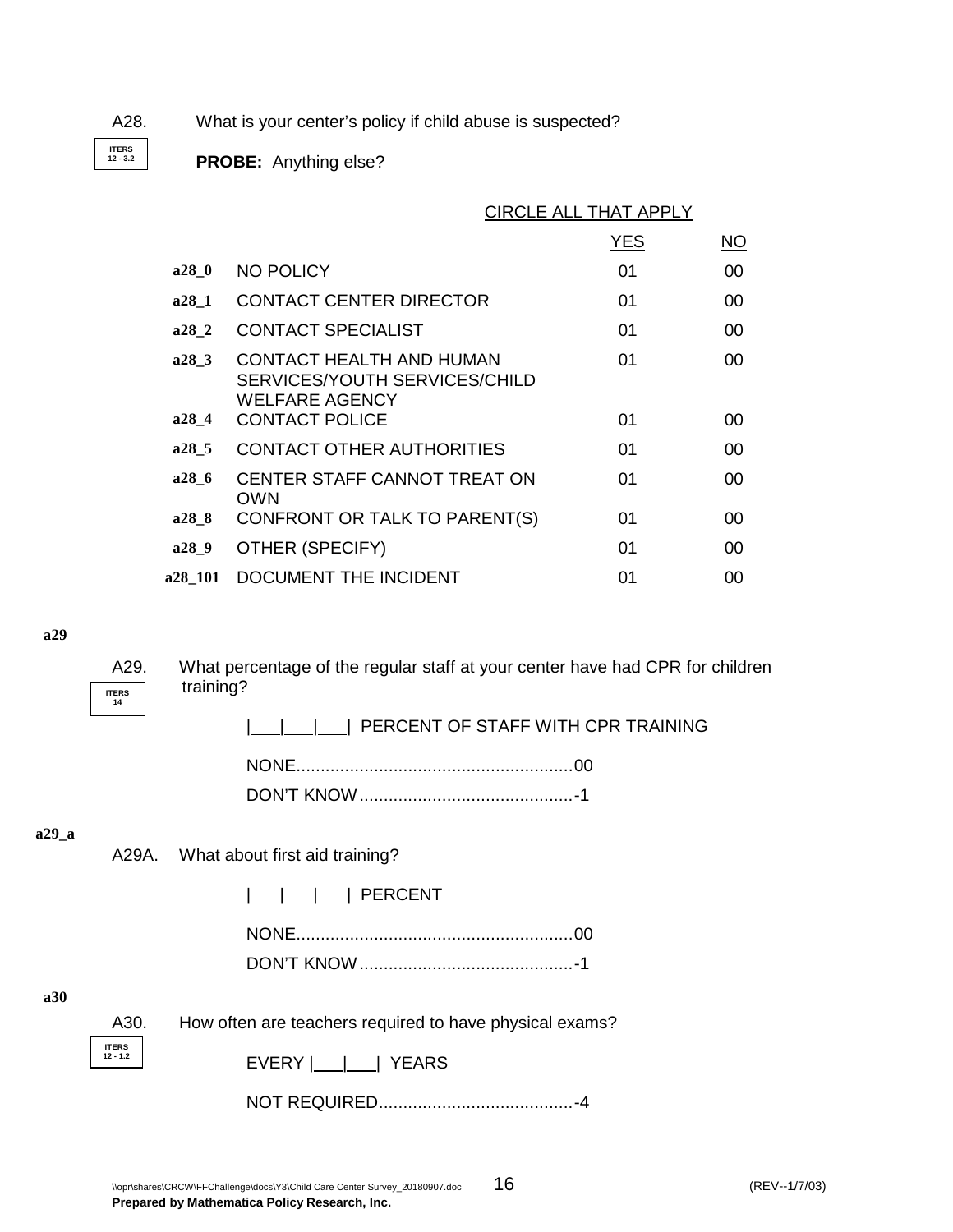| A31.<br><b>a</b> 31 | What about TB tests? |
|---------------------|----------------------|
|---------------------|----------------------|

**a32**

**a33**

|                            |           | EVERY  <br>I I YEARS                                                                                                                                                                                                                                              |            |           |
|----------------------------|-----------|-------------------------------------------------------------------------------------------------------------------------------------------------------------------------------------------------------------------------------------------------------------------|------------|-----------|
|                            |           |                                                                                                                                                                                                                                                                   |            |           |
| A32.                       |           | Has your center passed a fire inspection?                                                                                                                                                                                                                         |            |           |
| <b>ITERS</b><br>$14 - 3.2$ |           |                                                                                                                                                                                                                                                                   |            |           |
|                            |           |                                                                                                                                                                                                                                                                   |            |           |
|                            |           |                                                                                                                                                                                                                                                                   |            |           |
| A33.                       | disabled. | How many children in your center have special needs? By special needs we mean, for<br>example, children who have been designated as physically disabled, chronically ill, or<br>with chronic medical problems, emotionally or behaviorally disturbed, or learning |            |           |
|                            |           | <b>NUMBER</b>                                                                                                                                                                                                                                                     |            |           |
|                            |           |                                                                                                                                                                                                                                                                   |            |           |
| A33A.                      |           | What special needs do children at your center have? YOU MAY READ LIST AS<br><b>PROBES IF NECESSARY.</b>                                                                                                                                                           |            |           |
|                            |           | <b>PROBE:</b> Anything else?                                                                                                                                                                                                                                      |            |           |
|                            |           | <b>CIRCLE ALL THAT APPLY</b>                                                                                                                                                                                                                                      |            |           |
|                            |           |                                                                                                                                                                                                                                                                   | <u>YES</u> | <u>NO</u> |
|                            | $a33a_1$  | <b>CEREBRAL PALSY</b>                                                                                                                                                                                                                                             | 01         | 00        |
|                            | a33a 2    | <b>SPINA BIFIDA</b>                                                                                                                                                                                                                                               | 01         | 00        |
|                            | $a33a_3$  | <b>DEAFNESS</b>                                                                                                                                                                                                                                                   | 01         | 00        |
|                            | $a33a_4$  | <b>BLINDNESS</b>                                                                                                                                                                                                                                                  | 01         | 00        |
|                            | $a33a_5$  | <b>MENTAL RETARDATION</b>                                                                                                                                                                                                                                         | 01         | 00        |
|                            | $a33a_6$  | <b>MOTOR DELAYS</b>                                                                                                                                                                                                                                               | 01         | 00        |
|                            | $a33a_7$  | <b>LANGUAGE PROBLEMS</b>                                                                                                                                                                                                                                          | 01         | 00        |
|                            | $a33a_8$  | <b>EMOTIONAL PROBLEMS</b>                                                                                                                                                                                                                                         | 01         | 00        |
|                            | $a33a_9$  | <b>AUTISM</b>                                                                                                                                                                                                                                                     | 01         | 00        |
|                            | $a33a_10$ | <b>SEVERE ASTHMA</b>                                                                                                                                                                                                                                              | 01         | 00        |
|                            | a33a_11   | <b>DIABETES</b>                                                                                                                                                                                                                                                   | 01         | 00        |
|                            | $a33a_12$ | ATTENTION DEFICIT DISORDER (ADD)                                                                                                                                                                                                                                  | 01         | 00        |
|                            | $a33a_13$ | ATTENTION DEFICIT HYPERACTIVITY DISORDER (ADHD)                                                                                                                                                                                                                   | 01         | 00        |
|                            | $a33a_14$ | <b>OTHER (SPECIFY)</b>                                                                                                                                                                                                                                            | 01         | 00        |

\\opr\shares\CRCW\FFChallenge\docs\Y3\Child Care Center Survey\_20180907.doc 17 (REV--1/7/03) **Prepared by Mathematica Policy Research, Inc.**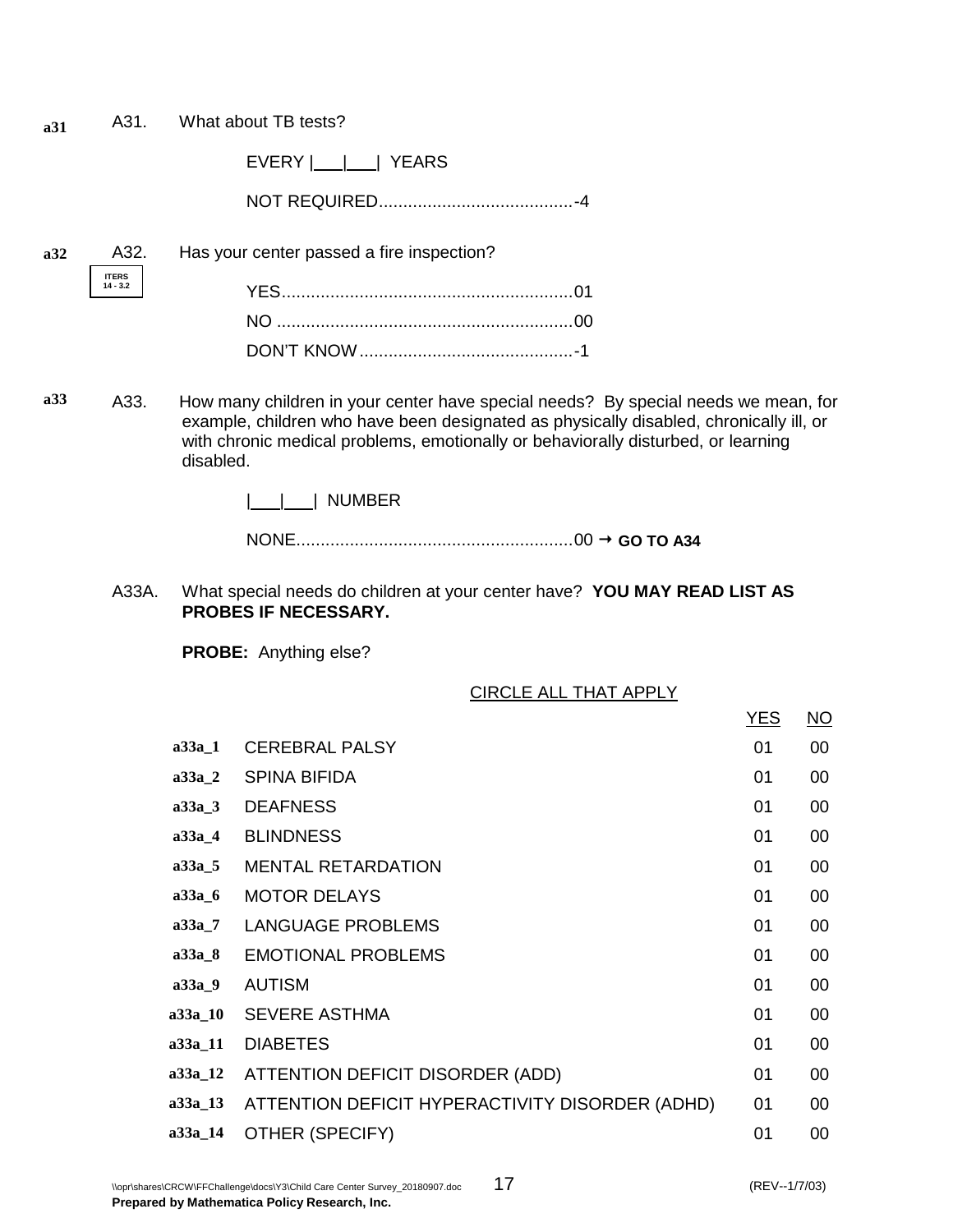A33B. Do you feel that your teaching staff are sufficiently trained to meet the needs of these children? **a33\_b**

The next set of questions is about the neighborhood where this center is located. If you live in a different neighborhood, I am not asking you about the neighborhood where you live, but the neighborhood where the child care center is located.

A34. How do you think this neighborhood compares with most other neighborhoods in the city? Is it better, the same, or worse? **a34**

A35. Have you heard gunshots in this neighborhood in the last year? **a35**

| NO. |  |
|-----|--|

A35A. How often have you heard gunshots in the last year? Would you say ... **a35\_a**

\\opr\shares\CRCW\FFChallenge\docs\Y3\Child Care Center Survey\_20180907.doc 18 (REV--1/7/03) **Prepared by Mathematica Policy Research, Inc.**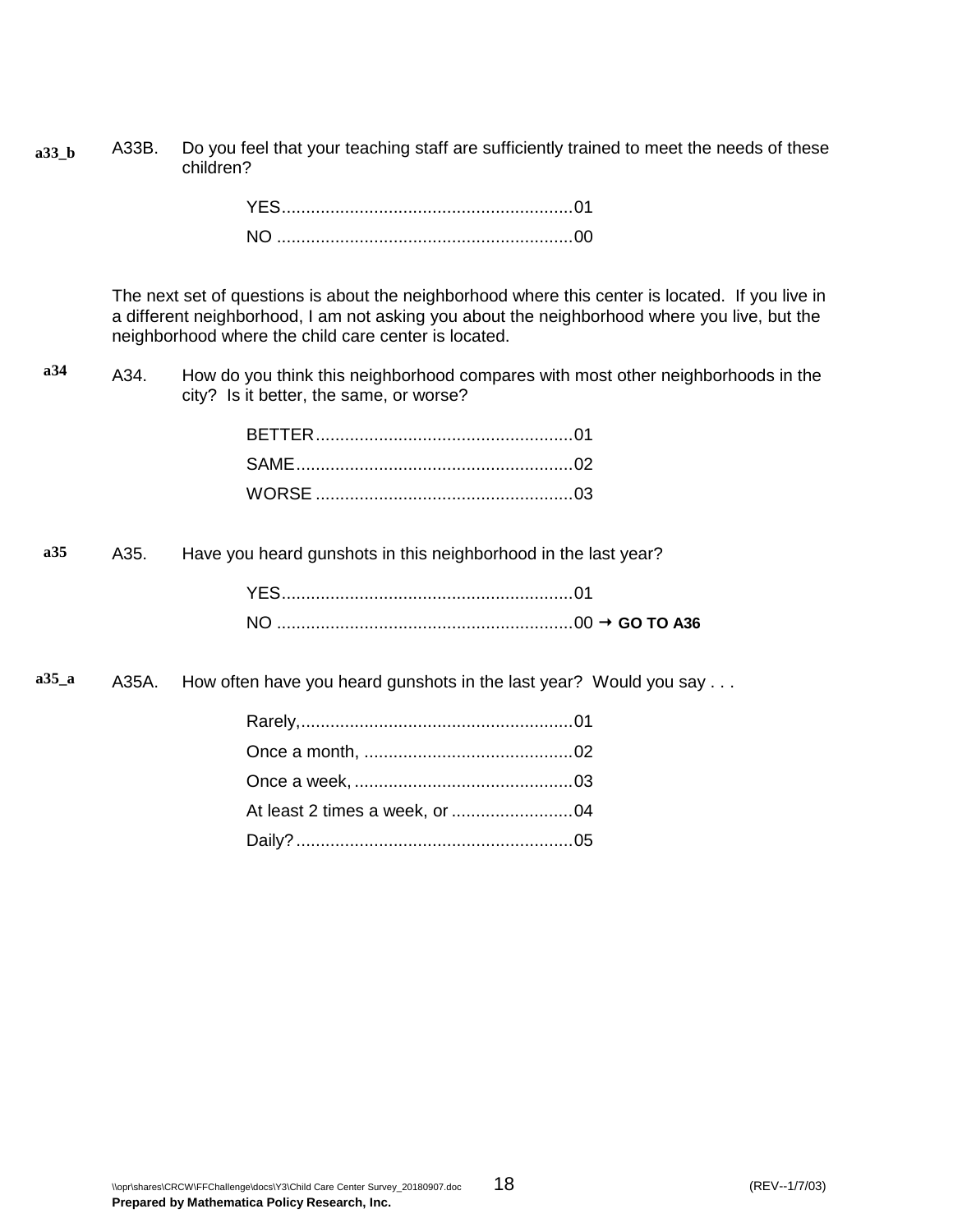| a36 a | A36   |
|-------|-------|
| a36 b | PHDCN |
| a36c  |       |
| a36 d |       |

A36. For each of the following, please tell me if it is very likely, likely, unlikely, or very unlikely that people in this neighborhood would act in the following manner.

**a36\_d**

### **INTERVIEWER: IF DON'T KNOW, ASK FOR BEST GUESS.**

|    |                                                                                                                                                                                                                                             | <b>VERY</b><br><b>LIKELY</b> | <b>LIKELY</b> | <b>UNLIKELY</b> | <b>VERY</b><br><b>UNLIKELY</b> |
|----|---------------------------------------------------------------------------------------------------------------------------------------------------------------------------------------------------------------------------------------------|------------------------------|---------------|-----------------|--------------------------------|
| a. | If some children were spray-painting Graffiti<br>on a local building, how likely is it that the<br>neighbors would do something about it?<br>Would you say it is very likely, likely, unlikely                                              | 01                           | 02            | 03              | 04                             |
| b. | If there were a fight in front of the center and<br>someone was being beaten or threatened,<br>how likely is it that the neighbors would break                                                                                              | 01                           | 02            | 03              | 04                             |
| C. | If a child was showing disrespect to an adult,<br>how likely is it that people in this<br>neighborhood would scold that child?                                                                                                              | 01                           | 02            | 03              | 04                             |
| d. | Suppose that because of budget cuts the fire<br>station closest to the center was going to be<br>closed down by the city. How likely is it that<br>neighborhood residents would organize to try<br>to do something to keep the fire station | 01                           | 02            | 03              | 04                             |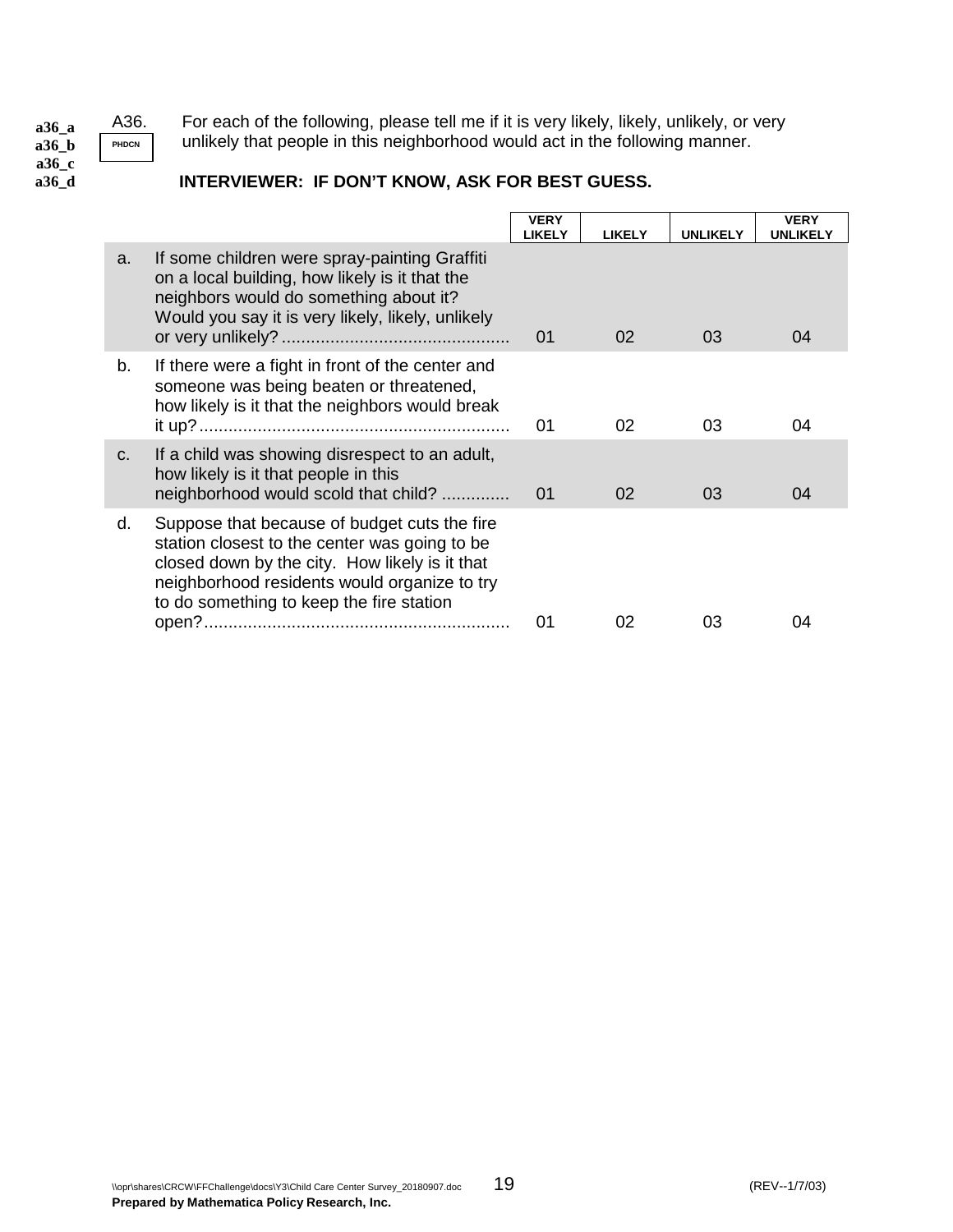# SECTION B: CARE PROVIDED FOR FOCUS CHILD (INFORMATION FROM DIRECTOR OR TEACHER)

#### **(THIS SECTION TO BE ASKED OF CENTER DIRECTOR WHENEVER POSSIBLE AND TEACHER OTHERWISE.)**

These next questions are about (CHILD).

- B1. When did (CHILD) first start at (CENTER)? **b1\_mo**
- **b1\_yr**

|\_\_\_|\_\_\_| / |\_\_\_|\_\_\_| MONTH YEAR

B2. How many different classrooms has (CHILD) been in since first starting here? **b2**

| | | CLASSROOMS

B3. Thinking of (these/this) (NUMBER FROM B2) classroom(s), how many staff members stopped working in (CHILD's) classroom(s) when (he/she) was in (that/those) classroom(s)? **b3**

|**|| || STAFF LEFT** 

B4. How many new staff members started working in (CHILD's) classroom(s) when (he/she) was in (that/those) classroom(s)? **b4**

| | | NEW STAFF

B5. Thinking of child's (current) classroom, what is the maximum number of caregivers working with this class when (CHILD) is here? **b5**

| | | CAREGIVERS

B5A. Of these (NUMBER IN B5) caregivers, how many are lead or head teachers? **b5\_a**

 $|$   $|$   $|$   $|$   $|$   $|$   $|$ 

B5B. Of these caregivers, how many are assistant teachers or aides? **b5\_b**

 $|$   $|$   $|$   $|$   $|$   $|$ 

#### **INTERVIEWER: CHECK TOTAL OF B5A + B5B SHOULD EQUAL B5.**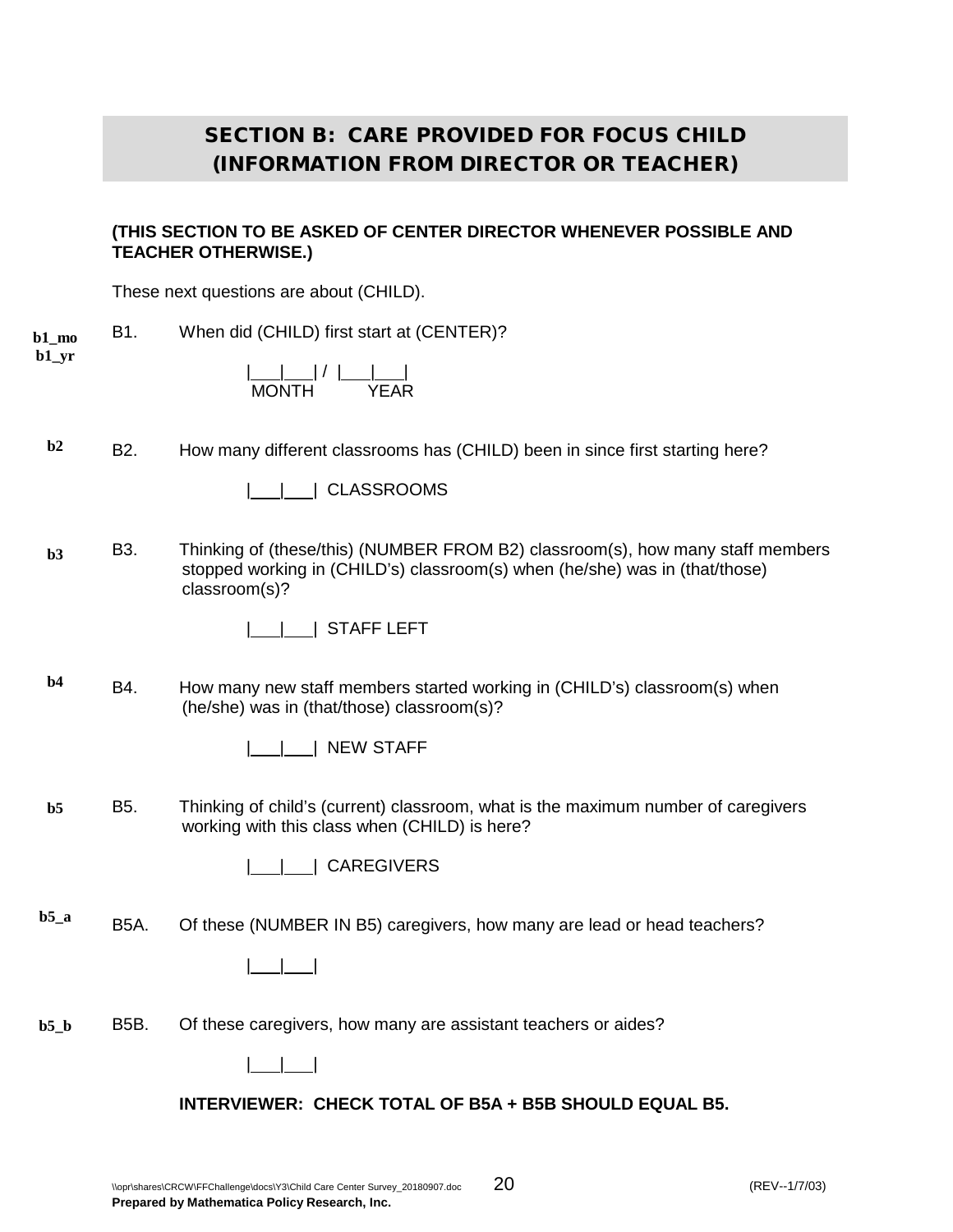B6. What is the minimum number of caregivers working with this class when (CHILD) is here? **b6**

|\_\_|\_\_| CAREGIVERS

B7. Altogether, how many different caregivers does (CHILD) interact with in the classroom in a typical week? **b7**

| | | | CAREGIVERS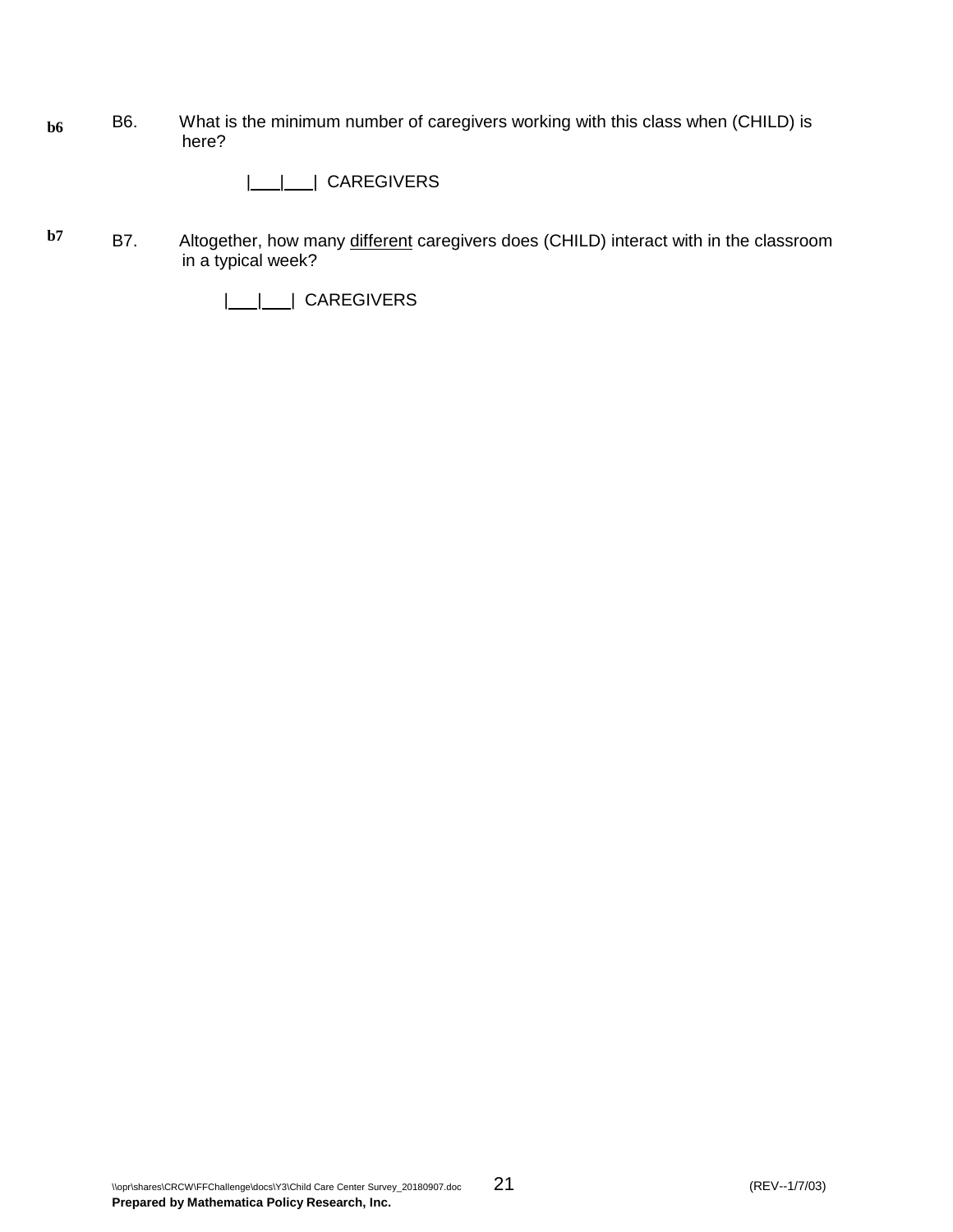# SECTION C: CARE PROVIDED FOR FOCUS CHILD (INFORMATION FROM TEACHER)

**IF YOU HAVE BEEN INTERVIEWING THE DIRECTOR, THANK (HIM/HER) FOR (HIS/HER) ASSISTANCE. THE REMAINDER OF THE QUESTIONNAIRE IS TO BE ANSWERED BY THE TEACHER NAMED BY THE PARENT (THE FOCUS TEACHER). ADMINISTER THE REMAINDER OF THE QUESTIONNAIRE AFTER YOU COMPLETED THE OBSERVATION.**

#### **FOR FOCUS TEACHER READ IF NECESSARY:**

Thank you for taking part in our study. I need about 20 more minutes of your time to ask you some questions about your classroom and your experiences as a child care provider.

#### **NOTE TO INTERVIEWERS: THIS IS ALSO WHEN YOU SHOULD ASK QUESTIONS TO TIE UP ANY LOOSE ENDS LEFT TO COMPLETE THE ECERS-R SCALE.**

C1. When did you first start taking care of (CHILD) on a regular basis? **c1\_mo**

**c1\_yr**



C1A. How many hours do you usually watch (CHILD) in a typical week? **c1\_a**

| | | | HOURS

C2. Including (CHILD), how many children are assigned to the same classroom as (CHILD) when (he/she) is there? **c2**

| | | NUMBER OF CHILDREN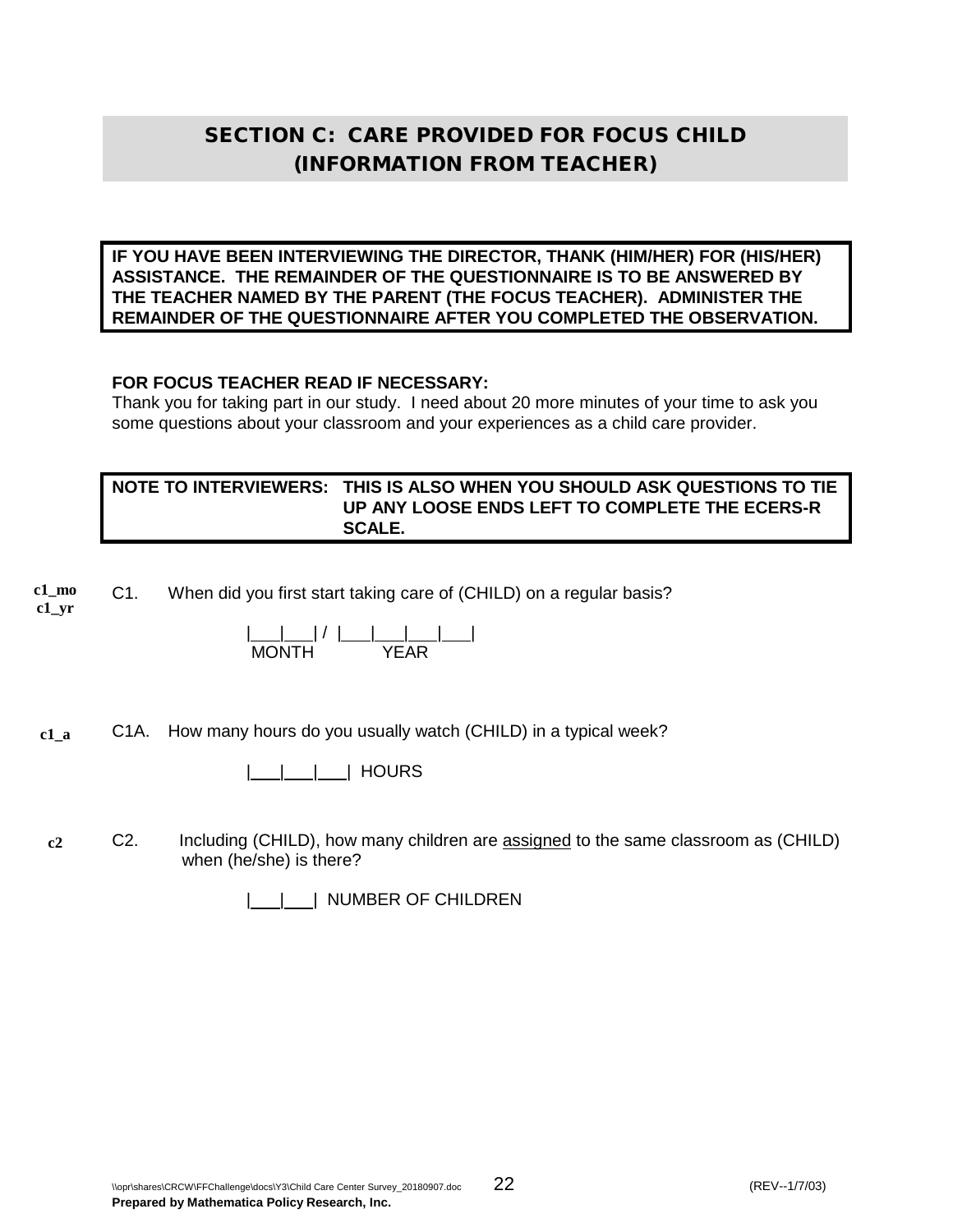**c3\_a c3\_b**

**c3\_c c3\_d**

- **c3\_e**
- **c3\_f**

#### **c3\_g c3\_h**

**c3\_i**

C3. How many of the (NUMBER IN C2) children assigned to this classroom are ...

# **STOP WHEN NUMBER IN C2 IS REACHED.**

|       | <b>NUMBER</b> |
|-------|---------------|
| a.    |               |
| $b$ . |               |
| C.    |               |
| d.    |               |
| е.    |               |
| f.    |               |
| g.    |               |
| h.    |               |
|       |               |

# C3i. **CHECK TOTALS. C3i SHOULD EQUAL C2.**

C4. Including (CHILD), on a typical day how many children are usually in the classroom when (CHILD) is here? **c4**

| | | PRESENT WITH CHILD

C5. How many of the children in this classroom have special needs? By special needs, we mean children who have been designated as physically disabled, chronically ill, or with chronic medical problems, emotionally or behaviorally disturbed, or learning disabled. **c5**

| | | | | NUMBER OF SPECIAL NEEDS CHILDREN

NONE.........................................................00 **GO TO C6**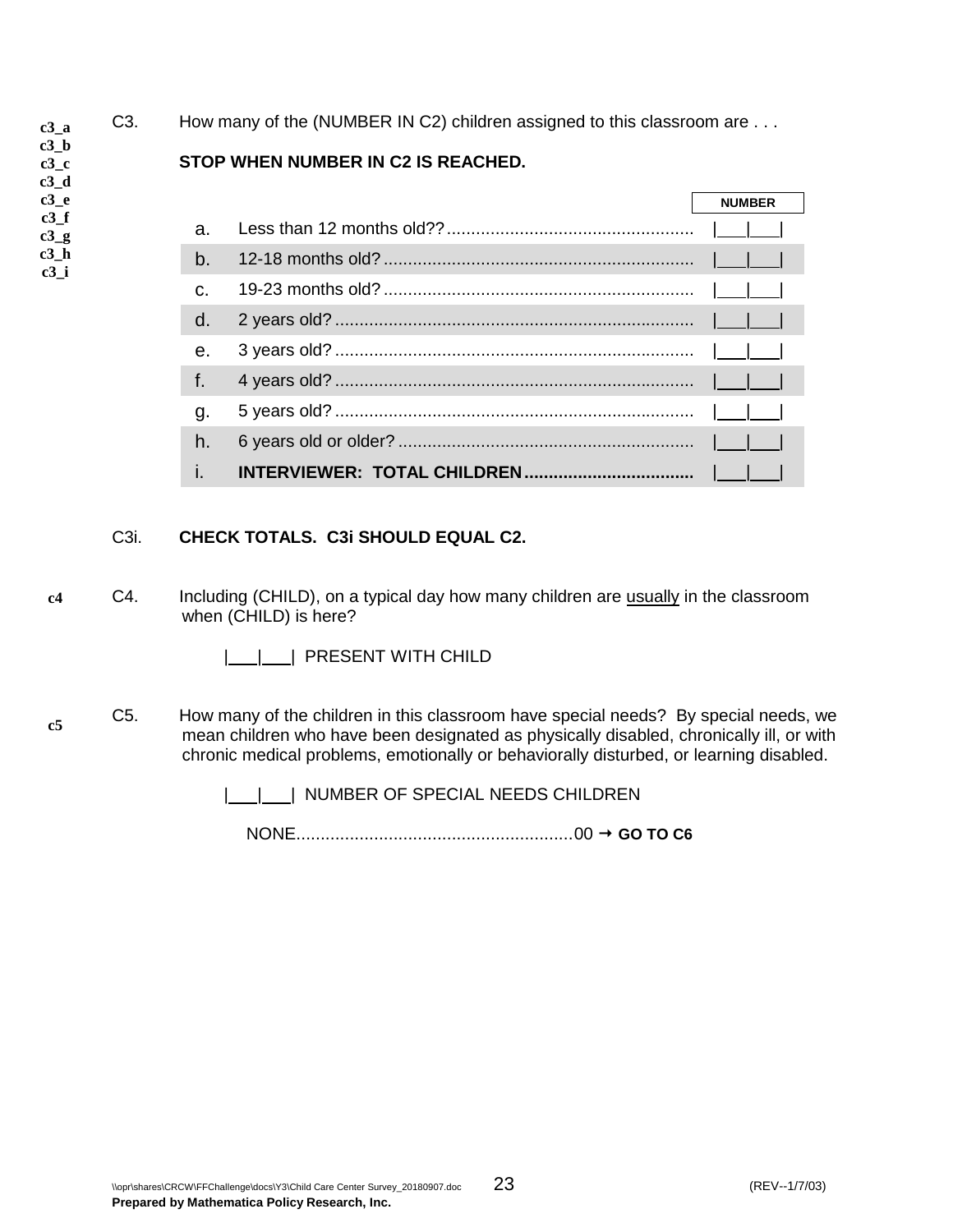C5A. What special needs do children in this classroom have? **YOU MAY READ LIST AS PROBES IF NECESSARY.**

|         |                                                 | <b>YES</b> | NO |
|---------|-------------------------------------------------|------------|----|
| $c5a$ 1 | <b>CEREBRAL PALSY</b>                           | 01         | 00 |
| $c5a_2$ | <b>SPINA BIFIDA</b>                             | 01         | 00 |
| $c5a$ 3 | <b>DEAFNESS</b>                                 | 01         | 00 |
| $c5a_4$ | <b>BLINDNESS</b>                                | 01         | 00 |
| $c5a$ 5 | <b>MENTAL RETARDATION</b>                       | 01         | 00 |
| $c5a_6$ | <b>MOTOR DELAYS</b>                             | 01         | 00 |
| $c5a_7$ | <b>LANGUAGE PROBLEMS</b>                        | 01         | 00 |
| $c5a_8$ | <b>EMOTIONAL PROBLEMS</b>                       | 01         | 00 |
| $c5a_9$ | <b>AUTISM</b>                                   | 01         | 00 |
| c5a_10  | <b>SEVERE ASTHMA</b>                            | 01         | 00 |
| c5a 11  | <b>DIABETES</b>                                 | 01         | 00 |
|         | c5a_12 ATTENTION DEFICIT DISORDER (ADD)         | 01         | 00 |
| c5a 13  | ATTENTION DEFICIT HYPERACTIVITY DISORDER (ADHD) | 01         | 00 |
| c5a_14  | <b>OTHER (SPECIFY)</b>                          | 01         | 00 |

#### CIRCLE ALL THAT APPLY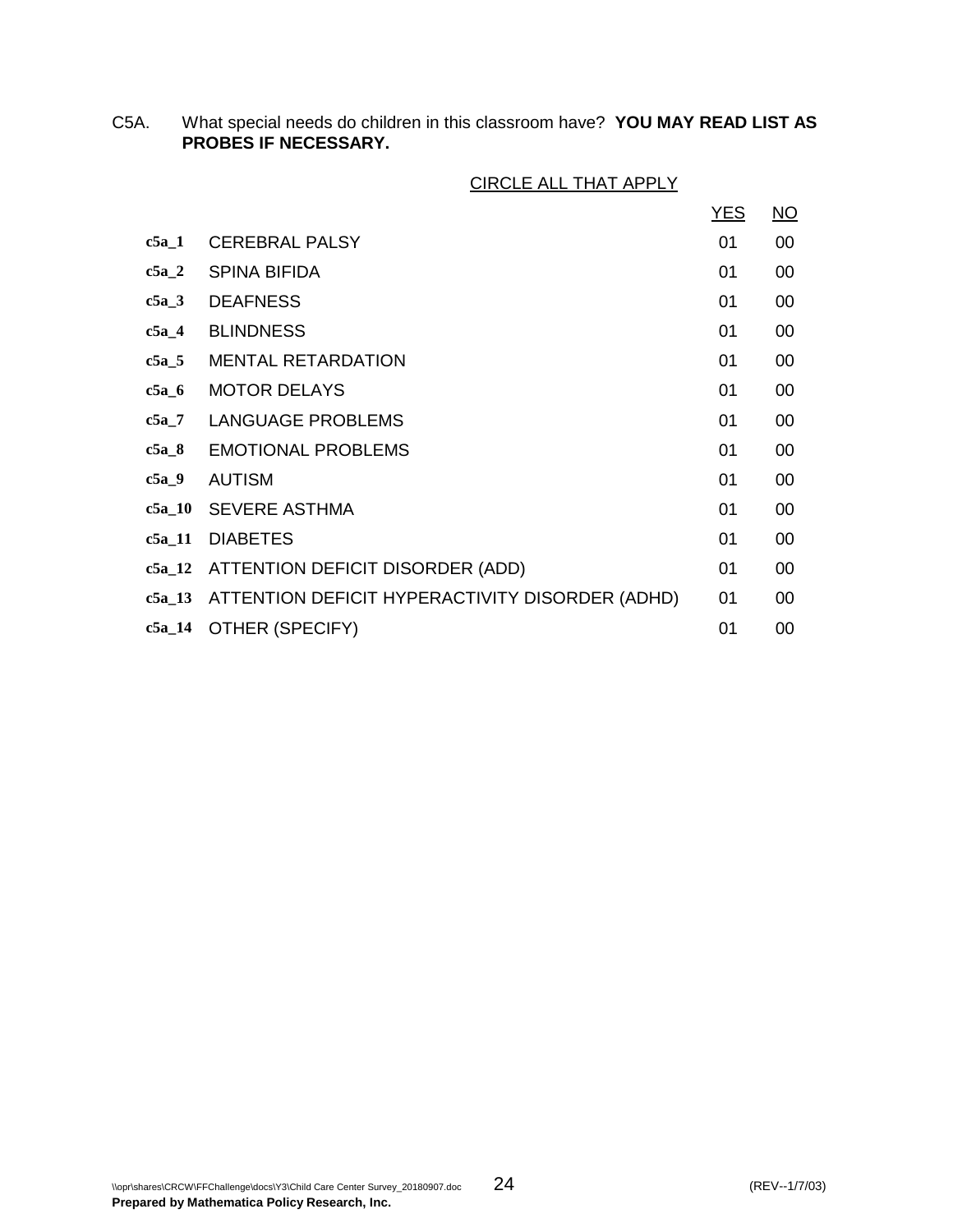C6. My next questions are about the languages you speak and the language that (CHILD) (and the other [child/children]) speak(s). **INTERVIEWER: IF THERE ARE CHILDREN LESS THAN THREE YEARS OLD IN C3 READ:** If you take care of very young children, please tell me about the language they are starting to learn.

#### **INTERVIEWER: ASK EACH QUESTION IN ORDER. CODE THE RESPONSES IN THE GRID.**

- C6A. First, what language or languages do you speak with the children?
- C7. What language or languages does (CHILD) speak?

#### C7A. **INTERVIEWER: IF FOCUS CHILD SPEAKS ONLY ONE LANGUAGE, CODE THE SAME LANGUAGE IN C7A AS YOU CODED IN C7. DO NOT ASK C7A.**

**INTERVIEWER: IF FOCUS CHILD SPEAKS MORE THAN ONE LANGUAGE, ASK:** What language is (CHILD) most comfortable using?

C8. What about (CHILD's) parents? What language or languages do they speak?

#### **INTERVIEWER: IF TEACHER KNOWS ONLY ONE PARENT, CODE LANGUAGES FOR THAT PARENT.**

C9. What language or languages do the other children speak when they are with you?

|                    | C <sub>6</sub> A.                      | C7.                                    | <b>C7A.</b>                                   | C8.                                                      | C9.                                                |
|--------------------|----------------------------------------|----------------------------------------|-----------------------------------------------|----------------------------------------------------------|----------------------------------------------------|
|                    | LANGUAGE (S)<br>OF TEACHER             | LANGUAGE (S)<br>OF FOCUS CHILD         | <b>MAIN LANGUAGE OF</b><br><b>FOCUS CHILD</b> | LANGUAGE(S) OF<br><b>FOCUS CHILD'S</b><br><b>PARENTS</b> | LANGUAGES<br><b>OTHER CHILDREN</b><br>USE IN CLASS |
|                    | <b>CIRCLE ALL</b><br><b>THAT APPLY</b> | <b>CIRCLE ALL</b><br><b>THAT APPLY</b> | <b>CIRCLE ONE</b>                             | <b>CIRCLE ALL</b><br><b>THAT APPLY</b>                   | <b>CIRCLE ALL</b><br><b>THAT APPLY</b>             |
| <b>ENGLISH</b>     | 01 YES/00 NO                           | 01 YES/00 NO                           | 01 YES/00 NO                                  | 01 YES/00 NO                                             | 01 YES/00 NO                                       |
| <b>SPANISH</b>     | 01 YES/00 NO                           | 01 YES/00 NO                           | 01 YES/00 NO                                  | 01 YES/00 NO                                             | 01 YES/00 NO                                       |
| <b>FRENCH</b>      | 01 YES/00 NO                           | 01 YES/00 NO                           | 01 YES/00 NO                                  | 01 YES/00 NO                                             | 01 YES/00 NO                                       |
| <b>CREOLE</b>      | 01 YES/00 NO                           | 01 YES/00 NO                           | 01 YES/00 NO                                  | 01 YES/00 NO                                             | 01 YES/00 NO                                       |
| OTHER #1 (SPECIFY) | 01 YES/00 NO                           | 01 YES/00 NO                           | 01 YES/00 NO                                  | 01 YES/00 NO                                             | 01 YES/00 NO                                       |
| OTHER #2 (SPECIFY) | 01 YES/00 NO                           | 01 YES/00 NO                           | 01 YES/00 NO                                  | 01 YES/00 NO                                             | 01 YES/00 NO                                       |
| OTHER #3 (SPECIFY) | 01 YES/00 NO                           | 01 YES/00 NO                           | 01 YES/00 NO                                  | 01 YES/00 NO                                             | 01 YES/00 NO                                       |
| OTHER #4 (SPECIFY) | 01 YES/00 NO                           | 01 YES/00 NO                           | 01 YES/00 NO                                  | 01 YES/00 NO                                             | 01 YES/00 NO                                       |
| OTHER #5 (SPECIFY) | 01 YES/00 NO                           | 01 YES/00 NO                           | 01 YES/00 NO                                  | 01 YES/00 NO                                             | 01 YES/00 NO                                       |

Variable names:

 $\text{c9}_1$   $\text{c9}_2$   $\text{c9}_3$   $\text{c9}_4$   $\text{c9}_5$   $\text{c9}_5$ oth  $\text{c9}_6$   $\text{c9}_6$ oth  $\text{c9}_7$   $\text{c9}_7$ oth  $\text{c9}_8$   $\text{c9}_8$ oth  $\text{c9}_9$   $\text{c9}_9$ oth  $\text{c9}_9$   $\text{c9}_9$ oth  $\text{keV-1/7/03}$ **Prepared by Mathematica Policy Research, Inc. c6\_a1 c6\_a2 c6\_a3 c6\_a4 c6\_a5 c6\_a5oth c6\_a6 c6\_a6oth c6\_a7 c6\_a7oth c6\_a8 c6\_a8oth c6\_a9 c6\_a9oth c7\_1 c7\_2 c7\_3 c7\_4 c7\_5 c7\_5oth c7\_6 c7\_6oth c7\_7 c7\_7oth c7\_8 c7\_8oth c7\_9 c7\_9oth c7\_a c7\_aoth c8\_ 1 c8\_2 c8\_3 c8\_4 c8\_5 c8\_5oth c8\_6 c8\_6oth c8\_7 c8\_7oth c8\_8 c8\_8oth c8\_9 c8\_9oth**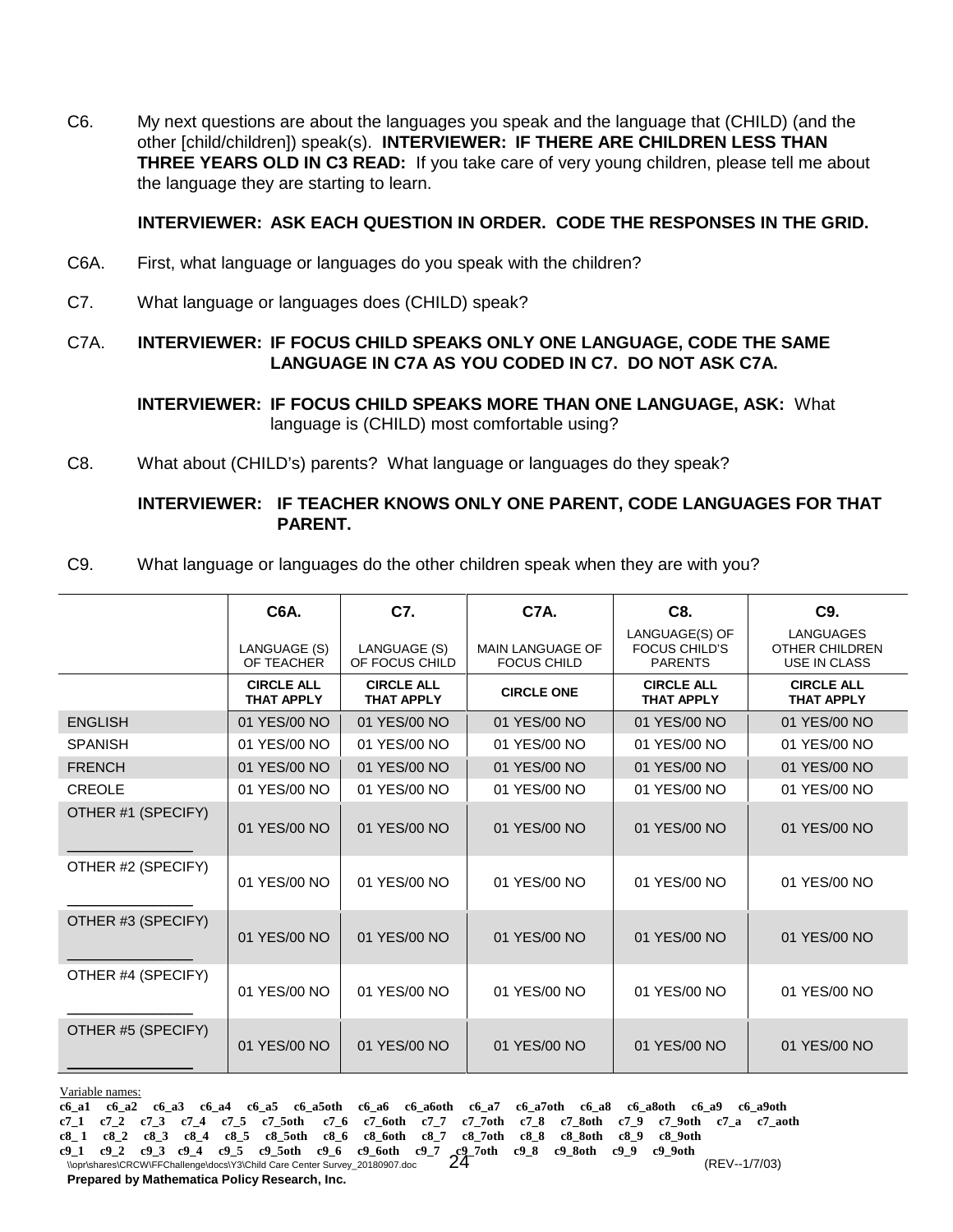#### C10. **CHECK C6A AND C7. DOES THE CHILD SPEAK A LANGUAGE THAT THE TEACHER DOES NOT SPEAK? c10**

C10A. How much trouble do you have communicating with (CHILD) because you don't speak (one of) (his/her) language(s)? Is it… **c10\_a**

C10B. Is there anyone else readily available to help you communicate with (CHILD) in (his/her) own language(s)? **c10\_b**

| ΝO |  |  |  |  |  |  |  |  |  |  |  |  |  |  |
|----|--|--|--|--|--|--|--|--|--|--|--|--|--|--|

#### C11. **CHECK C6A AND C8. DO(ES) THE FOCUS CHILD'S PARENT(S) SPEAK A LANGUAGE THAT THE TEACHER DOES NOT SPEAK? c11**

C11A. How much trouble do you have communicating with (CHILD's) parent(s) because you don't speak (one of) (his/her/their) language(s)? Is it . . . **c11\_a**

**c11\_b**

C11B. Is anyone else readily available to help you communicate with (CHILD's) parent(s) in (his/her/their) own language(s)? **GUP**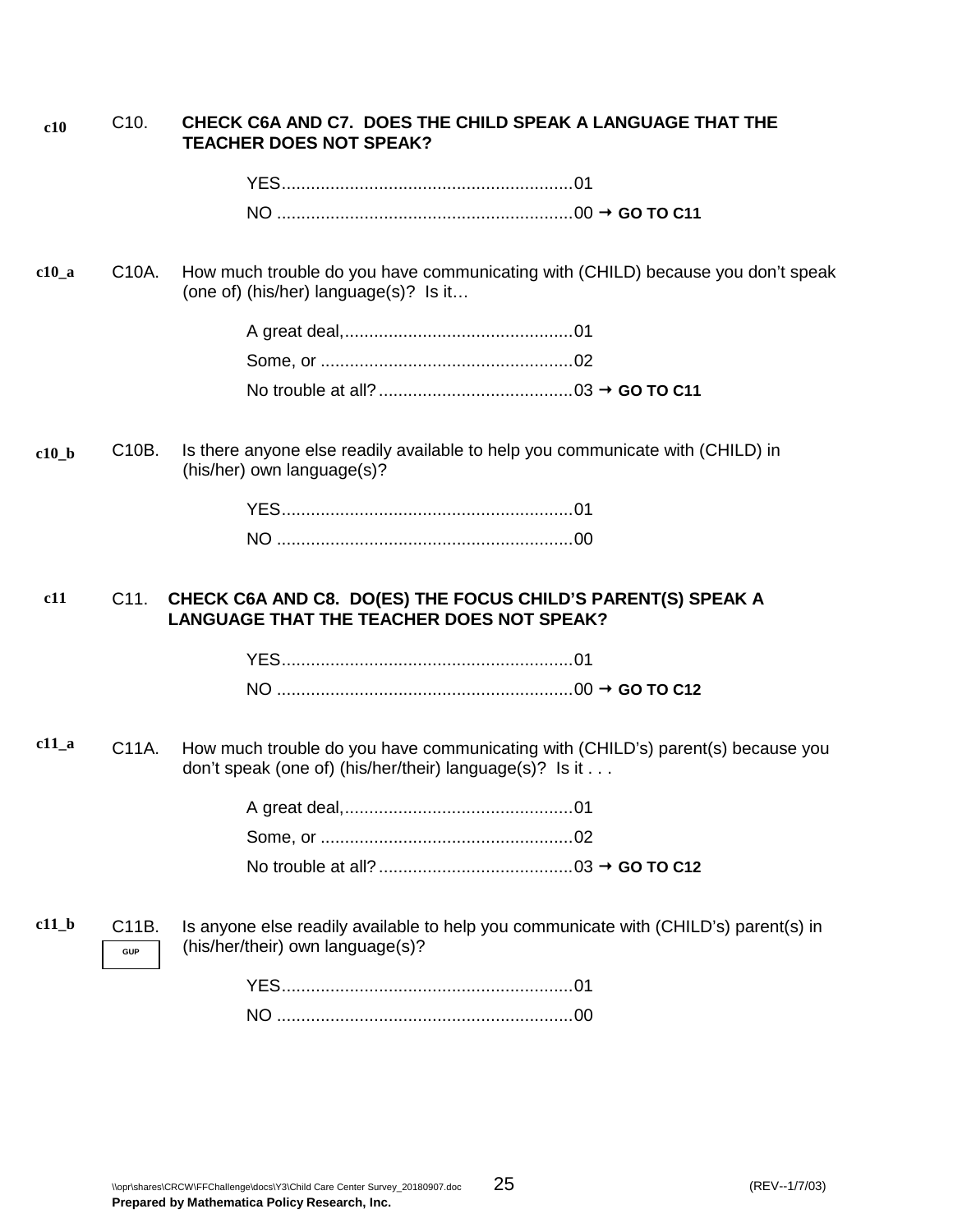C12. Is there a television available for use with the children? **c12**

C12A. How many hours is there a television on for children during a typical day? Is it . . . **c12\_a**

- C12B. What television shows or videotapes are shown to children? Please give me a few examples. **RECORD FIRST TWO MENTIONED c12\_b1 c12\_b2**
	- 1. 2.

 $\frac{1}{26}$  \\opr\shares\CRCW\FFChallenge\docs\Y3\Child Care Center Survey\_20180907.doc 26 (REV--1/7/03) **Prepared by Mathematica Policy Research, Inc.**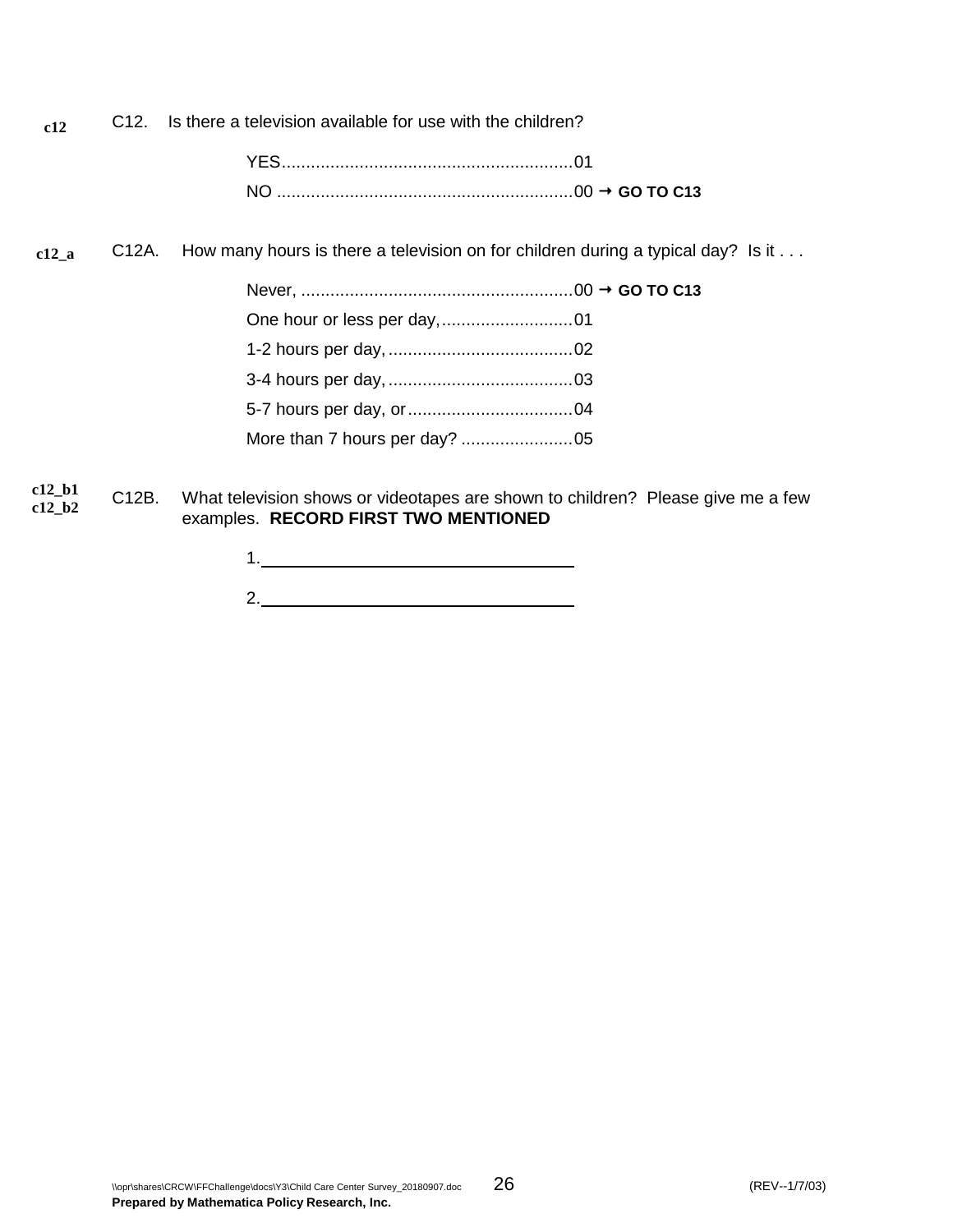#### C13. If (CHILD) hits you, what do you do? **RECORD VERBATIM AND CIRCLE ALL THAT APPLY IN C13A. c13**

**PROBE:** Anything else? **PHDCN**

#### C13A. C13A.

|          |                                                    | <b>YES</b> | NO. |
|----------|----------------------------------------------------|------------|-----|
| $c13a$ 0 | THIS NEVER HAPPENS                                 | 01         | 00  |
| $c13a$ 1 | HIT (ANY DEGREE), SPANK, YELL AT, SERIOUSLY PUNISH | 01         | 00  |
| $c13a$ 2 | <b>EXPLAIN THE RULES</b>                           | 01         | 00  |
| $c13a_3$ | <b>SCOLD</b>                                       | 01         | 00  |
| $c13a_4$ | <b>TIME OUT</b>                                    | 01         | 00  |
| $c13a$ 5 | NO RESPONSE, IGNORE                                | 01         | 00  |
| $c13a$ 6 | <b>REDIRECT BEHAVIOR</b>                           | 01         | 00  |
| $c13a$ 7 | TELL CHILD NOT TO HIT/TO STOP                      | 01         | 00  |
| $c13a$ 9 | <b>OTHER (SPECIFY)</b>                             | 01         | 00  |
| c13a 101 | <b>TALK TO PARENTS</b>                             | 01         | 00  |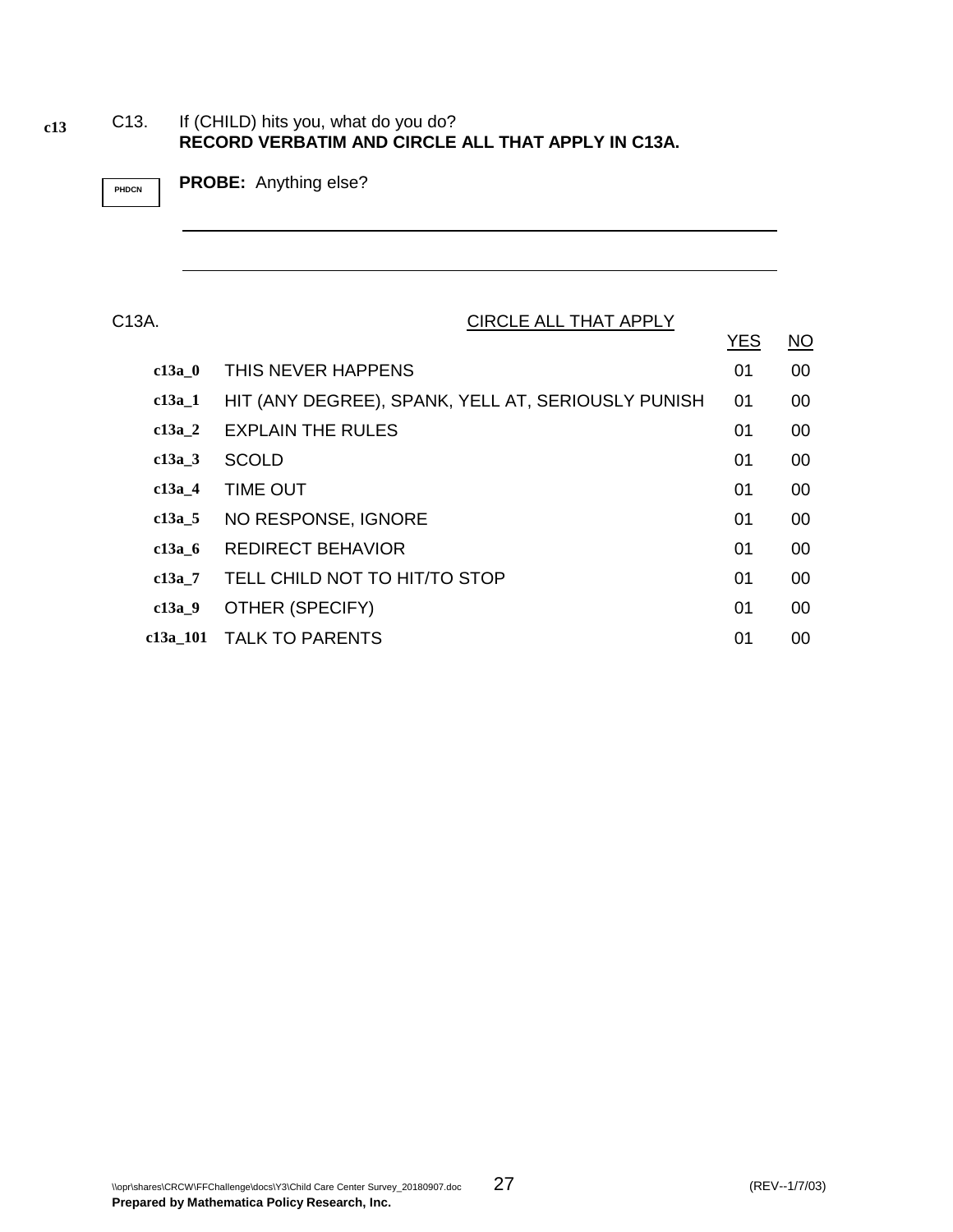#### C14. If (CHILD) disagrees with you or says negative things about you, what do you do? **RECORD VERBATIM AND CIRCLE ALL THAT APPLY IN C14A. PHDCN c14**

**PROBE:** Anything else?

#### C14A. C14A.

|          |                                                    | <b>YES</b> | NO              |
|----------|----------------------------------------------------|------------|-----------------|
| $c14a$ 0 | THIS NEVER HAPPENS                                 | 01         | 00              |
| $c14a_1$ | HIT (ANY DEGREE), SPANK, YELL AT, SERIOUSLY PUNISH | 01         | 00              |
| $c14a$ 2 | <b>EXPLAIN THE RULES</b>                           | 01         | 00              |
| $c14a$ 3 | <b>SCOLD</b>                                       | 01         | 00 <sup>2</sup> |
| $c14a$ 4 | <b>TIME OUT</b>                                    | 01         | 00              |
| $c14a$ 5 | NO RESPONSE, IGNORE                                | 01         | 00 <sup>1</sup> |
| $c14a$ 6 | <b>REDIRECT BEHAVIOR</b>                           | 01         | 00              |
| $c14a$ 7 | TELL CHILD NOT TO SAY NEGATIVE THINGS/TO STOP      | 01         | 00              |
| $c14a_9$ | <b>OTHER (SPECIFY)</b>                             | 01         | 00 <sup>1</sup> |
| c14a_101 | ASK WHY, DISCUSS                                   | 01         | 00              |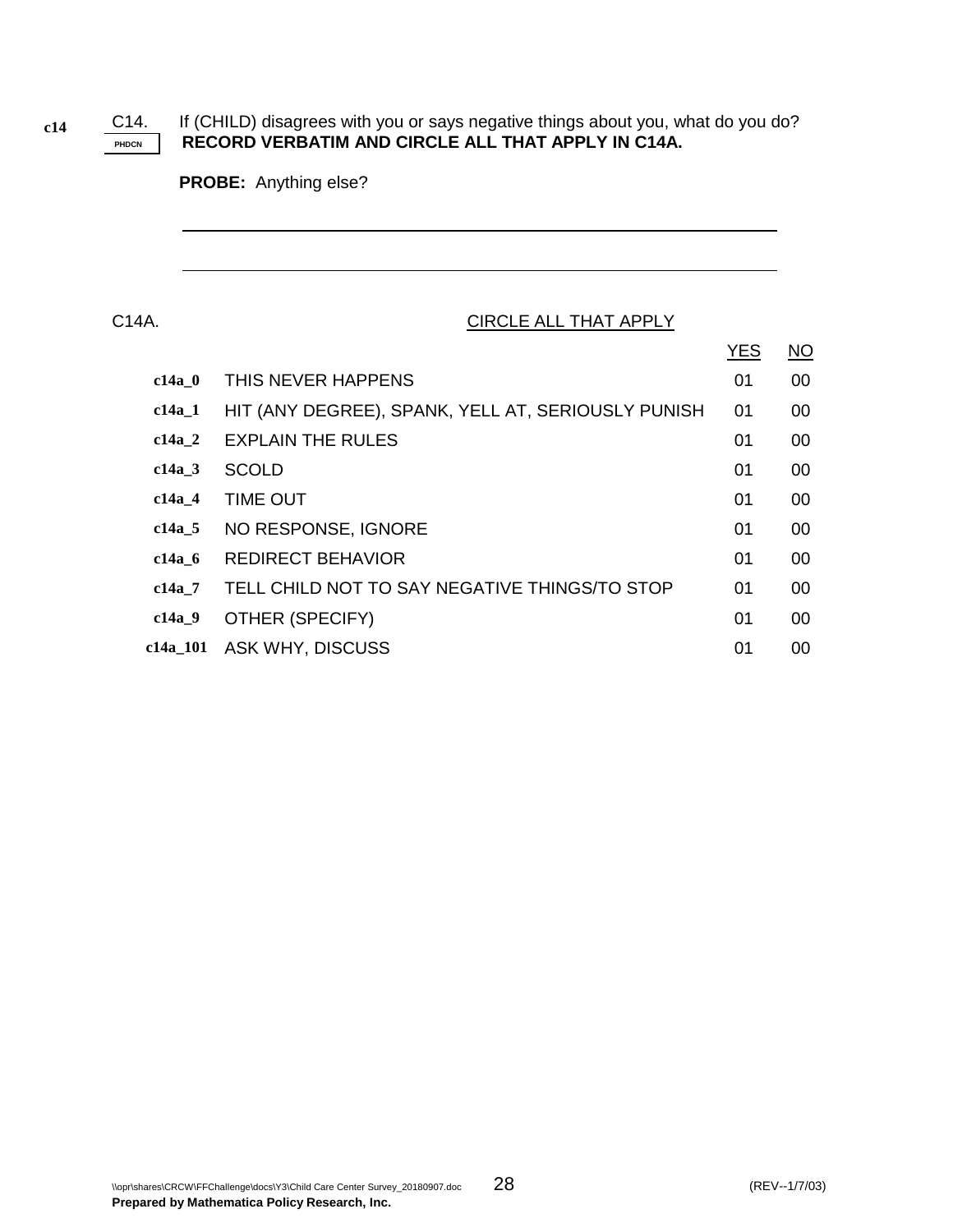C15. The next questions are about (CHILD) and how (he/she) behaves.

**CBC 2000**

**BPI**

(READ ITEM). (So far as you know,) Is this not true, somewhat true or sometimes true, or very true or often true for (CHILD)?

## **INTERVIEWER: IF "DON'T KNOW," PROBE FOR BEST GUESS.**

|                |                                                                                                                                                                                                                                                                                                      | <b>NOT</b><br><b>TRUE</b> | <b>SOMEWHAT TRUE OR</b><br><b>SOMETIMES TRUE</b> | <b>VERY TRUE OR</b><br><b>OFTEN TRUE</b> |           |
|----------------|------------------------------------------------------------------------------------------------------------------------------------------------------------------------------------------------------------------------------------------------------------------------------------------------------|---------------------------|--------------------------------------------------|------------------------------------------|-----------|
| a.             | (He/She) can't stand waiting, wants everything now                                                                                                                                                                                                                                                   | 00                        | 01                                               | 02                                       |           |
| b.             |                                                                                                                                                                                                                                                                                                      | 00                        | 01                                               | 02                                       |           |
| C.             |                                                                                                                                                                                                                                                                                                      | $00\,$                    | 01                                               | 02                                       |           |
| d.             |                                                                                                                                                                                                                                                                                                      | 00                        | 01                                               | 02                                       |           |
| е.             | (He/She) destroys things belonging to (his/her) family or                                                                                                                                                                                                                                            | $00\,$                    | 01                                               | 02                                       |           |
| f.             |                                                                                                                                                                                                                                                                                                      | 00                        | 01                                               | 02                                       |           |
| g.             | (He/She) is disturbed by any change in routine                                                                                                                                                                                                                                                       | 00                        | 01                                               | 02                                       |           |
| h.             | (He/She) doesn't get along with other children                                                                                                                                                                                                                                                       | 00                        | 01                                               | 02                                       |           |
| i.             | (He/She) doesn't seem to feel guilty after misbehaving                                                                                                                                                                                                                                               | $00\,$                    | 01                                               | 02                                       |           |
| J.             |                                                                                                                                                                                                                                                                                                      | 00                        | 01                                               | 02                                       |           |
| k.             |                                                                                                                                                                                                                                                                                                      | 00                        | 01                                               | 02                                       |           |
| I.             |                                                                                                                                                                                                                                                                                                      | 00                        | 01                                               | 02                                       |           |
| m.             |                                                                                                                                                                                                                                                                                                      | 00                        | 01                                               | 02                                       |           |
| n.             | (He/She) hurts animals or people without meaning to                                                                                                                                                                                                                                                  | 00                        | 01                                               | 02                                       |           |
| о.             |                                                                                                                                                                                                                                                                                                      | $00\,$                    | 01                                               | 02                                       |           |
| p.             |                                                                                                                                                                                                                                                                                                      | 00                        | 01                                               | 02                                       |           |
| q.             |                                                                                                                                                                                                                                                                                                      | $00\,$                    | 01                                               | 02                                       |           |
| r.             | Punishment doesn't change (his/her) behavior                                                                                                                                                                                                                                                         | 00                        | 01                                               | 02                                       |           |
| S.             |                                                                                                                                                                                                                                                                                                      | 00                        | 01                                               | 02                                       |           |
| t.             |                                                                                                                                                                                                                                                                                                      | 00                        | 01                                               | 02                                       |           |
| u.             |                                                                                                                                                                                                                                                                                                      | 00                        | 01                                               | 02                                       |           |
| v.             |                                                                                                                                                                                                                                                                                                      | 00                        | 01                                               | 02                                       |           |
| W.             | (He/She) has sudden changes in mood or feelings                                                                                                                                                                                                                                                      | $00\,$                    | 01                                               | 02                                       |           |
| х.             |                                                                                                                                                                                                                                                                                                      | 00                        | 01                                               | 02                                       |           |
| у.             |                                                                                                                                                                                                                                                                                                      | 00                        | 01                                               | 02                                       |           |
| z.             |                                                                                                                                                                                                                                                                                                      | $00\,$                    | 01                                               | 02                                       |           |
| aa.            |                                                                                                                                                                                                                                                                                                      | 00                        | 01                                               | 02                                       |           |
| bb.            |                                                                                                                                                                                                                                                                                                      | 00                        | 01                                               | 02                                       |           |
| CC.            | (He/She) is withdrawn; (he/she) doesn't get involved with                                                                                                                                                                                                                                            | $00\,$                    | 01                                               | 02                                       |           |
| dd.            |                                                                                                                                                                                                                                                                                                      | 00                        | 01                                               | 02                                       |           |
| ee.            |                                                                                                                                                                                                                                                                                                      | $00\,$                    | 01                                               | 02                                       |           |
| ff.            |                                                                                                                                                                                                                                                                                                      | 00                        | 01                                               | 02                                       |           |
| c15_a<br>c15 s | Variable names:<br>c15_b c15_c c15_d c15_e c15_f c15_g c15_h c15_i c15_j c15_k c15_l c15_m c15_n c15_o c15_p c15_q<br>c15_t c15_u c15_v c15_w c15_x c15_y c15_z c15_y c15_aa c15_bb c15_cc c15_dd c15_ee c15_ff<br>29<br>\\opr\shares\CRCW\FFChallenge\docs\Y3\Child Care Center Survey_20180907.doc |                           | (REV--1/7/03)                                    |                                          | c $15$ _r |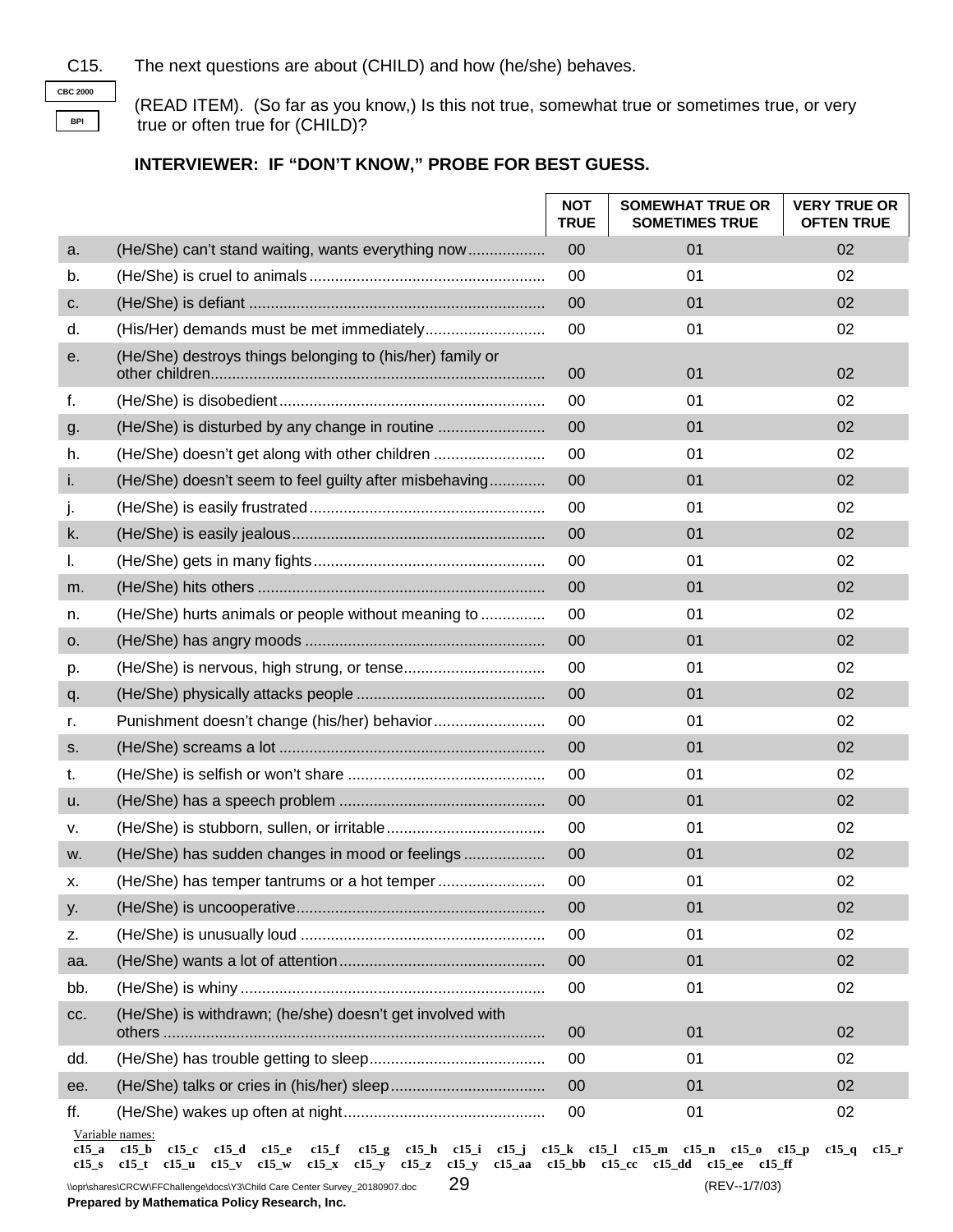# SECTION E: TEACHER-PARENT RELATIONSHIP

E1. I'd like to know a bit about the relationship you have with (CHILD's) parents. Please answer the following questions based on your knowledge of the parent with whom you have had the most contact. Again, let me remind you that the answers you give will be kept confidential.

**INTERVIEWER: IF TEACHER NEVER MET EITHER PARENT, ASK SECTION E ABOUT THE ADULT RELATED TO/ASSOCIATED WITH CHILD THAT THE TEACHER KNOWS BEST, SUCH AS THE PERSON WHO DROPS OFF THE CHILD MOST OFTEN. RECORD PERSON'S RELATIONSHIP TO CHILD IN E1A-OTHER.**

| $e1_a$                                    | $E1A$ .<br>Please tell me which parent you have the most contact with. |                                                                                                                                  |                                 |                               |                                  |                                    |
|-------------------------------------------|------------------------------------------------------------------------|----------------------------------------------------------------------------------------------------------------------------------|---------------------------------|-------------------------------|----------------------------------|------------------------------------|
| e1 a9oth                                  |                                                                        |                                                                                                                                  |                                 |                               |                                  |                                    |
|                                           |                                                                        |                                                                                                                                  |                                 |                               |                                  |                                    |
|                                           |                                                                        |                                                                                                                                  |                                 |                               |                                  |                                    |
|                                           |                                                                        |                                                                                                                                  |                                 |                               | <b>ABOUT MOTHER</b>              |                                    |
|                                           |                                                                        | NO CONTACT WITH PARENT(S)                                                                                                        |                                 |                               |                                  |                                    |
| $e1b_$ a<br>$e1b_b$<br>$e1b_c$<br>$e1b_d$ | E1B.                                                                   | (READ STATEMENT) Do you strongly disagree, mildly disagree, mildly agree, or<br>strongly agree?                                  |                                 |                               |                                  |                                    |
| $e1b_e$<br>$e1b_f$<br>$e1b_g$             |                                                                        | INTERVIEWER: IF "DON'T KNOW," PROBE FOR BEST GUESS.                                                                              |                                 |                               |                                  |                                    |
|                                           |                                                                        |                                                                                                                                  | <b>STRONGLY</b><br><b>AGREE</b> | <b>MILDLY</b><br><b>AGREE</b> | <b>MILDLY</b><br><b>DISAGREE</b> | <b>STRONGLY</b><br><b>DISAGREE</b> |
|                                           | A.                                                                     | When you need help, you feel that (CHILD's)<br>(mother/father) will go out of (her/his) way for                                  | 01                              | 02                            | 03                               | 04                                 |
|                                           | В.                                                                     | (CHILD's) (mother/father) gives you valuable<br>suggestions about working with (CHILD)                                           | 01                              | 02                            | 03                               | 04                                 |
|                                           | C.                                                                     | You usually agree with how (CHILD's)<br>(mother/father) disciplines (CHILD)                                                      | 01                              | 02                            | 03                               | 04                                 |
|                                           | D.                                                                     | You admire the way (CHILD's)<br>(mother/father) gets along with (her/his) child                                                  | 01                              | 02                            | 03                               | 04                                 |
|                                           | Ε.                                                                     | The overall approach to raising children<br>expressed by (CHILD's) (mother/father)                                               | 01                              | 02                            | 03                               | 04                                 |
| GUP                                       | F.                                                                     | When (CHILD's) (mother/father) and you<br>disagree about how to take care of (CHILD),<br>it is easy for you to work through your | 01                              | 02                            | 03                               | 04                                 |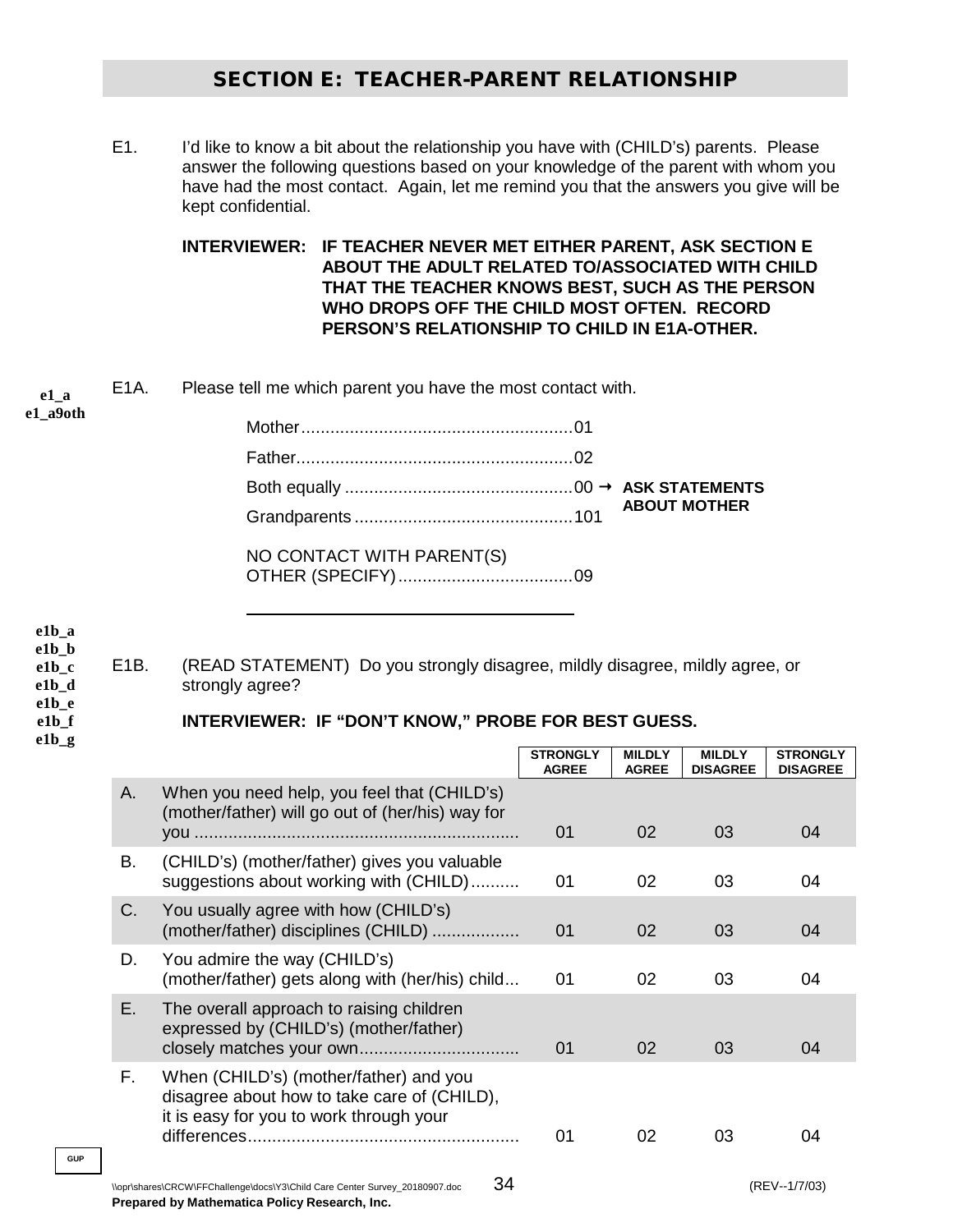| G. You and (CHILD's) (mother/father) would |  |  |
|--------------------------------------------|--|--|
|                                            |  |  |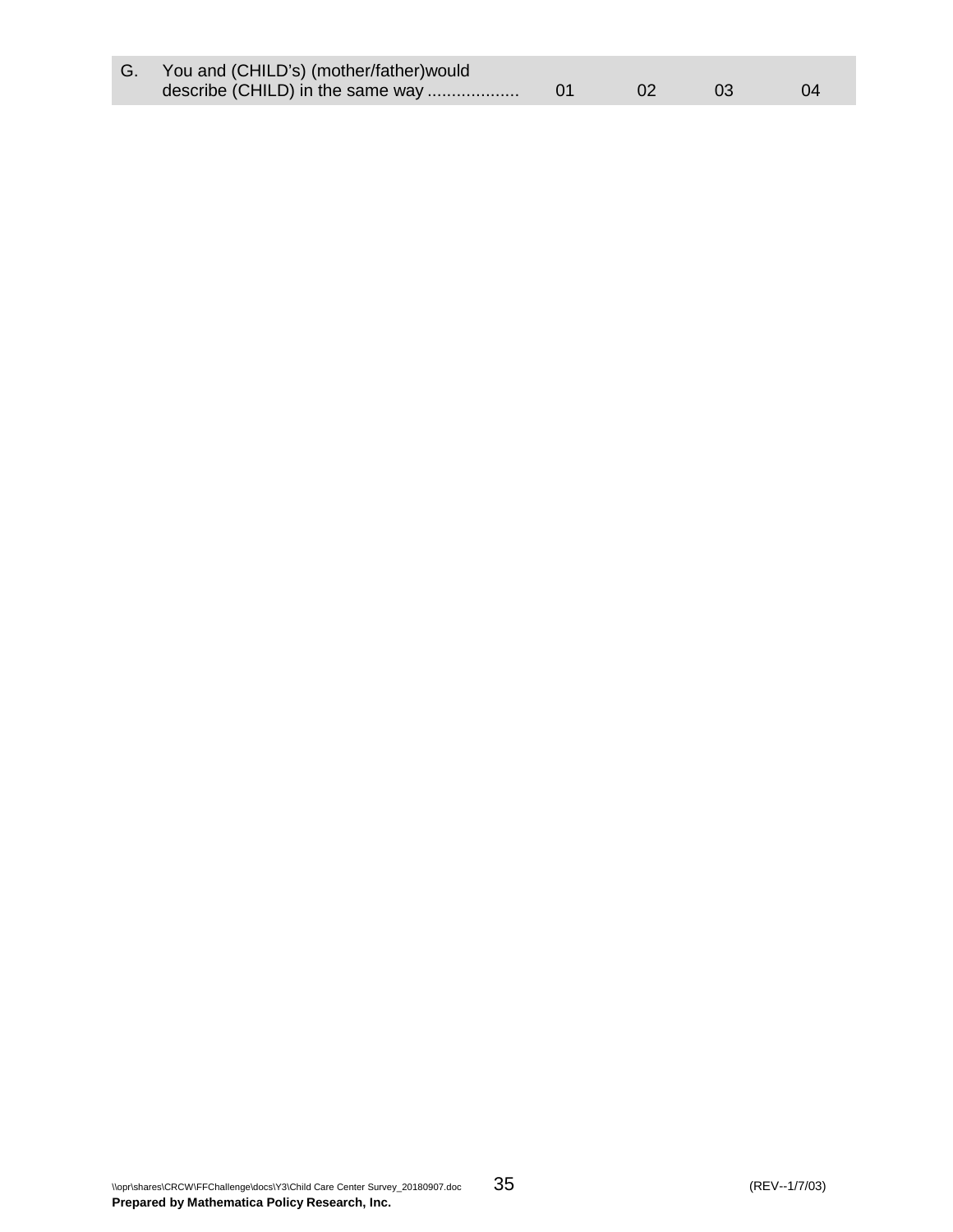E2. How often do you discuss (CHILD) with (his/her) (mother/father)? Is it . . .

**e3**

**e2**

**GUP**

**GUP**

E3. How often do you and (CHILD's) (mother/father) disagree about how to take care of  $(CHILD)?$  Is it  $\ldots$ 

**e4\_a e4\_b e4\_c e4\_d e4\_e e4\_f Emlen**

E4. For each statement I read, please say how often this is true of (PARENT FROM E1A).

(READ STATEMENT) Is this never true, sometimes true, often true or always true?

|             |                                            | <b>NEVER</b><br><b>TRUE</b> | <b>SOMETIMES</b><br><b>TRUE</b> | <b>OFTEN</b><br><b>TRUE</b> | <b>ALWAYS</b><br><b>TRUE</b> |
|-------------|--------------------------------------------|-----------------------------|---------------------------------|-----------------------------|------------------------------|
| a.          | (CHILD's) (mother/father) and I share      | 01                          | 02                              | 03                          | 04                           |
| b.          | We talk about how to deal with problems    | 01                          | 02                              | 03                          | 04                           |
| $C_{\cdot}$ | (CHILD's) (mother/father) is supportive of | 01                          | 02                              | 03                          | 04                           |
| d.          | (CHILD's) (mother/father) accepts the way  | 01                          | 02                              | 03                          | 04                           |
| е.          | I feel welcomed by (CHILD's)               | 01                          | 02                              | 03                          | 04                           |
| f.          | This parent understands my job and what    | 01                          | 02                              | 03                          | 04                           |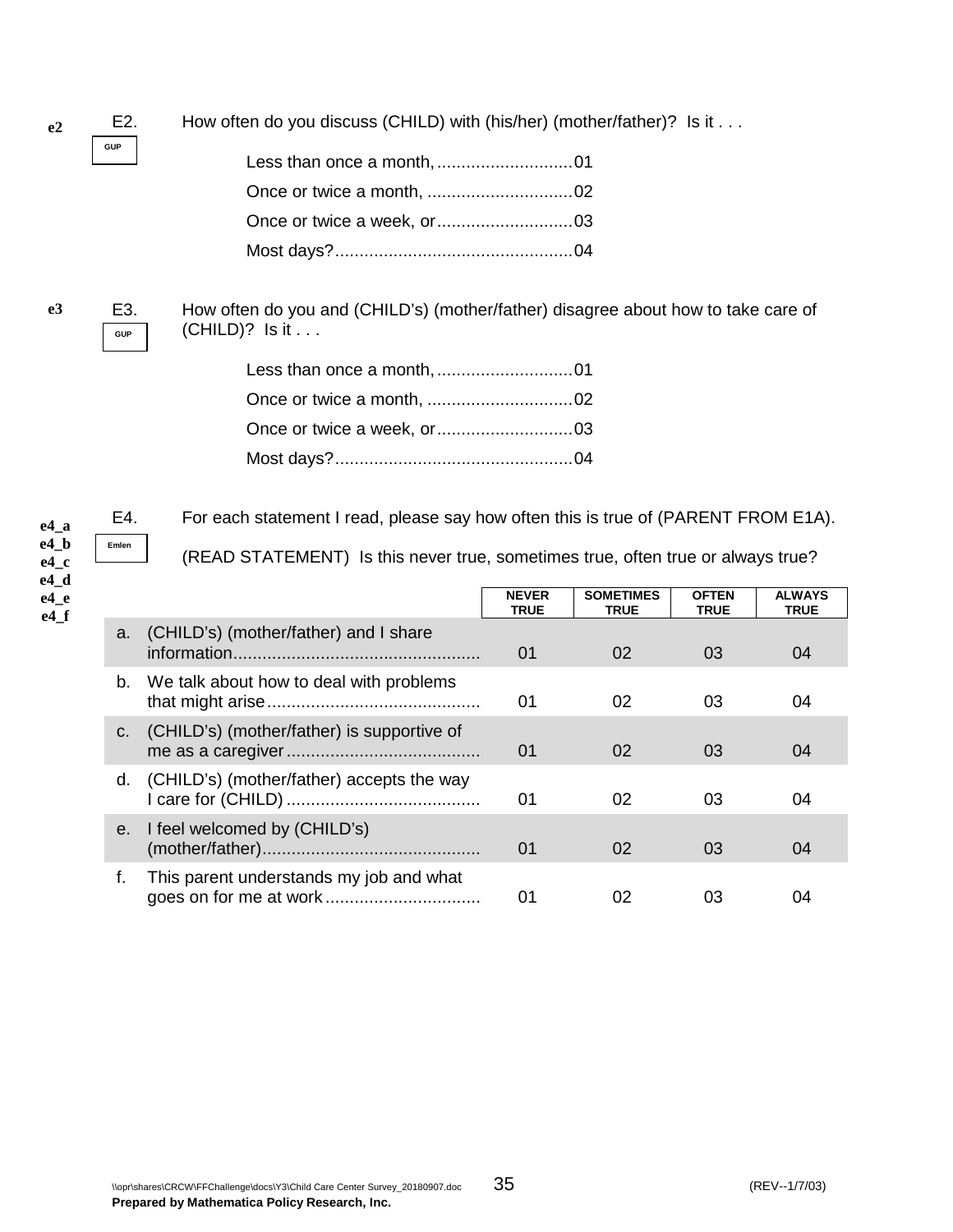# SECTION F: TEACHER BELIEFS

F1. Next I'm going to read you some statements that child care providers have made about how they feel about what they are doing. For each statement, please tell me if you agree or disagree. **f1\_a f1\_b f1\_c f1\_d**

(READ STATEMENT) Do you strongly agree, mildly agree, mildly disagree or strongly disagree?

|                         |                |                                                                                   | <b>STRONGLY</b><br><b>AGREE</b> | <b>MILDLY</b><br><b>AGREE</b> | <b>MILDLY</b><br><b>DISAGREE</b> | <b>STRONGLY</b><br><b>DISAGREE</b> |
|-------------------------|----------------|-----------------------------------------------------------------------------------|---------------------------------|-------------------------------|----------------------------------|------------------------------------|
| EHS/GUP/<br>WI WS       | a.             | You frequently feel like quitting and no<br>longer taking care of young children  | 01                              | 02                            | 03                               | 04                                 |
| SCS                     | b.             | If you had to do it again, you would still                                        | 01                              | 02                            | 03                               | 04                                 |
| EHS/GUP/<br><b>WLWS</b> | C <sub>1</sub> | You feel stuck in child care due to few<br>other employment opportunities         | 01                              | 02                            | 03                               | 04                                 |
| GUP/<br><b>WI WS</b>    | d.             | You wish there were more child care<br>training opportunities available to you    | 01                              | 02                            | 03                               | 04                                 |
| DAP                     | е.             | You like providing child care, but find it<br>difficult to make a living doing it | 01                              | 02                            | 03                               | 04                                 |

**f2\_a f2\_b f2\_c EHS/GUP/ WLWS**

**f2\_d f2\_e**

**f1\_e**

F2. For each of the following statements, please tell me whether it describes how you feel about your work. Again tell me if you strongly agree, mildly agree, mildly disagree or strongly disagree. You view taking care of young children . . .

|    |                                            | <b>STRONGLY</b><br><b>AGREE</b> | <b>MILDLY</b><br><b>AGREE</b> | <b>MILDLY</b><br><b>DISAGREE</b> | <b>STRONGLY</b><br><b>DISAGREE</b> |
|----|--------------------------------------------|---------------------------------|-------------------------------|----------------------------------|------------------------------------|
| a. | As something you do mostly because you     | 01                              | 02                            | 03                               | 04                                 |
| b. | As a stepping-stone to work in another     | 01                              | 02                            | 03                               | 04                                 |
| C. |                                            | 01                              | 02                            | 03                               | 04                                 |
| d. | As the only job that you feel qualified to | 01                              | 02                            | 03                               | 04                                 |
| е. | As temporary employment until a better     | 01                              | 02                            | 03                               | 04                                 |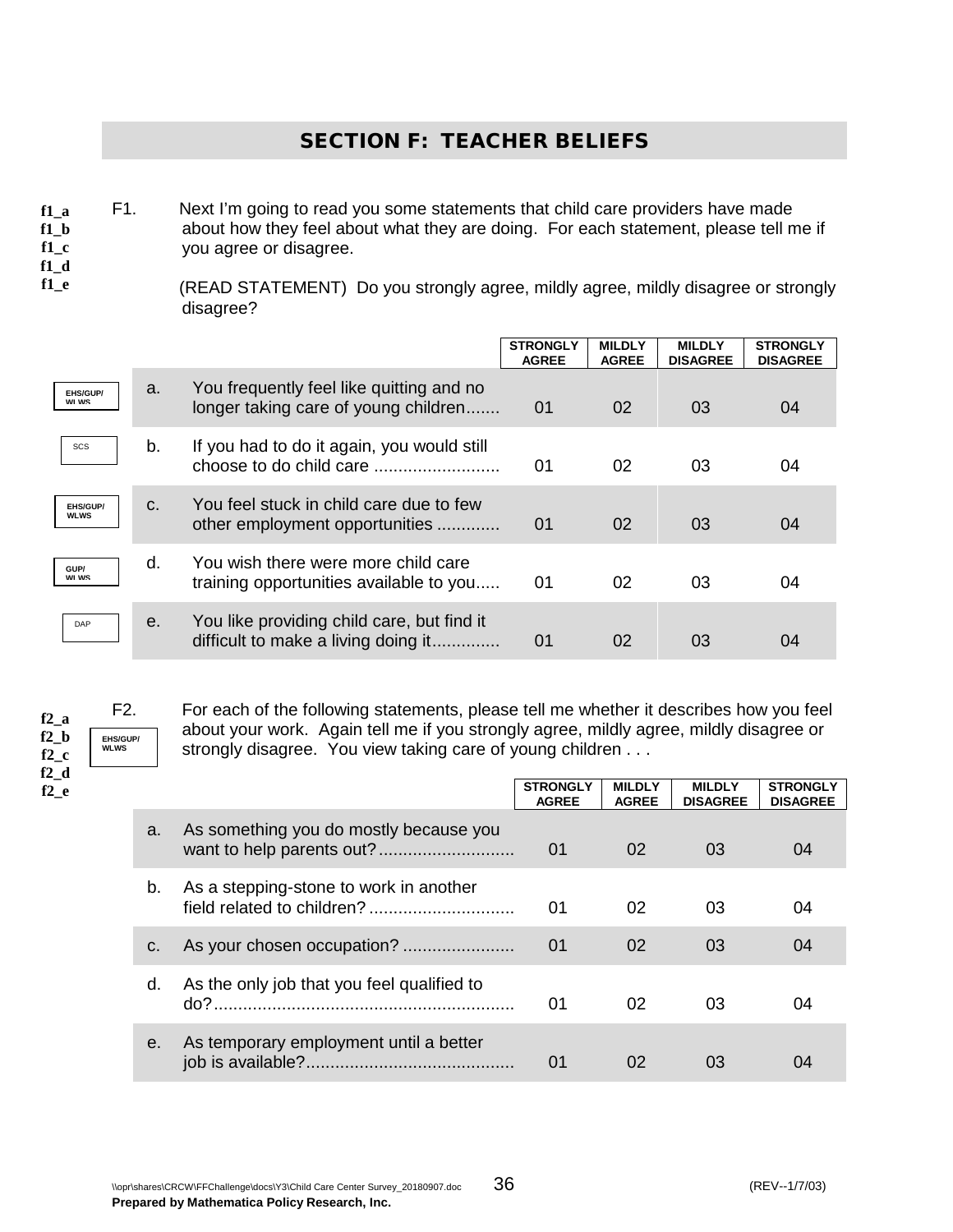F3. From the reasons I just listed, which would you say is your main reason for taking care of young children? Is it . . **f3 f3\_9oth**

|                                           | <b>CIRCLE ONE</b> |
|-------------------------------------------|-------------------|
|                                           |                   |
| Because it is a stepping stone to another |                   |
| Because it's your chosen occupation, 03   |                   |
| Because it's the only job you feel        |                   |
| Because it's temporary employment, or 05  |                   |
| Is there some other reason? (SPECIFY)09   |                   |

F4. If you had to guess, how much longer do you think that you will continue to work at this center? **f4\_yr**

#### **f4\_mo**

#### **IF JUST YEARS OR MONTHS GIVEN, WRITE "00" IN OTHER BOXES.**

| | | | | YEARS AND | | | | MONTHS

F5. If you had to guess, how much longer do you think you will continue to work as a child care provider, even if not at this center? **f5\_yr f5\_mo**

#### **IF JUST YEARS OR MONTHS GIVEN, WRITE "00" IN OTHER BOXES.**

| | | | YEARS AND | | | MONTHS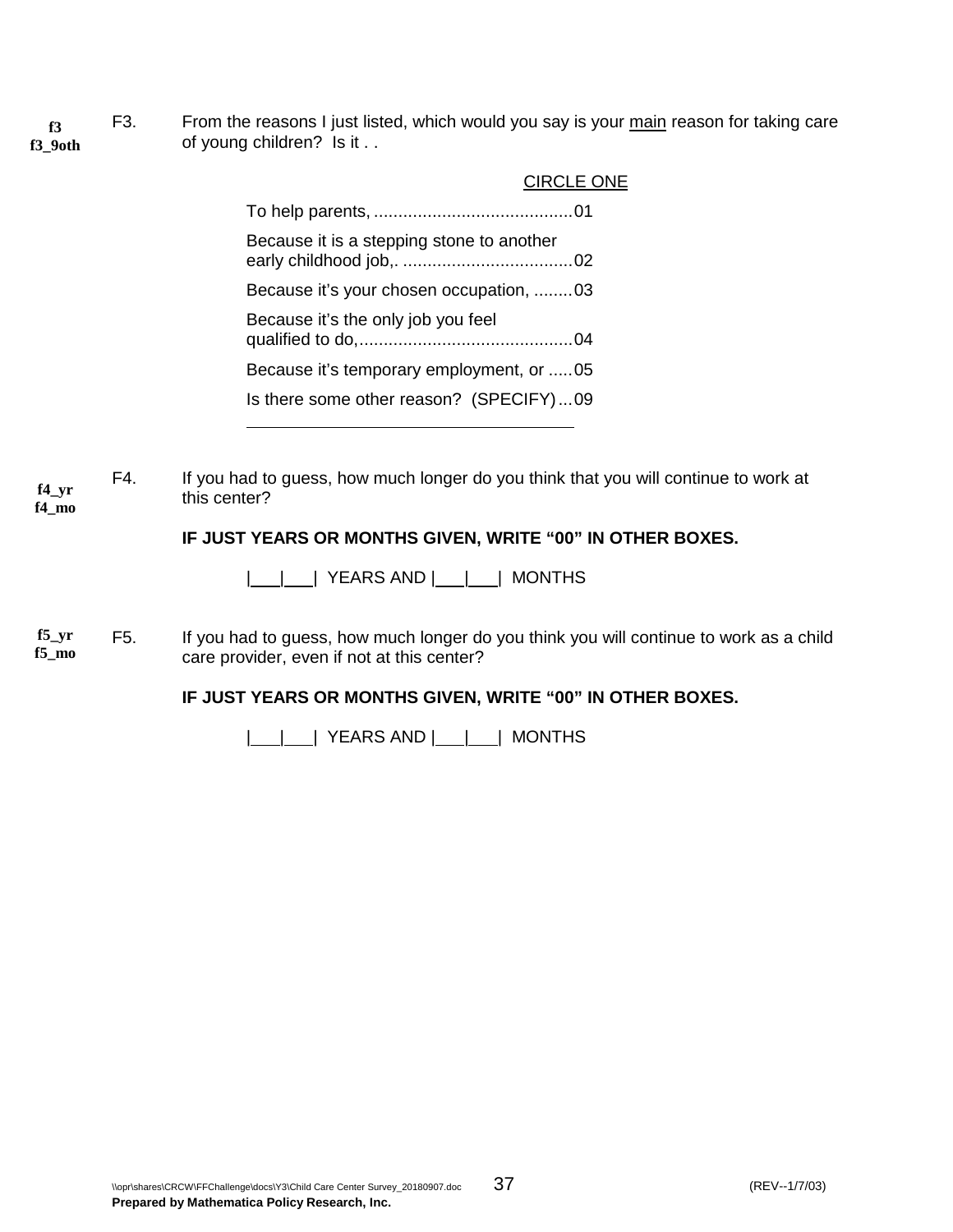# SECTION G: ABOUT THE CHILDCARE TEACHER

Next, we'd like to know a bit about you as a child care provider.

G1. What would you say is the most enjoyable thing about your job as a child care provider? **RECORD VERBATIM g1\_a g1\_b**

G2. What is the most difficult or frustrating part of your job? **RECORD VERBATIM g2\_a g2\_b**

**g3\_a g3\_b g3\_c g3\_d g3\_e g3\_f PI-DMI**

G3. The next questions are about how you've been feeling. During the past year, how much have you been bothered or troubled by the following?

(READ ITEM) Has this bothered or troubled you a lot, somewhat, or not at all?

|    |                                          | A<br>LOT | <b>SOMEWHAT</b> | <b>NOT</b><br><b>AT ALL</b> |
|----|------------------------------------------|----------|-----------------|-----------------------------|
| А. | Feeling too tired to do things           | 01       | 02              | 03                          |
| В. | Having trouble going to sleep or staying | 01       | 02              | 03                          |
| C. | Feeling unhappy, sad, or depressed       | 01       | 02              | 03                          |
| D. | Feeling hopeless about the future        | 01       | 02              | 03                          |
| Ε. | Feeling nervous or tense                 | 01       | 02              | 03                          |
| F. | Worrying too much about things           | 01       | 02              | 03                          |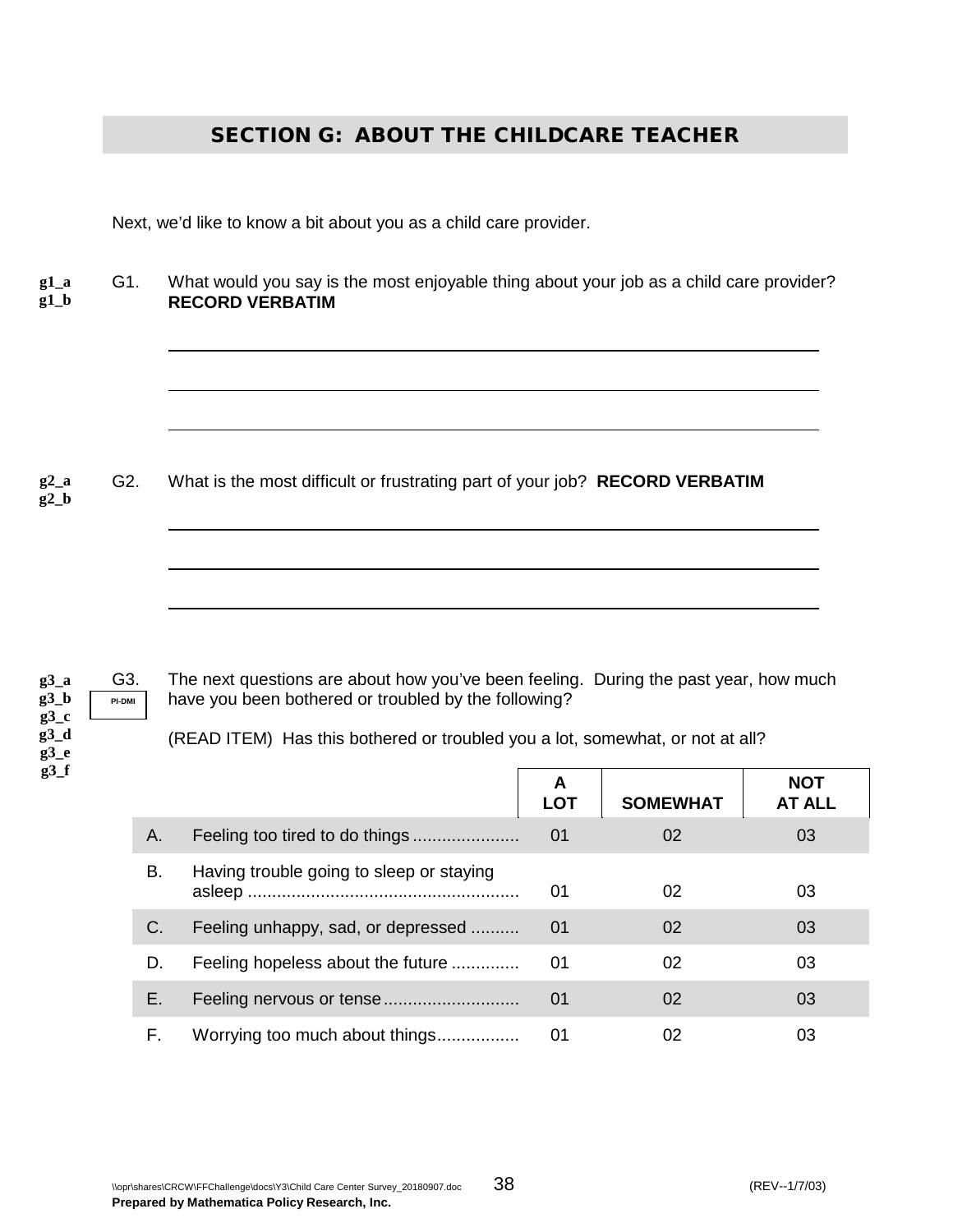G4. What title best describes your present job?

**g4 g4\_oth**

| <b>CIRCLE ONE</b> |
|-------------------|
|                   |
|                   |
|                   |
|                   |
|                   |
|                   |

\_\_\_\_\_\_\_\_\_\_\_\_\_\_\_\_\_\_\_\_\_\_\_\_\_\_\_\_\_\_\_\_\_\_\_\_

G5. What is your date of birth? **g5\_mo g5\_yr**

|\_\_\_|\_\_\_| / 19|\_\_\_|\_\_\_| **→ GO TO G6** MONTH YEAR

REFUSED..................................................-3

G5A. I just need a range. Are you . . . **g5\_a**

#### **CODE WITHOUT ASKING IF OBVIOUS:**

**g6**

G6. Are you . . .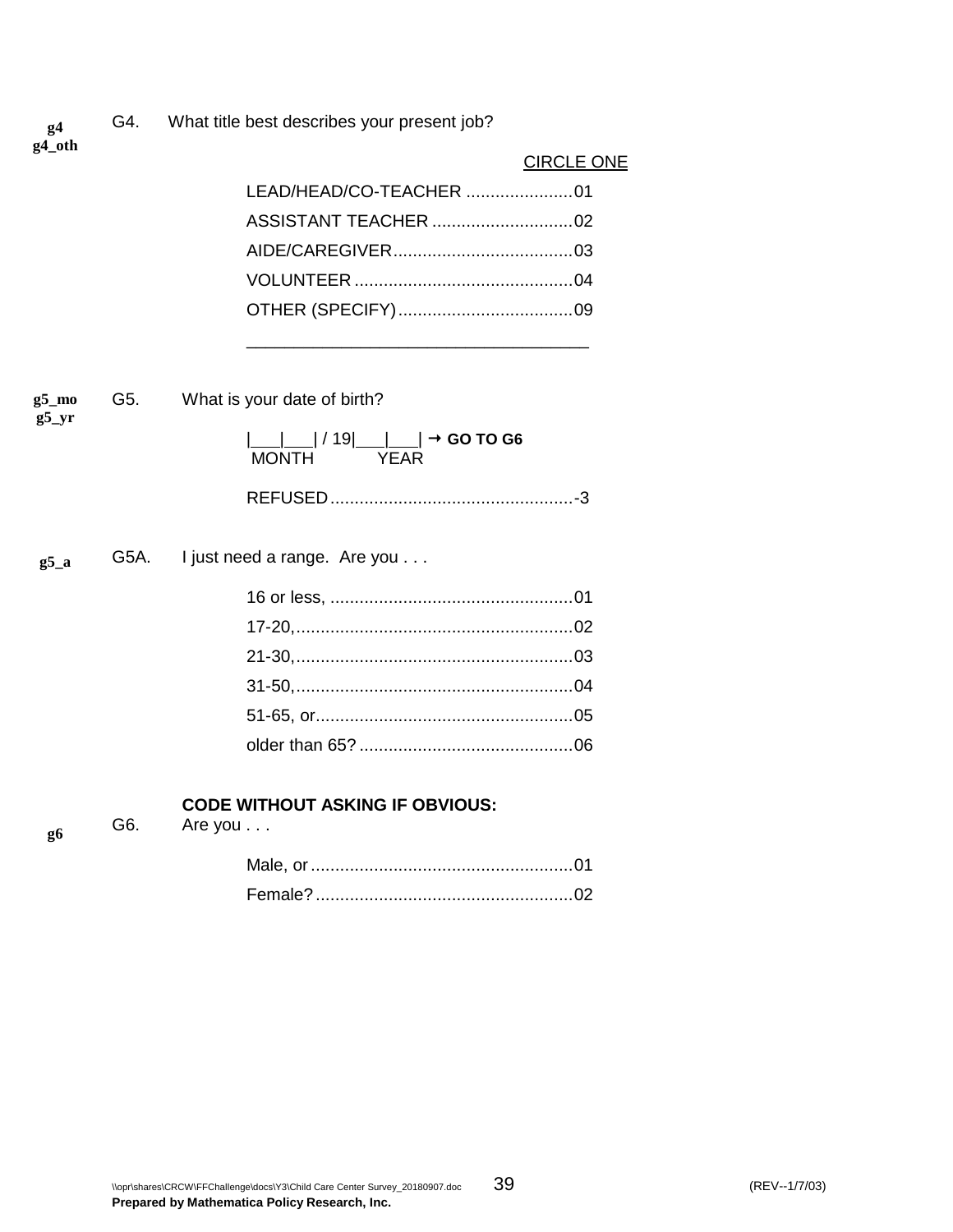| g7       | G7.  |                 | Which of the following best describes your marital status? Are you |            |                           |
|----------|------|-----------------|--------------------------------------------------------------------|------------|---------------------------|
|          |      |                 |                                                                    |            |                           |
|          |      |                 | Unmarried but living with a partner, 02                            |            |                           |
|          |      |                 |                                                                    |            |                           |
|          |      |                 |                                                                    |            |                           |
|          |      |                 |                                                                    |            |                           |
|          |      |                 |                                                                    |            |                           |
| g8       | G8.  |                 | Which of the following best describes where you live? Do you live  |            |                           |
|          |      |                 | In the same neighborhood                                           |            |                           |
|          |      |                 |                                                                    |            |                           |
|          |      |                 | In a different neighborhood from                                   |            |                           |
|          |      |                 |                                                                    |            |                           |
| $g_{8a}$ | G8A. |                 | Approximately how long does it take you to get to work every day?  |            |                           |
|          |      |                 | MINUTES TO GET TO WORK                                             |            |                           |
| $g8_b$   | G8B. | Do you $\dots$  |                                                                    |            |                           |
| g8b_oth  |      |                 |                                                                    |            |                           |
|          |      |                 |                                                                    |            |                           |
|          |      |                 |                                                                    |            |                           |
|          |      |                 | Get to work some                                                   |            |                           |
|          |      |                 |                                                                    |            |                           |
|          |      |                 | VOLUNTEERED: IT VARIES<br>.00                                      |            |                           |
|          | G9.  |                 | Which of the following best describes your race? Are you           |            |                           |
|          |      |                 | <b>CIRCLE ALL THAT APPLY</b>                                       |            |                           |
|          |      |                 |                                                                    | <u>YES</u> | $\underline{\mathsf{NO}}$ |
|          |      | $g9_1$          | White or Caucasian                                                 | 01         | $00\,$                    |
|          |      | $g9_2$          | <b>Black or African American</b>                                   | 01         | 00                        |
|          |      | $g9_3$<br>Asian |                                                                    | 01         | 00                        |
|          |      | $g9_4$          | Native Hawaiian or Pacific Islander, or                            | 01         | 00                        |
|          |      | $g9_{-}5$       | Native American or Alaskan Native?                                 | 01         | 00                        |
|          |      | $g9_9$          | OTHER (SPECIFY)                                                    | 01         | 00                        |
|          |      |                 |                                                                    |            |                           |

**g9\_101** Hispanic? 01 00

 $\sqrt{\frac{1}{2}}$ **Prepared by Mathematica Policy Research, Inc.**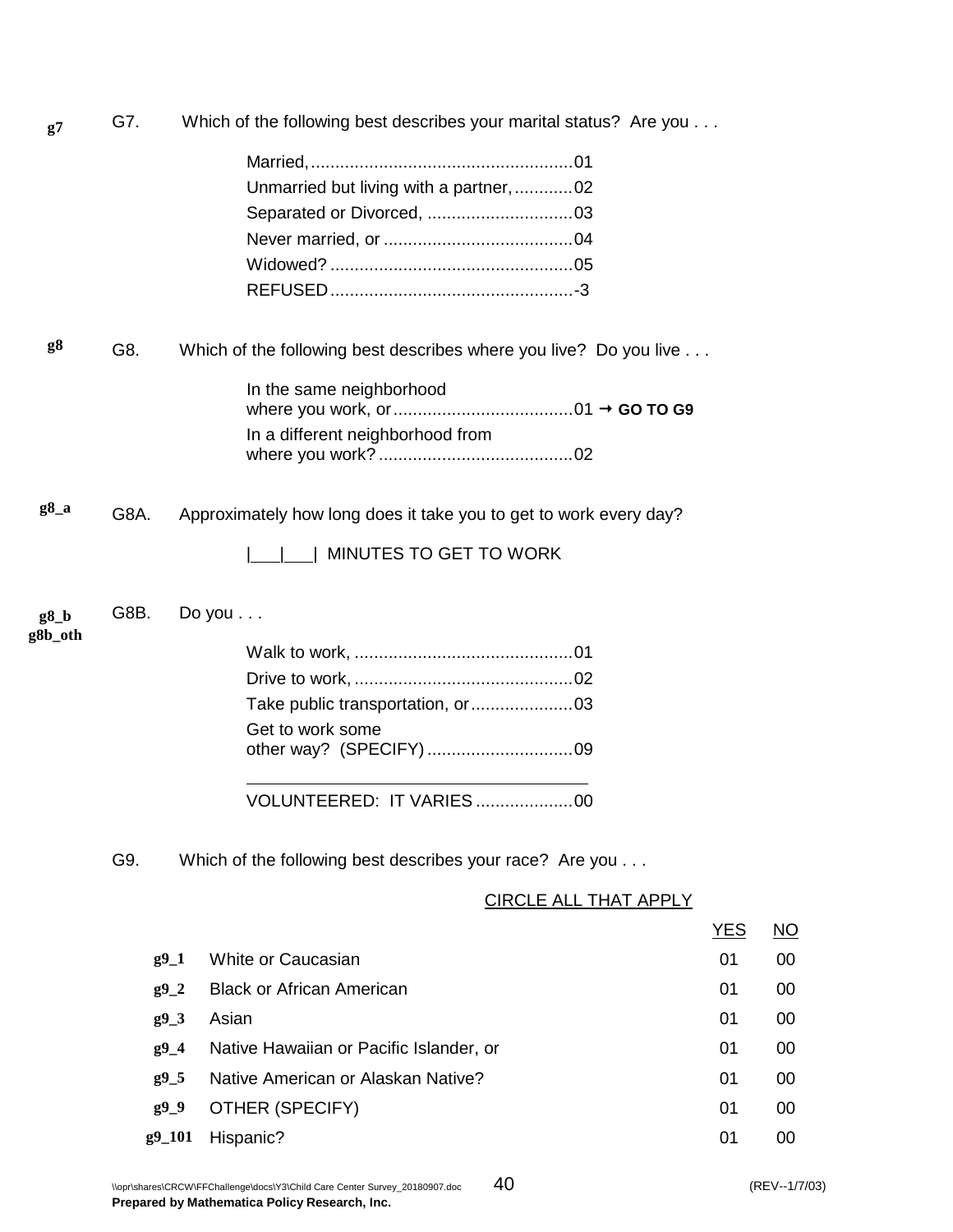| g10        | G10.              | Are you of Hispanic or Latino origin or descent?                                                                                                                 |
|------------|-------------------|------------------------------------------------------------------------------------------------------------------------------------------------------------------|
|            |                   |                                                                                                                                                                  |
|            |                   |                                                                                                                                                                  |
| g11        | G11.              | Are you $\dots$                                                                                                                                                  |
| $g11$ _oth |                   |                                                                                                                                                                  |
|            |                   |                                                                                                                                                                  |
|            |                   |                                                                                                                                                                  |
|            |                   |                                                                                                                                                                  |
|            |                   | Of some other descent? (SPECIFY) 09                                                                                                                              |
|            |                   |                                                                                                                                                                  |
| g12        | G <sub>12</sub> . | Were you born in the United States?                                                                                                                              |
|            |                   |                                                                                                                                                                  |
|            |                   |                                                                                                                                                                  |
| g13        | G13.              | In what country or territory were you born?                                                                                                                      |
|            |                   |                                                                                                                                                                  |
| g14        | G14.              | In what year did you first come to the United States to live?                                                                                                    |
|            |                   | <b>YEAR</b>                                                                                                                                                      |
| g15        | G15.              | Do any children from your household attend this child care center? Include<br>stepchildren, foster children, grandchildren, nieces or nephews who live with you. |
|            |                   |                                                                                                                                                                  |
|            |                   |                                                                                                                                                                  |
| g15a       | G15A.             | How many?                                                                                                                                                        |
|            |                   | NUMBER OF HOUSEHOLD CHILDREN<br>IN CHILD CARE CENTER                                                                                                             |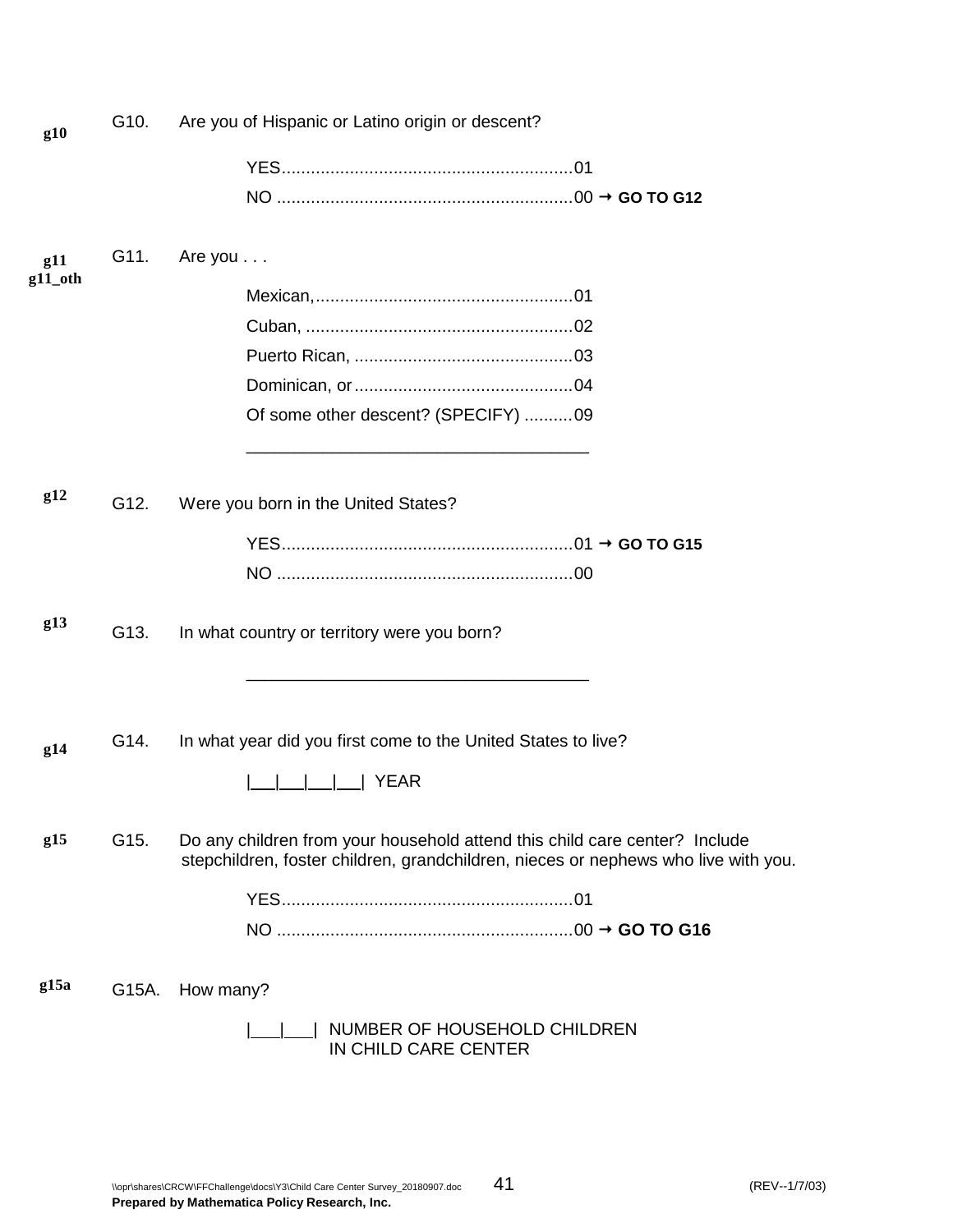G16. How much do you currently earn per hour working in this center? **g16\_d**

**g16\_c**

\$ <u>| | | | | | | | </u> → GO TO G16B

| REFUSED | $G$ O TO G16A |
|---------|---------------|

G16A. I just need a range. Is it . . . **g16\_a**

G16B. Could you please tell me approximately how much of your income was received from your child care work last year? Was it . . . **g16\_b**

| More than a quarter, less than half,02 |  |
|----------------------------------------|--|
| More than half, less than              |  |
|                                        |  |
|                                        |  |
|                                        |  |

G17. On average, how many hours per week do you work in this center? **g17**

| | | HOURS WORKED PER WEEK

G18. On average, how many weeks per year do you work in this center? **g18**

| | | | WEEKS WORKED PER YEAR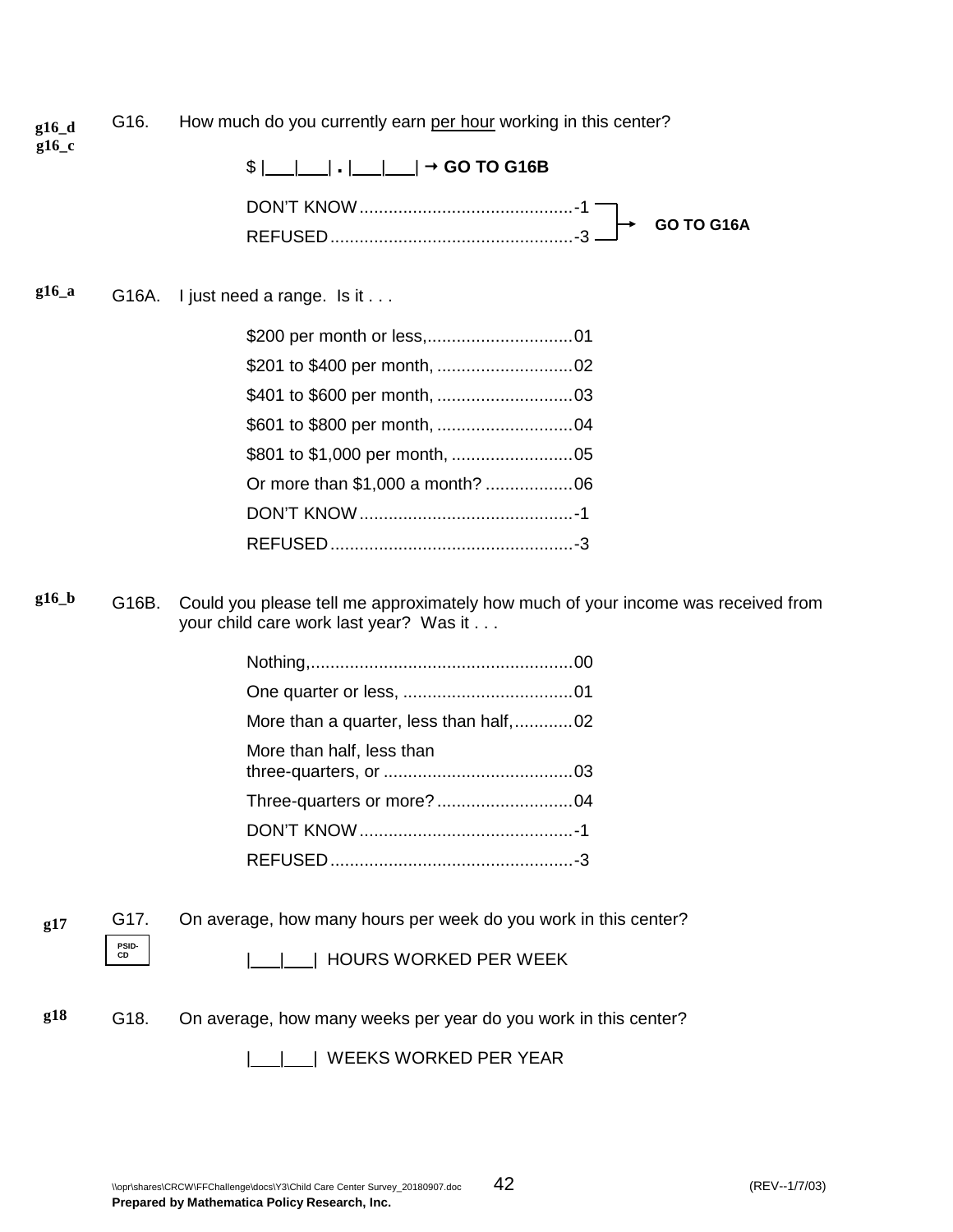G19. Do you currently hold another paid job to supplement your child care income? **g19**

G19A. How many total hours do you usually work per week? Include regular overtime hours at (this job/all of your jobs). **g19\_a**

| | | | | HOURS WORKED PER WEEK

G19B. If you could do what you wanted to do, ideally, how many hours in total would you like to work each week? **g19\_b**

|\_\_\_| | | HOURS PER WEEK

NONE/WOULD NOT WORK......................000

G20. How long have you worked at (CENTER)? **g20\_y**

**g20\_m**

**IWLWS**

**IF JUST YEARS OR MONTHS GIVEN, WRITE "00" IN OTHER BOXES.**

| | | YEARS AND | | | MONTHS

G21. How long have you worked in the early child care and education field, including time at other child care centers, as an informal child care provider, or as a family child care provider? **g21\_y g21\_m**

#### **IF JUST YEARS OR MONTHS GIVEN, WRITE "00" IN OTHER BOXES.**

| | | | YEARS AND | | | MONTHS

G21A. Since you started working with young children, how would you describe your job history? Have you . . . **g21\_a**

| Worked consistently as a provider          |  |
|--------------------------------------------|--|
|                                            |  |
| Moved in and out of child care work, or 02 |  |
|                                            |  |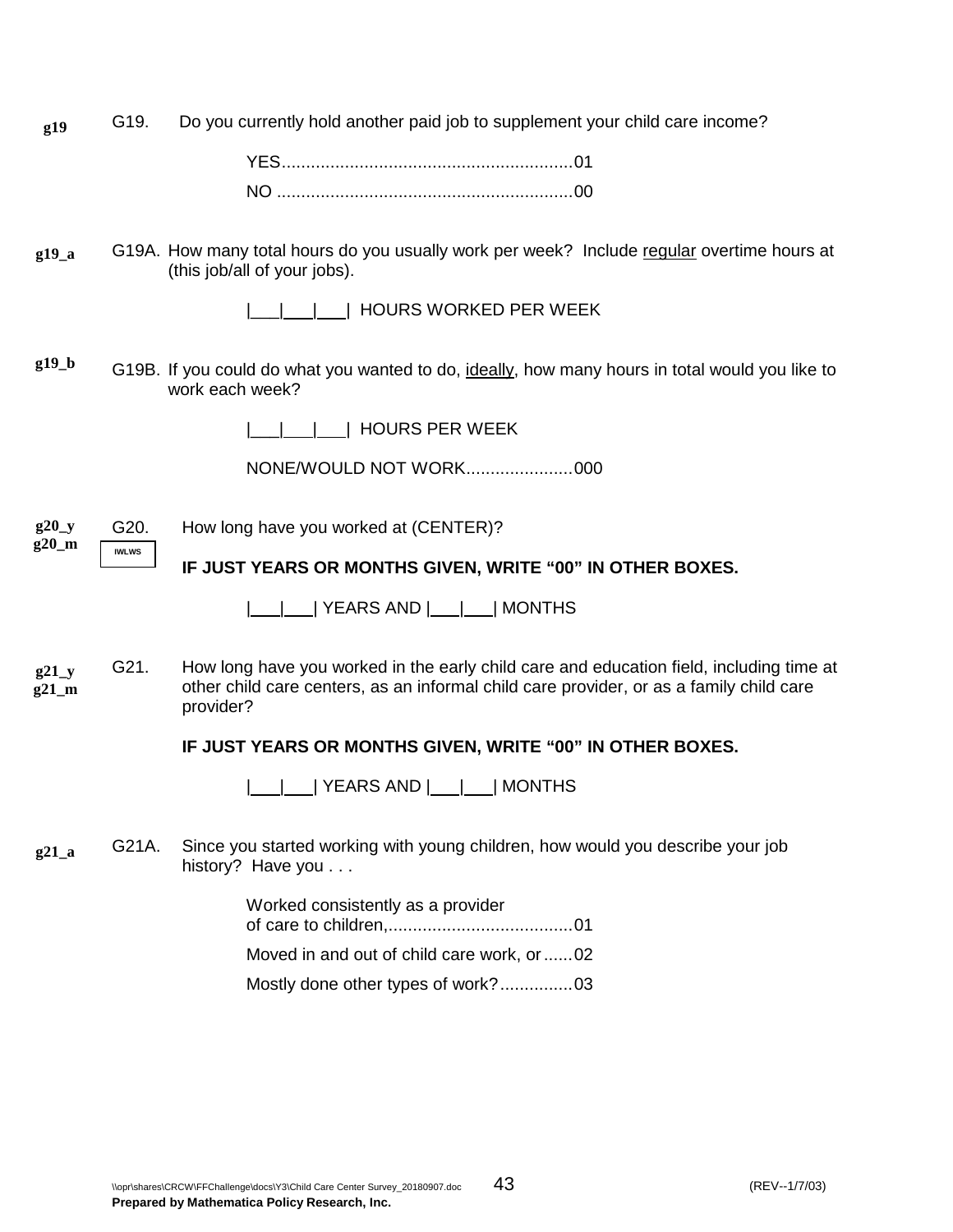We'd like to know a bit about the training you have.

G22. Have you taken any child development or early child education courses at a college or university? **g22**

G22A. What is the highest level of early childhood education, or ECE, and child development training you have received from a community or 4 year college? Is it . . . **g22\_a g22a\_1 g22a\_9ot**

#### CIRCLE ONE

| Less than 25 units of ECE or            |                          |
|-----------------------------------------|--------------------------|
|                                         | G21A(1). How many units? |
| An AA in ECE or child development, 02   | UNITS                    |
| A BA/BS in ECE or child development, 03 |                          |
| Graduate level courses in ECE or        |                          |
| A graduate degree in ECE or             |                          |
|                                         |                          |
|                                         |                          |

G23. Have you had any (other) special training such as workshops, courses, or child education programs? **g23 WLWS**

\_\_\_\_\_\_\_\_\_\_\_\_\_\_\_\_\_\_\_\_\_\_\_\_\_\_\_\_\_\_\_\_\_\_\_\_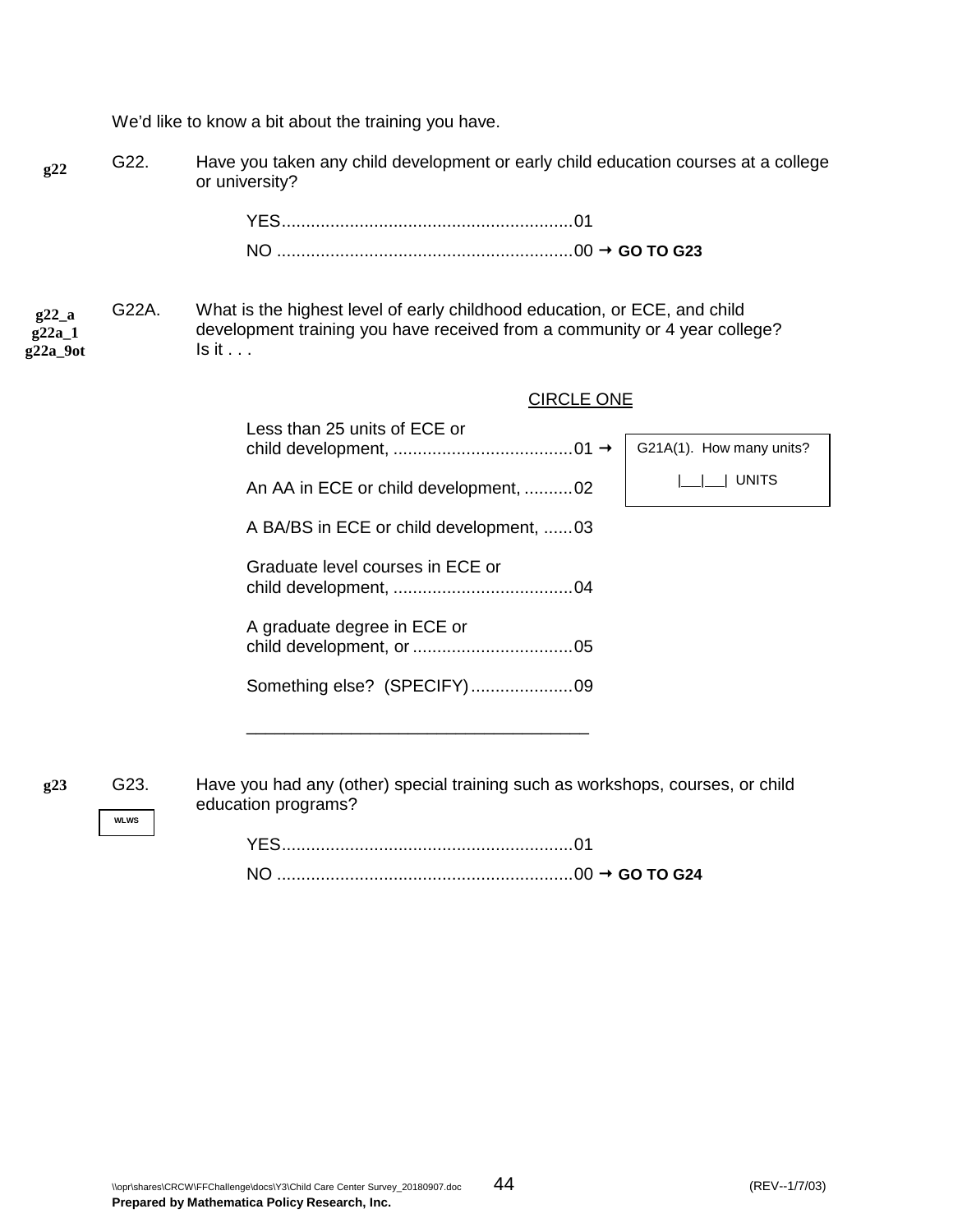| g23a_a                                                                        | G23A.                       | Which of the following have you had? Have you had or taken                                                                                                                                                |                                            |           |  |  |
|-------------------------------------------------------------------------------|-----------------------------|-----------------------------------------------------------------------------------------------------------------------------------------------------------------------------------------------------------|--------------------------------------------|-----------|--|--|
| $g23a_b$<br>$g23a_c$<br>g23a_d<br>g23a_e<br>$g23a$ _f<br>$g23a_g$<br>g23a_got |                             |                                                                                                                                                                                                           | <b>CIRCLE YES OR NO</b><br><b>FOR EACH</b> |           |  |  |
|                                                                               |                             |                                                                                                                                                                                                           | <b>YES</b>                                 | <b>NO</b> |  |  |
|                                                                               |                             | Child development associate or CDA training?<br>a.                                                                                                                                                        | 01                                         | 00        |  |  |
|                                                                               |                             | b.                                                                                                                                                                                                        | 01                                         | 00        |  |  |
|                                                                               |                             | c.                                                                                                                                                                                                        | 01                                         | 00        |  |  |
|                                                                               |                             | Child care courses in high school or vocational school?<br>d.                                                                                                                                             | 01                                         | 00        |  |  |
|                                                                               |                             | Other training focused on education, such as elementary<br>е.                                                                                                                                             | 01                                         | 00        |  |  |
|                                                                               |                             | f.<br>Training on taking care of children with special needs?                                                                                                                                             | 01                                         | 00        |  |  |
|                                                                               |                             | g.                                                                                                                                                                                                        | 01                                         | 00        |  |  |
| $g24_a$                                                                       | G24A.<br><b>GUP</b><br>G25. | In the past 12 months, about how much time did you spend at child-related training<br>programs, workshops, or conferences? Would you say<br>Do you have any of the following certificates or credentials? |                                            |           |  |  |
| $g25_a$<br>$g25$ <sub>_b</sub><br>$g25_c$<br>$g25_d$                          |                             | <b>CIRCLE YES OR NO</b><br><b>FOR EACH</b>                                                                                                                                                                |                                            |           |  |  |
| $g25$ <sup>e</sup><br>$g25$ eoth                                              |                             |                                                                                                                                                                                                           | <b>YES</b>                                 | <b>NO</b> |  |  |
|                                                                               |                             | a.                                                                                                                                                                                                        | 01                                         | 00        |  |  |
|                                                                               |                             | b.                                                                                                                                                                                                        | 01                                         | 00        |  |  |
|                                                                               |                             | College Early Childhood Education Certificate?<br>c.                                                                                                                                                      | 01                                         | 00        |  |  |
|                                                                               |                             | d.                                                                                                                                                                                                        | 01                                         | 00        |  |  |

e. Anything else? (SPECIFY) ................................................ 01 00

\_\_\_\_\_\_\_\_\_\_\_\_\_\_\_\_\_\_\_\_\_\_\_\_\_\_\_\_\_\_\_\_\_\_\_\_\_\_\_\_\_\_\_